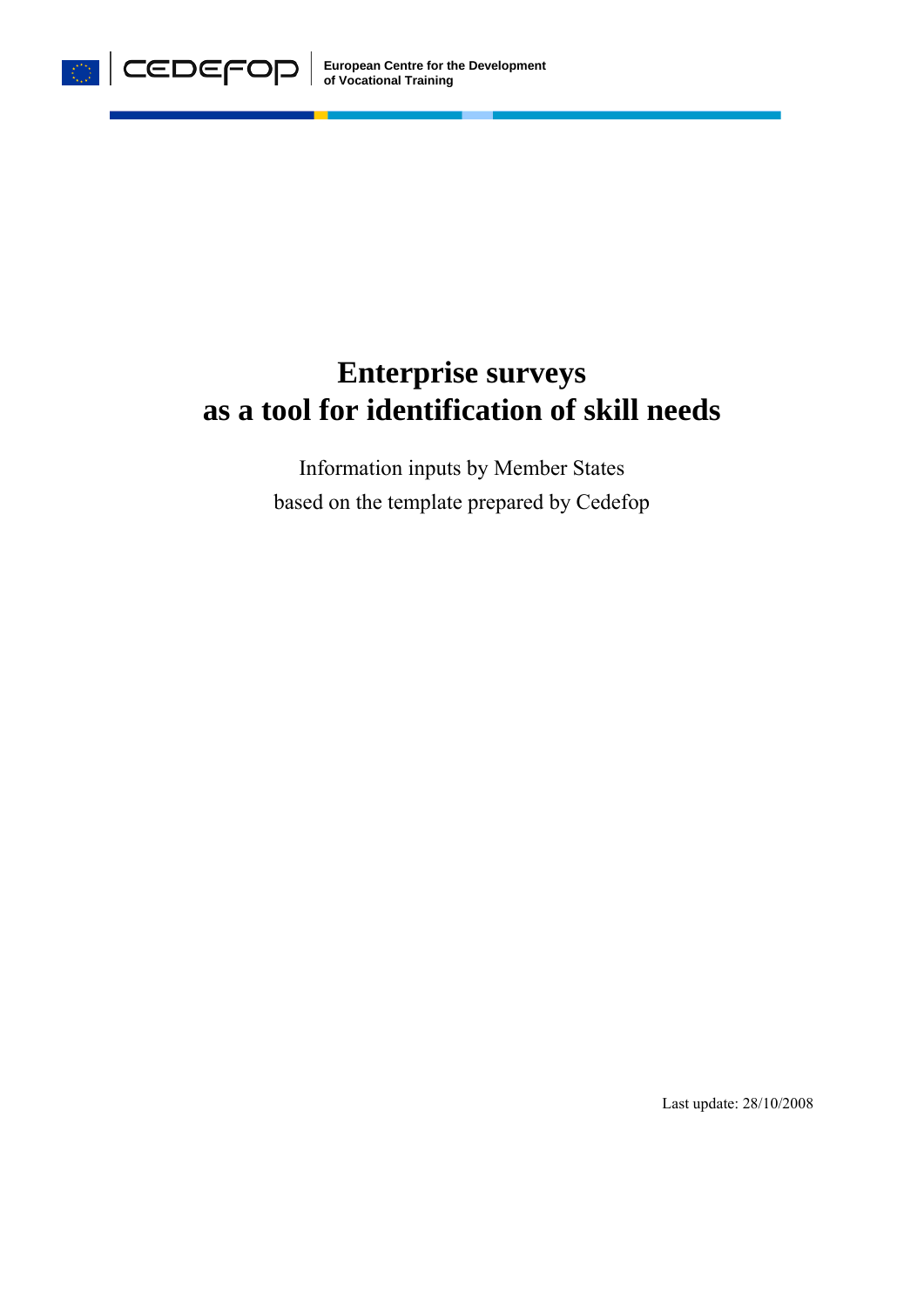| 1.              |    |
|-----------------|----|
| 2.              |    |
| 3.              |    |
| 4.              |    |
| 5.              |    |
| 6.              |    |
| 7 <sub>1</sub>  |    |
| 8.              |    |
| 9.              |    |
| 10 <sub>l</sub> |    |
|                 |    |
|                 |    |
|                 |    |
|                 |    |
|                 |    |
|                 | 75 |
|                 |    |

### Table of content:

Note: All supporting documents mentioned in the text under "Available documents" can be requested from Skillsnet team (skillsnet-team@cedefop.europa.eu).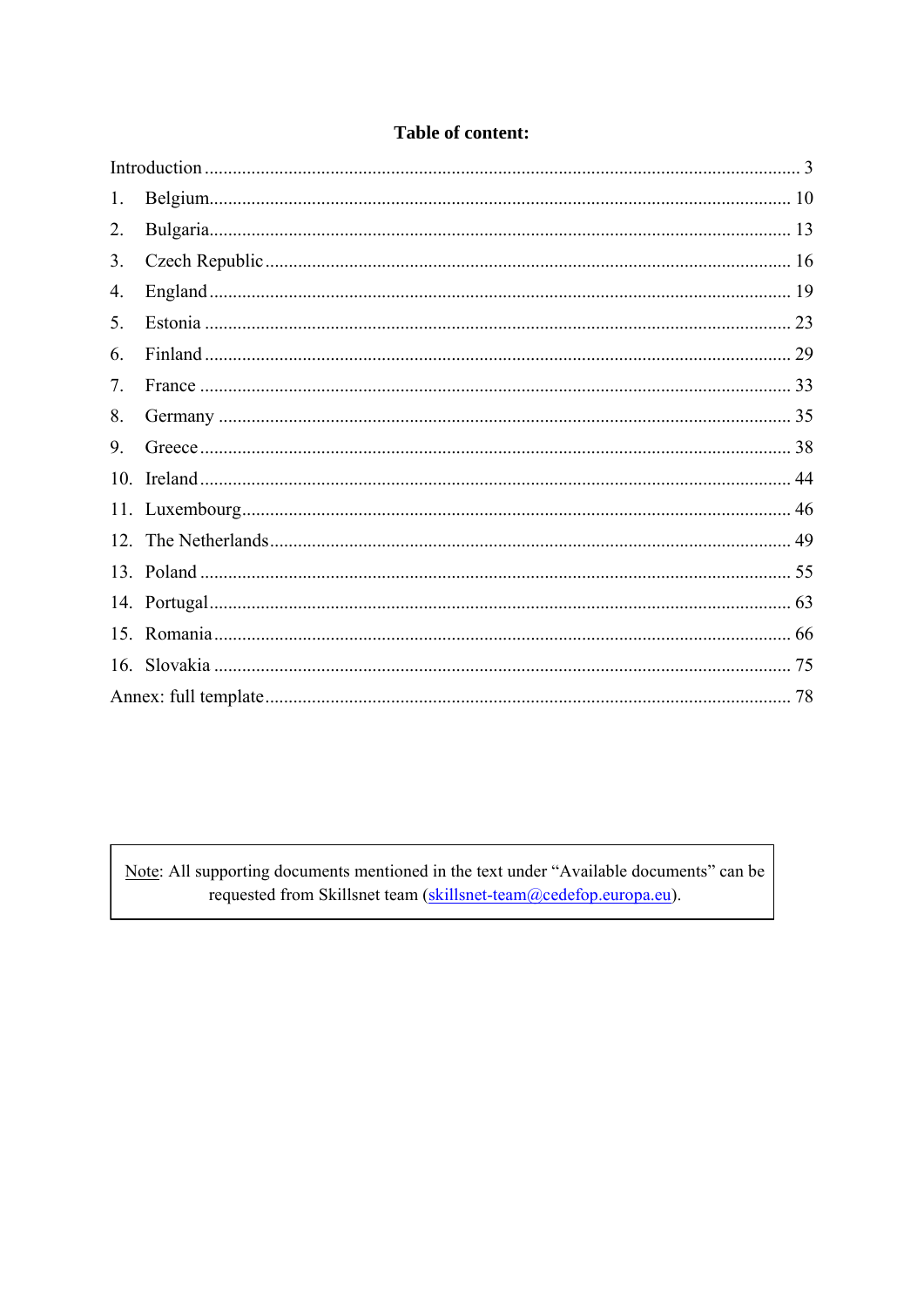### **Introduction**

1

### *Olga Strietska-Ilina*, Skillsnet

A new Skillsnet's  $1$  initiative aims at finding a common European approach to enterprise surveys as a tool for identification of skill needs and skill gaps.

Main objectives of the initiative are:

- to map existing surveys at European level with the view of their potential usage for skill needs analysis,
- to compare and discuss questions used in the enterprise surveys in EU Member States (MS) with the view of their potential comparability and compatibility,
- to agree about future steps towards feasibility of a common approach to enterprise surveys to analyse skill needs at European cross-country level.

In the framework of this initiative MS' experts were invited to submit short information on national enterprise surveys based on a template prepared by Cedefop's Skillsnet team (see the full-text template in the Annex).

Skillsnet's coordination team received answers from nineteen MS to date: Belgium, Bulgaria, Czech Republic, Estonia, Finland, France, Germany, Greece, Hungary, Ireland, Italy, Lithuania, Luxembourg, Netherlands, Poland, Portugal, Romania, Slovakia and England - the only part of the UK covered. These answers are summarised in Table I.

The comparison revealed that all 19 MS concerned conduct some kind of enterprise surveys relevant to a broader subject of identification of skill and training needs. The surveys however differ greatly in their objectives, regularity, sample sizes and in a range of questions covered in questionnaires.

Objectives of enterprise surveys can be divided into five broad categories:

- (a) design of policies in the field of initial and continuing education and training;
- (b) design of training programmes, vocational training standards;
- (c) identification of skill deficiencies according to level and type of education/training;
- (d) work organization, operating environment, business and technological changes and their impact on company's skill and training needs;
- (e) HRM/HRD and recruitment practices and problems, skill gaps and labour shortages.

<sup>&</sup>lt;sup>1</sup> Skillsnet is an international network on early identification of skill needs (www.trainingvillage.gr/skillsnet) coordinated by Cedefop (www.cedefop.europa.eu)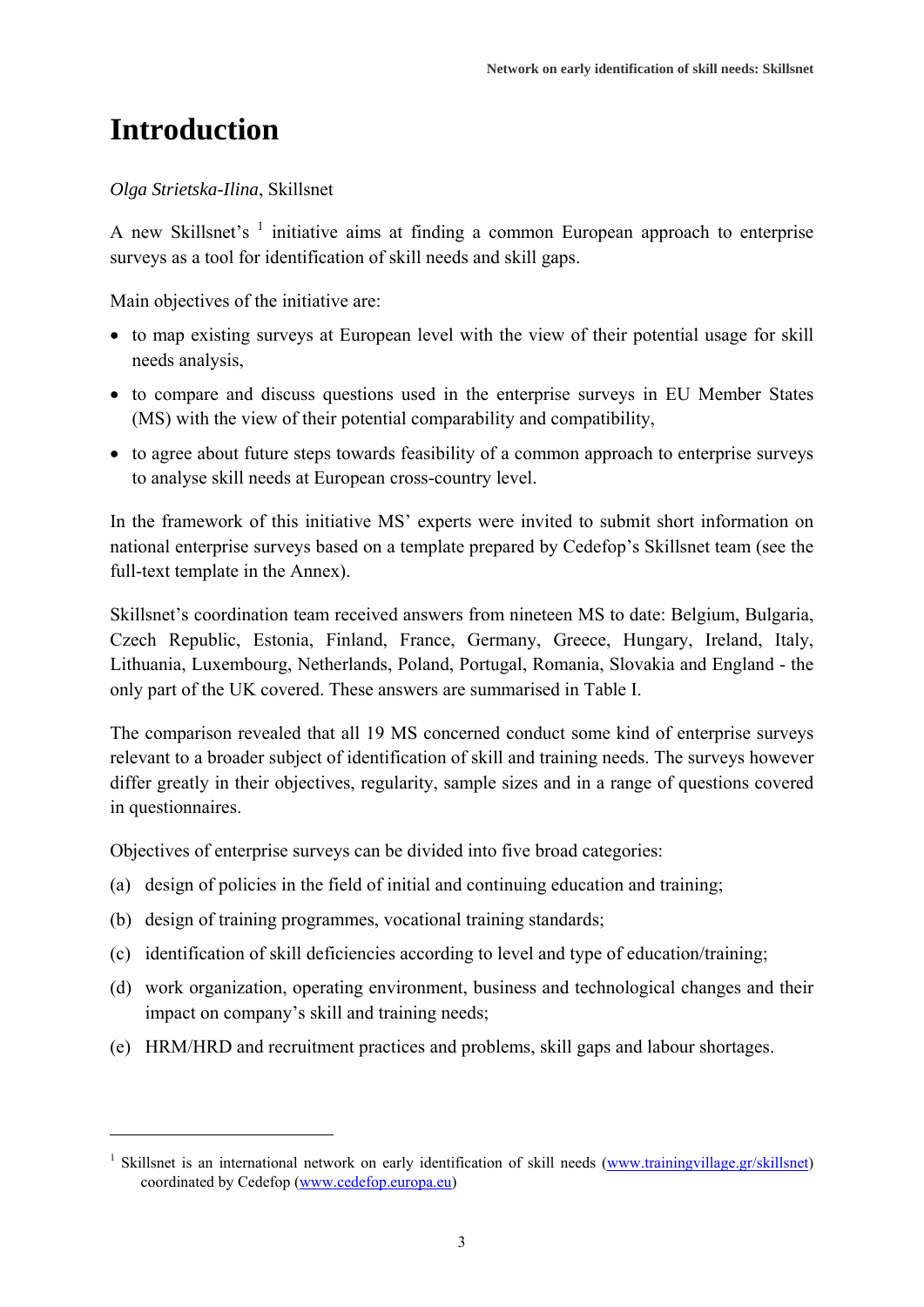In practice surveys pursue more than one objective and in many cases it is a combination of several of above mentioned objectives.

Twelve countries out of nineteen conduct surveys in specific sectors / industries / occupations or territories. Some surveys are particularly targeted at SMEs. At the same time Czech Republic, Estonia, Finland, France, Germany, Greece, Hungary, Ireland, Italy, Netherlands, Portugal, Romania, Slovakia and England have conducted or conduct now some sort of a nation-wide survey.

Eight countries have regular enterprise surveys of varying periodicity (monthly, annual, biennial) and eight more countries plan or discuss repeating existing surveys in future, subject to support, interest and funding. Altogether sixteen countries envisage continuing enterprise surveys in future.

Although methods and tools used for enterprise surveys differ across countries, a number of similarities were identified. All countries use structured questionnaires. Eight conduct face-toface interviews either with help of CAPI<sup>2</sup> or not; others use a combination of on-line, postal, email and telephone interviewing techniques.

Response rate depends on the surveying method. Those using face-to-face interviewing enjoy around 80% response rate, postal, telephone and on-line interviewing brings between 20-50% of responses with the exception of France where telephone interviewing succeeds in gaining the 80% response rate. In Italy response rate of 100% among small enterprises (less than 50 employees) is achieved by the sampling method where in case of non-response, the enterprise is replaced by another one.

A unit of analysis is an establishment (10 surveys) or an entire enterprise/organization (10 surveys), whereas in Greece and Romania different surveys apply both approaches. Respondents are mostly HR managers/officers, in smaller companies - owners, directors or top managers. Some MS complement surveys with focus groups or additional surveys among social partners and other stakeholders (e.g. regional/local representatives). Only nine MS cover in the same survey or run a complementary survey among respondents-employees, of which six have results at least partially matched with responses by employers to make identification of skill gaps and training needs more robust.

The sample size largely depends on objectives pursued and level of detail needed but in general surveys seek to provide a good coverage of the segment under scrutiny (e.g. sector, profession, region etc.). Many MS survey a large number of enterprises (e.g. 100 thous in Italy, 27 thous in England, 16 thous in Germany, 15 thous in France) aiming at covering a large proportion of the labour force. Most MS use targeted or non-targeted sampling stratified / weighed by type and size of enterprise/organization/establishment (in terms of number of employees), economic activity and region.

1

<sup>&</sup>lt;sup>2</sup> Computer-assisted personal interviewing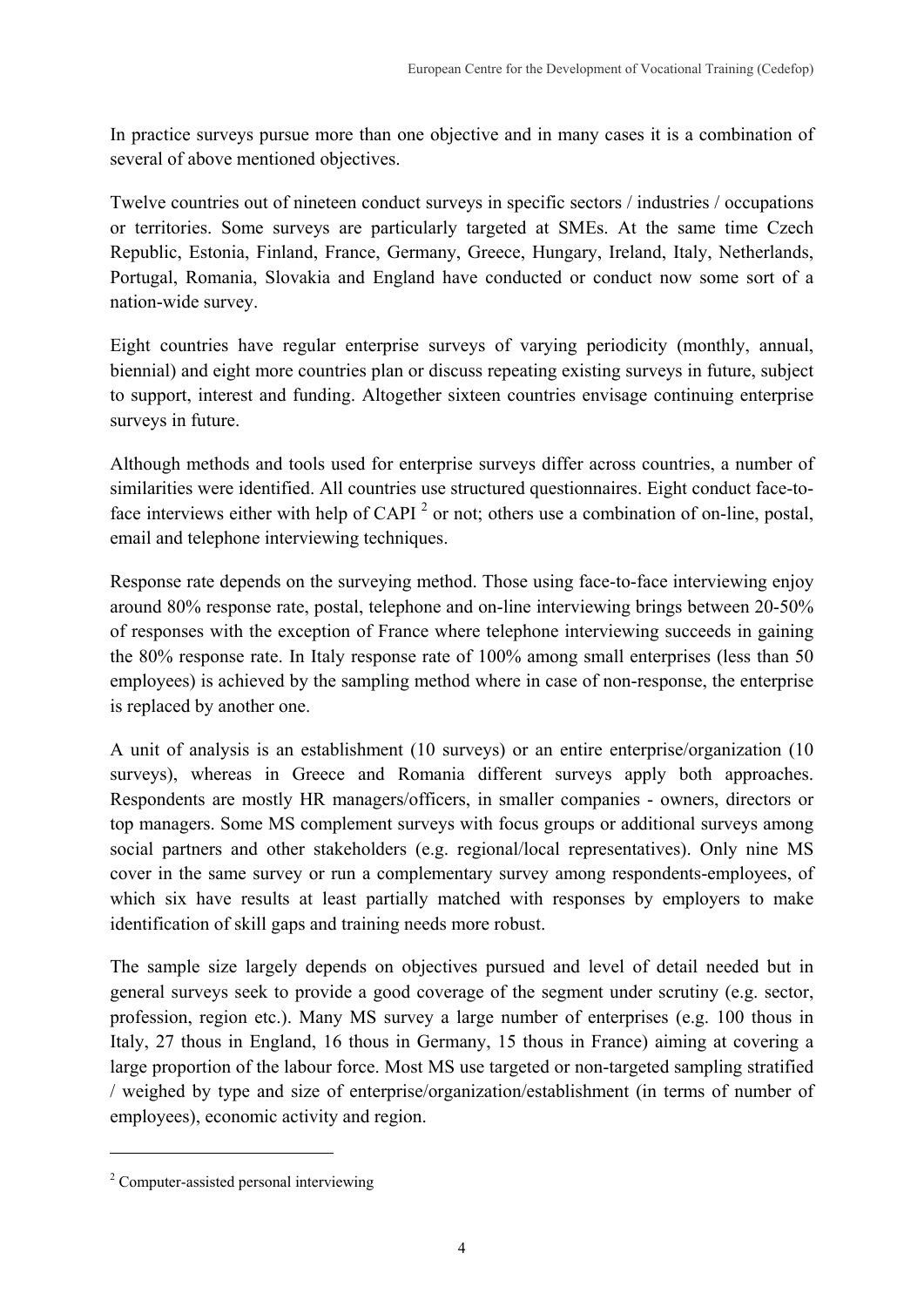In their analyses MS widely use international classifications, such as NACE, ISCO-88 and ISCED. Only four MS however use national classification systems mostly linked to the international ones. This, under certain conditions, provides good grounds for potential comparability.

Responsibility for surveys is mostly in hands of ministries and their research bodies but also it often belongs to private or public research institutions, consulting companies or universities. Funding mostly combines a number of resources: fifteen countries enjoy funding from state budgets (through ministries, PES, national training funds), six countries (Finland, Italy, Lithuania, Luxembourg, Poland and Romania) report (co-)funding from EU sources (ESF, Leonardo da Vinci, Eures, Phare, ETF), two countries (Finland and the Netherlands) had support from social partner organizations and/or their training funds, and finally in Germany there is also some Länder support.

No matter how different methods and objectives of enterprise surveys in individual MS, it is very optimistic that absolute majority of countries expressed their willingness and preparedness to discuss and to look for possibilities to make their results comparable to similar surveys in other countries. It is particularly important that even in countries with already long-established tradition of enterprise surveys there is readiness to make some sacrifices of comparability over time in order to achieve comparability over European space. It is therefore possible to conclude that the new initiative of Skillsnet aimed at finding a common European approach to enterprise surveys as a tool for identification of skill needs is timely and necessary.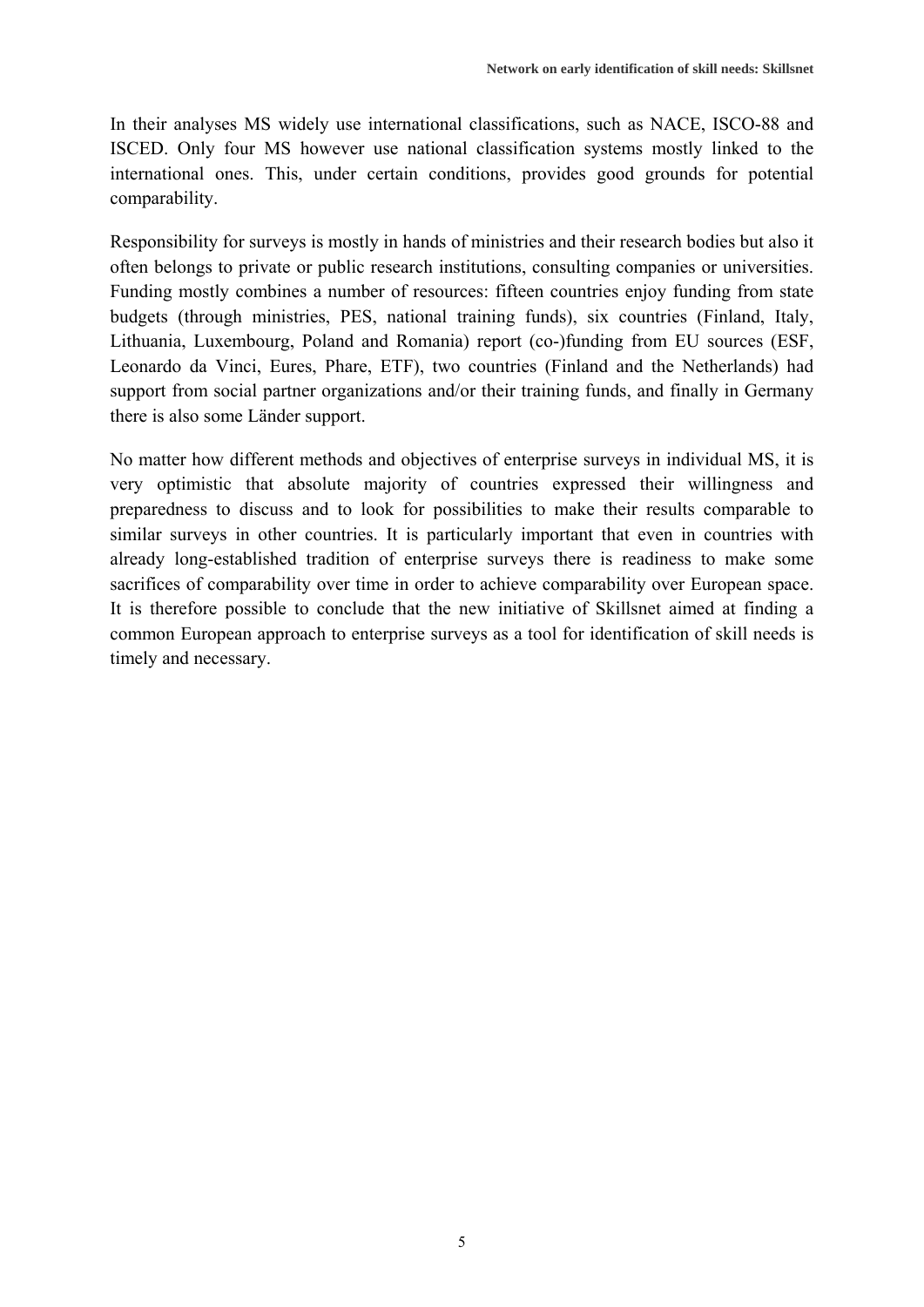|  |  |  |  |  | Table I: Template 'Enterprise surveys as a tool for identification of skill needs': comparison of answers from country experts |  |
|--|--|--|--|--|--------------------------------------------------------------------------------------------------------------------------------|--|
|--|--|--|--|--|--------------------------------------------------------------------------------------------------------------------------------|--|

|                             | BE                                                                     | BG                                                                                  | CZ                                                                                                            | EE                                                                                                                                                                                                       | FL.                                                                                                                                                                                  | <b>FR</b>                                                                  | DE                                                                                                                                                                                                                       | GR                                                                                                                                                                                                   | HU                                                                                    | IE                                                                                       | $\mathsf{I}$                                                                                                                                                        | <b>LI</b>                                                                                                                                                                                                            | LU                                                                                                                                                                                                                    | <b>NE</b>                                                                                                                                                                                                                                                                                                                                                                                                  | <b>PL</b>                                                                                                                                                                                                                                                               | PT                                                                                                                                  | <b>RO</b>                                                                                                                                                                                                                                                                        | SK                                                                                                                                | UK - EN                                                                                                                                                                                                                |
|-----------------------------|------------------------------------------------------------------------|-------------------------------------------------------------------------------------|---------------------------------------------------------------------------------------------------------------|----------------------------------------------------------------------------------------------------------------------------------------------------------------------------------------------------------|--------------------------------------------------------------------------------------------------------------------------------------------------------------------------------------|----------------------------------------------------------------------------|--------------------------------------------------------------------------------------------------------------------------------------------------------------------------------------------------------------------------|------------------------------------------------------------------------------------------------------------------------------------------------------------------------------------------------------|---------------------------------------------------------------------------------------|------------------------------------------------------------------------------------------|---------------------------------------------------------------------------------------------------------------------------------------------------------------------|----------------------------------------------------------------------------------------------------------------------------------------------------------------------------------------------------------------------|-----------------------------------------------------------------------------------------------------------------------------------------------------------------------------------------------------------------------|------------------------------------------------------------------------------------------------------------------------------------------------------------------------------------------------------------------------------------------------------------------------------------------------------------------------------------------------------------------------------------------------------------|-------------------------------------------------------------------------------------------------------------------------------------------------------------------------------------------------------------------------------------------------------------------------|-------------------------------------------------------------------------------------------------------------------------------------|----------------------------------------------------------------------------------------------------------------------------------------------------------------------------------------------------------------------------------------------------------------------------------|-----------------------------------------------------------------------------------------------------------------------------------|------------------------------------------------------------------------------------------------------------------------------------------------------------------------------------------------------------------------|
| <b>Enterprise</b><br>survey | PASO                                                                   | <b>OP</b><br>'Competitiv<br>eness' &<br>report on<br>SMEs by<br>Vitosha<br>Research | HRD 2002-<br>2003<br>+other<br>surveys<br>regional/ad<br>hoc/sectora                                          | Consultatio<br>n of<br>enterprises<br>for the<br>yearly<br>forecast of<br>labour<br>market<br>needs;<br>sector<br>studies                                                                                | Research<br>Model for<br>Employme<br>nt and<br>Education<br>Needs<br>Survey<br>(TKTT);<br>survey by<br>Confederati<br>on of<br>Finnish<br>Industries<br>(EK);<br>sectoral<br>surveys | Panel<br>'Anticipation<br>des<br>entreprises'                              | IAB-<br>Establishm<br>ent Panel                                                                                                                                                                                          | <b>Business</b><br>skill survey<br>(BSS);<br>Employabili<br>ty of the<br>Higher<br>Education<br>Graduates<br>(EHEG) in<br>Greece                                                                     | 1995<br>survey by<br>National<br>Institute of<br>Vocational<br>and Adult<br>Education | Monthly<br>survey of<br>enterprises                                                      | Excelsior<br>survey                                                                                                                                                 | Sectoral<br>surveys                                                                                                                                                                                                  | 1. Les<br>qualificatio<br>ns de<br>demain<br>dans<br>l'industrie.<br>2. Les<br>qualificatio<br>ns de<br>demain<br>dans le<br>domaine<br>des<br>technologie<br>s de<br>l'informatio<br>n et de la<br>communica<br>tion | <b>OSA</b><br>Labour<br>Demand<br>Panel<br>(OSA);<br>Call<br>Centres<br>survey<br>(CC);<br>Metalelectr<br>onics (ME);<br>Pharmacie<br>s(PH)                                                                                                                                                                                                                                                                | 'Elaboratio<br>n and<br>disseminati<br>on of<br>national<br>vocational<br>qualificatio<br>n<br>standards'<br>Other<br>projects:<br>identificatio<br>n of<br>competenc<br>es needs<br>for<br>advanced<br>technologie<br>s, modular<br>training and<br>specific<br>trades | Survey on<br>the Needs<br>of<br>Vocational<br>Training in<br>Enterprises                                                            | "Social<br>Impact of<br><b>CVT" 2001</b><br>(CVT),<br>"Skills Audit<br>Survey"<br>2003<br>(SAS),<br>survey of<br>skill needs<br>(SN) 2005,<br>Employme<br>nt<br>Barometer<br>2007 (EB),<br>other ad-<br>hoc                                                                      | Several ad<br>hoc and<br>sectoral;<br>SIOV<br>survey                                                                              | <b>NESS</b>                                                                                                                                                                                                            |
| <b>Objectives</b>           | Work<br>organisatio<br>n,<br>personnel<br>policy and<br>manageme<br>nt | Training<br>needs,<br>particularly<br>IT and<br>entreprene<br>urship                | HRM/HRD,<br>labour<br>turnover<br>and<br>recruitment<br>EU<br>accession<br>business<br>context,<br>background | Policy<br>design;<br>trends and<br>developme<br>nt in the<br>sector,<br>current<br>workforce,<br>labour and<br>training<br>needs,<br>hiring<br>policy,<br>vocational<br>standards,<br>skill gaps<br>etc. | Skill<br>shortages,<br>training<br>needs,<br>recruitment<br>problems,<br>changing<br>skill<br>requiremen<br>ts and<br>occupation<br>al profiles,<br>business<br>environmen           | Developme<br>nt on the<br>labour<br>market,<br>recruitment<br>difficulties | Training<br>and policy<br>design;<br>employmen<br>t structure,<br>skill needs,<br>investment<br>s.<br>organisatio<br>nal change.<br>works<br>councils,<br>public<br>subsidies<br>contact<br>with the<br>labour<br>office | BSS:<br>information<br>on<br>structure of<br>employmen<br>t and skill<br>needs in<br>private<br>businesses<br>: EHEG:<br>identificatio<br>n of<br>employabili<br>ty skills'<br>gaps and<br>shortages | HRD and<br>training in<br>SMEs                                                        | Difficult to<br>fill<br>vacancies<br>in 4 main<br>sectors and<br>employmen<br>t by firms | Information<br>on the<br>occupation<br>al needs,<br>key job<br>profiles,<br>educational<br>levels<br>required,<br>further<br>training<br>provided by<br>enterprises | Key factors<br>of the<br>sector<br>growth in<br>next five<br>years,<br>assessmen<br>t of<br>demand<br>and supply<br>of the<br>employees<br>and related<br>training<br>needs                                          | Identificatio<br>n of labour<br>shortages<br>and skill<br>gaps,<br>training<br>needs                                                                                                                                  | OSA:<br>workforce<br>compositio<br>n, product,<br>production<br>processes,<br>technologie<br>s, HR<br>policy,<br>training<br>CC:<br>organizatio<br>nal policy,<br>recruitment<br>and<br>provision of<br>training<br>ME: Labour<br>market<br>analysis/m<br>onitoring,<br><b>HRD</b><br>policies,<br>training,<br>upgrading.<br>PH: HRD,<br>provision of<br>training,<br>training<br>needs and<br>skill gaps | Identify<br>application<br>and<br>requiremen<br>ts of<br>vocational<br>standards<br>by<br>employers                                                                                                                                                                     | Identify<br>labour<br>shortages<br>and skill<br>gaps at<br>enterprise<br>level;<br>policies'<br>design in<br>vocational<br>training | CVT:<br>identify<br>social<br>impact;<br>SAS:<br>operating<br>environmen<br>t and<br>impact of<br>external<br>change on<br>companies;<br>SN & EB:<br>current<br>situation &<br>trends in<br>LM;<br>other<br>surveys-<br>training<br>needs,<br>labour<br>shortages,<br>skill gaps | LM needs<br>in school<br>leavers:<br>VET grads<br>profiles and<br>competenc<br>es needs<br>by sector<br>and level of<br>education | <b>Skills</b><br>deficiencies<br>and<br>workforce<br>developme<br>nt for policy<br>developme<br>nt In<br>England.<br>Covers<br>recruitment<br>problems,<br>skill gaps,<br>training,<br>HRD,<br>training<br>expenditure |
| Periodicity                 | Annual<br>(2002,<br>2003,<br>2004)                                     | Sporadic                                                                            | One-off                                                                                                       | Forecast<br>consultatio<br>$n -$ annual,<br>sector<br>studies -<br>irregular                                                                                                                             | Annual:<br>ad-hoc<br>sectoral<br>surveys                                                                                                                                             | Annual<br>since 1999<br>(but no<br>time series<br>possible)                | Annual<br>since 1993                                                                                                                                                                                                     | <b>BSS: 2003</b><br>Greece,<br>2007<br>Attica,<br>2008<br>planned.<br>EHEG:<br>$2006 - first$<br>time                                                                                                | One-off                                                                               | Monthly<br>since 2002                                                                    | Annual<br>since 1998,<br>comparable<br>time series<br>since 2001                                                                                                    | 1999-2000<br>(retail<br>trade),<br>2003-2004<br>(IT, horeca,<br>mechanics<br>and<br>engineering<br>$), 2006-$<br>2007<br>(constructio<br>n, tourism,<br>sports,<br>chemicals,<br>agriculture,<br>food<br>production) | Annual<br>since 1997                                                                                                                                                                                                  | OSA:<br>biennial<br>since 1989<br>CC: annual<br>since 2004;<br>ME: 2<br>times p.a.<br>since 2005;<br>PH: 2001,<br>2003, 2006                                                                                                                                                                                                                                                                               | Develops<br>since 1993.<br>Regularity -<br>unclear                                                                                                                                                                                                                      | 1990, 1999<br>with<br>reference<br>to 2000 &<br>2002.                                                                               | <b>CVT 2001</b><br>$-$ ad hoc;<br>SAS 2003<br>$-$ ad hoc;<br>SN 2005 &<br>EB 2007-<br>initially<br>planned<br>biennial                                                                                                                                                           | Ad hoc                                                                                                                            | 1999,<br>2001,<br>2003,<br>2004,<br>2005,<br>2007.<br>Biennial<br>since 2005                                                                                                                                           |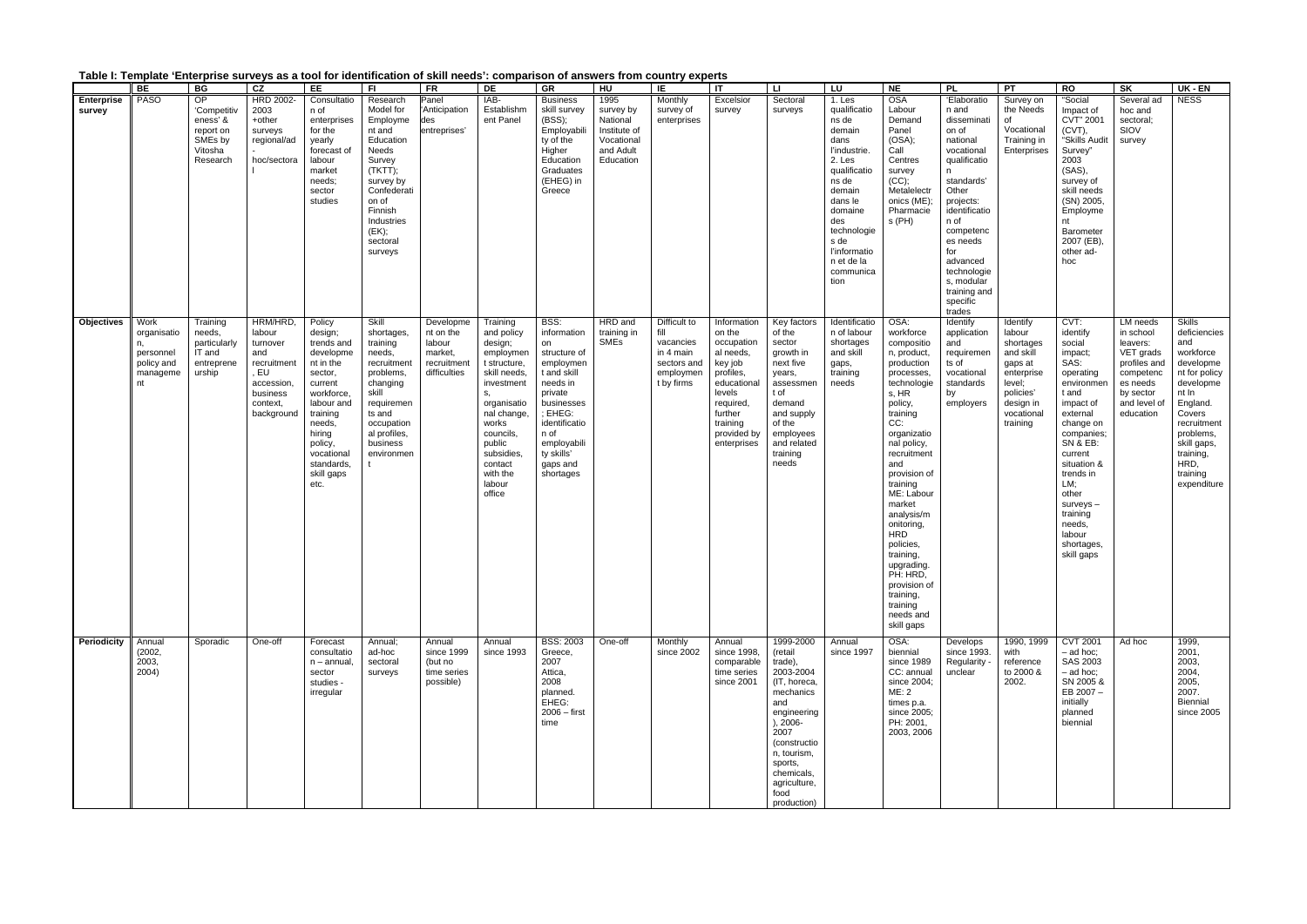|                            | BE                                                                                                                                    | BG           | CZ                                                              | EE                                                                                                                    | FI.                                                  | <b>FR</b>                                                                                   | DE                                                                                           | GR                                                                                                                                                                                                                    | $H$ U                                                                                                    | IE                      | IT                                                                                                                                                                                        | <b>LI</b>                                                                                                                                 | LU                              | $N_{E}$                                                                                                                                                                                                                                                                                              | <b>PL</b>                                                                  | $\overline{PT}$                                                                                                     | RO                                                                                                                                                                                    | SK                                              | UK - EN                                                                                           |
|----------------------------|---------------------------------------------------------------------------------------------------------------------------------------|--------------|-----------------------------------------------------------------|-----------------------------------------------------------------------------------------------------------------------|------------------------------------------------------|---------------------------------------------------------------------------------------------|----------------------------------------------------------------------------------------------|-----------------------------------------------------------------------------------------------------------------------------------------------------------------------------------------------------------------------|----------------------------------------------------------------------------------------------------------|-------------------------|-------------------------------------------------------------------------------------------------------------------------------------------------------------------------------------------|-------------------------------------------------------------------------------------------------------------------------------------------|---------------------------------|------------------------------------------------------------------------------------------------------------------------------------------------------------------------------------------------------------------------------------------------------------------------------------------------------|----------------------------------------------------------------------------|---------------------------------------------------------------------------------------------------------------------|---------------------------------------------------------------------------------------------------------------------------------------------------------------------------------------|-------------------------------------------------|---------------------------------------------------------------------------------------------------|
| Unit of<br>analysis        | Establishm<br>ent                                                                                                                     | n.a.         | Establishm<br>ent                                               | Enterprise/<br>Organisatio<br>n.                                                                                      | Enterprise/<br>Organisatio<br>n                      | Establishm<br>ent                                                                           | Establishm<br>ent                                                                            | BSS:<br>establishm<br>ent<br>EHEG:<br>enterprise                                                                                                                                                                      | Establishm<br>ent                                                                                        | Establishm<br>ent       | Enterprise                                                                                                                                                                                | Enterprise                                                                                                                                | Establishm<br>ent               | Establishm<br>ent                                                                                                                                                                                                                                                                                    | n.a.                                                                       | Enterprise                                                                                                          | $CVT -$<br>establishm<br>ent; SAS-<br>enterprise;<br>$SN/EB$ –<br>enterprise;<br>other -<br>enterprise                                                                                | Enterprise/<br>Organisatio                      | Establishm<br>ent                                                                                 |
| Sample<br>size             | 2000 (net)                                                                                                                            | n.a.         | 1500<br>sample,<br>901 net                                      | e.g. food<br>processing<br>sector: 193<br>companies<br>(out of 600<br>extent)                                         | Covers all<br>members<br>of the<br>confederati<br>on | 15000<br>establishm<br>ents                                                                 | 16000                                                                                        | <b>BSS: 7336</b><br>in 2003;<br><b>EHEG: 202</b><br>enterprises<br>and 502<br>employees                                                                                                                               | 840                                                                                                      | 1000                    | 100,000<br>(8% of all<br>enterprises<br>in Italy).                                                                                                                                        | Depending<br>on sector<br>$size - all$<br>enterprises<br>in small<br>sectors or<br>at least<br>1000<br>enterprises<br>in other<br>sectors | All<br>members<br><b>FEDIL</b>  | OSA: 2000-<br>4700<br>depending<br>on the year<br>CC: 118;<br>ME: 150-<br>200;<br>PH: 559                                                                                                                                                                                                            | 10<br>enterprises<br>per<br>profession.                                    | 6000<br>enterprises<br>with 10 or<br>more<br>employees                                                              | <b>CVT: 30</b><br>companies,<br>38 TPs, 26<br>local<br>authorities'<br>reps, 32<br>soc<br>partners;<br>SAS: 100<br>enterprises;<br>SN: 2300;<br>EM: 3200;<br>other: 1100<br>companies | 5000                                            | $27000 - up$<br>to 74835<br>(in 2005)                                                             |
| Sampling                   | Whole<br>economy,<br>organisatio<br>$ns$ with $>1$<br>employee,<br>sampled by<br>econ.<br>activity (7),<br>size (5) and<br>region (5) | n.a.         | Stratified<br>sample,<br>organisatio<br>ns with >5<br>employees | e.g. food<br>processing<br>sector:<br>companies<br>with<br>>5employe<br>es<br>structured<br>by size and<br>sub-sector | covers all<br>enterprises                            | Stratified<br>by size,<br>industry,<br>region;<br>Establishm<br>ents with<br>>1<br>employee | optimal<br>stratificatio<br>n; types,<br>sizes,<br>sectors and<br>regions<br>represente<br>d | BSS:<br>weighed by<br>sector,<br>size,<br>region,<br>targeted at<br>large<br>businesses<br>EHEG:<br>private<br>sector only,<br>excluded<br>micro-<br>enterprises<br>and self-<br>employed,<br>structured<br>by sector | Random<br>with micro-<br>$(4.8\%)$<br>small<br>(39%), and<br>medium-<br>sized<br>(55.2%)<br>enterprises. | Stratified<br>by sector | Under 50<br>employees<br>- sampled,<br>above - all<br>are<br>included.<br>Economic<br>activity,<br>enterprise<br>size (in<br>terms of<br>employees)<br>localisation.<br>juridical<br>form | Weighting<br>NACE, size<br>and region<br>of<br>enterprises                                                                                | Target:<br>members<br>of FEDIL  | OSA:<br>random,<br>stratified by<br>sector,<br>size,<br>establishm<br>ents with 5<br>or more<br>employees,<br>repeated<br>panel with<br>added<br>establishm<br>ents for<br>accurate<br>sampling.<br>Other<br>surveys:<br>willingness<br>to<br>participate,<br>weighing<br>by sector,<br>region, size | Size,<br>region                                                            | Stratified<br>by NACE<br>and NUTS<br>II regions.<br>Results by<br>NACE and<br>size                                  | Size,<br>industry,<br>region, type<br>of<br>enterprise                                                                                                                                | NACE,<br>size, type<br>and region<br>stratified | Sector +<br>size,<br>sample<br>targeted at<br>being<br>representat<br>ive at<br>regional<br>level |
| <b>Classificat</b><br>ions | <b>NACE</b>                                                                                                                           | <b>ISCED</b> | ICSO,<br><b>ISCED</b><br><b>NACE</b>                            | NACE,<br>ISCO,<br><b>ISCED</b>                                                                                        | ISCO, in<br>some<br>cases<br><b>ISCED</b>            | <b>NACE</b>                                                                                 | <b>NACE</b>                                                                                  | BSS:<br>NACE,<br>ISCO,<br>ISCED.<br>EHEG:NAC<br>E, ISCED,<br>other                                                                                                                                                    | NACE,<br>ISCO,<br><b>ISCED</b>                                                                           | <b>SOC</b>              | ATECO<br>2002<br>(NACE<br>rev.1),<br><b>ISTAT CP</b><br>2001 and<br>ISCO-88,<br><b>ISTAT</b><br>$2003 -$<br>comparable<br>to the<br>ISCED,<br><b>ISTAT(NUT</b><br>S)                      | NACE,<br><b>ISCO</b>                                                                                                                      | NACE,<br><b>ISCO</b><br>adapted | OSA: SBI-<br>coding<br>(national<br>NACE)<br>ME: NACE                                                                                                                                                                                                                                                | Polish<br>Classificati<br>on of<br>Professions<br>linked to<br><b>ISCO</b> | NACE,<br>ISCO,<br>Classificati<br>on on the<br>Fields of<br>Education<br>and<br>Training<br>(Eurostat &<br>Cedefop) | NACE,<br>ISCO,<br>ISCED,<br>COR                                                                                                                                                       | NACE,<br>ISCO,<br><b>ISCED</b>                  | 4-5-digit<br><b>SIC</b>                                                                           |
| Response<br>rate           | 19%                                                                                                                                   | n.a.         | 60%                                                             | Forecast<br>consultatio<br>$n - 100\%$ ;<br>sector-<br>70%                                                            | n.a.                                                 | 80%                                                                                         | 80% for<br>repeated<br>sample,<br>50% for<br>newly<br>questioned<br>establishm<br>ents       | <b>BSS: 81%</b><br>in 2003.<br>EHEG:<br>10%<br>enterprises,<br>5%<br>employees.                                                                                                                                       | 24%                                                                                                      | 80%                     | 50-100%<br>depending<br>on the size                                                                                                                                                       | 20 % to 37<br>℅<br>depending<br>on sector                                                                                                 | $>50\%$                         | OSA: 50- 95%<br>70%<br>CC: 19%<br>ME: about<br>20%.<br>PH: 35%                                                                                                                                                                                                                                       |                                                                            | About 70%                                                                                                           | 25-94%<br>depending<br>on the<br>survey                                                                                                                                               | n.a.                                            | 43% (2005)                                                                                        |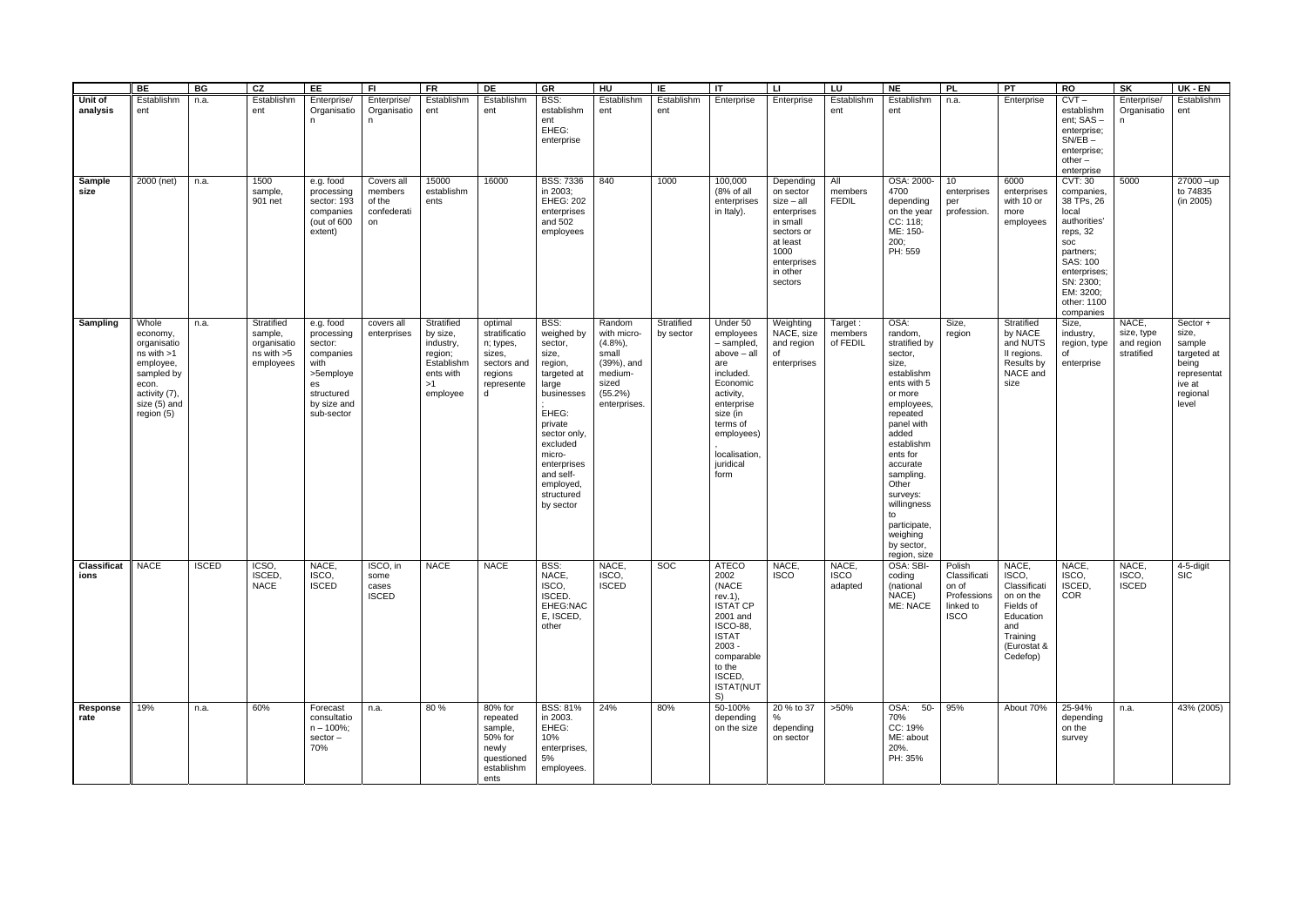|                    | BE                                                                 | BG                                                                                                                                                    | cz                                                                             | <b>EE</b>                                                                                                                                                                                                 | -FI                                                                                                                                                                                     | <b>FR</b>                                   | DE                                                                                                                                       | GR                                                                                                                                        | $\overline{\mathsf{H}}$                                                                                                     | ΙE                                              | IT                                                                                                                   | $\mathbf{H}$                                                                                                              | $\overline{\mathsf{L}}$                                        | $N_{E}$                                                                                                                                                                                                                                          | <b>PL</b>                                                                                                                                                                                                        | PT                                                                                                                                    | <b>RO</b>                                                                                                                                                                                        | $\overline{\mathsf{SK}}$          | UK - EN                                              |
|--------------------|--------------------------------------------------------------------|-------------------------------------------------------------------------------------------------------------------------------------------------------|--------------------------------------------------------------------------------|-----------------------------------------------------------------------------------------------------------------------------------------------------------------------------------------------------------|-----------------------------------------------------------------------------------------------------------------------------------------------------------------------------------------|---------------------------------------------|------------------------------------------------------------------------------------------------------------------------------------------|-------------------------------------------------------------------------------------------------------------------------------------------|-----------------------------------------------------------------------------------------------------------------------------|-------------------------------------------------|----------------------------------------------------------------------------------------------------------------------|---------------------------------------------------------------------------------------------------------------------------|----------------------------------------------------------------|--------------------------------------------------------------------------------------------------------------------------------------------------------------------------------------------------------------------------------------------------|------------------------------------------------------------------------------------------------------------------------------------------------------------------------------------------------------------------|---------------------------------------------------------------------------------------------------------------------------------------|--------------------------------------------------------------------------------------------------------------------------------------------------------------------------------------------------|-----------------------------------|------------------------------------------------------|
| Responde<br>nts    | (Personnel)<br>manager                                             | Managers,<br>directors<br>and owners<br>of SMEs,<br>representat<br>ives of<br>employers<br>association<br>s.<br>representat<br>ives of<br>bank sector | people<br>responsible<br>for training<br>and<br>recruitment<br>in<br>companies | Forecast<br>consultatio<br>$n -$<br>manageme<br>nt of<br>employers'<br>organisatio<br>ns; Sector<br>studies-<br>company<br>managers,<br>head of<br>employers'<br>organisatio<br>n, heads of<br><b>TPs</b> | n.a.                                                                                                                                                                                    | Directors<br>managers,<br>or HR<br>officers | Top<br>managers;<br>head of HR<br>dept in<br>larger<br>companies                                                                         | BSS:<br>owners,<br>mangers,<br>HR<br>managers<br>EHEG:<br>managers<br>or HR<br>officers,<br>higher<br>education<br>graduates<br>employees | Company<br>managers<br>and several<br>employees<br>in each<br>company.                                                      | Employers                                       | Owners of<br>enterprises<br>(for very<br>small<br>enterprises<br>), general<br>or HR<br>managers                     | n.a.                                                                                                                      | Heads of<br>HR depts                                           | OSA: The<br>highest<br>ranking<br>person in<br>charge of<br>personnel<br>CC: Call<br>centre<br>managers<br>ME:<br>Personnel<br>managers,<br>directors,<br>or people<br>responsible<br>for HRM.<br>PH:<br>Pharmacist<br>s                         | 10<br>enterprises<br>and 40<br>respondent<br>s per<br>profession.<br>Survey of<br>200<br>professions<br>: 8000<br>respondent<br>$S$ .<br>employees,<br>middle and<br>top<br>manageme<br>nt,<br>company<br>owners | Assigned<br>by<br>enterprise,<br>usually HR<br>responsible                                                                            | CVT:<br>individuals<br>(graduates;<br>unemploye<br>d.<br>employees)<br>and<br>mangers,<br>owners,<br>HR;<br>Other<br>surveys:<br>managers<br>and HR<br>officers                                  | n.a.                              | Employers,<br>senior<br>HR/person<br>nel<br>managers |
| Survey<br>mode     | on-line<br>/postal                                                 | Questionna<br>ires, focus<br>groups                                                                                                                   | CAPI                                                                           | Telephone;<br>face-to-<br>face;<br>additional<br>in-depth<br>IVs and<br>focus<br>groups                                                                                                                   | n.a.                                                                                                                                                                                    | Telephone<br>(CATI)                         | Face-to-<br>face IVs                                                                                                                     | BSS: face-<br>to-face IVs<br>EHEG:<br>postal / e-<br>mail<br>questionnai<br>re survey                                                     | Questionna<br>ire by post<br>followed by<br>face-to-<br>face IVs                                                            | Postal                                          | Below 230<br>employees<br>$-$ CATI,<br>above -<br>postal                                                             | Postal with<br>a telephone<br>follow up,<br>14 face-to-<br>face IVs<br>with<br>leading<br>enterprises<br>in the<br>sector | Postal<br>+telephone                                           | OSA:<br>Currently<br>CATI+PAPI<br>. Up until<br>2001: face-<br>to-<br>face+PAPI<br>CC and<br>PH: postal<br>ME: on-line                                                                                                                           | Face-to-<br>face IVs,<br>also postal,<br>email or<br>on-line                                                                                                                                                     | Postal $+$<br>telephone<br>supported                                                                                                  | Face-to-<br>face                                                                                                                                                                                 | Postal                            | CATI                                                 |
| Questionn<br>aire  | Structured<br>+modules                                             | n.a.                                                                                                                                                  | Structured                                                                     | Forecast<br>consultatio<br>$n -$ opinion<br>on certain<br>questions;<br>sector<br>studies-<br>structured                                                                                                  | Structured                                                                                                                                                                              | Structured                                  | Structured                                                                                                                               | Structured                                                                                                                                | Structured                                                                                                                  | Structured                                      | Structured                                                                                                           | Structured                                                                                                                | Structured                                                     | Structured                                                                                                                                                                                                                                       | Structured                                                                                                                                                                                                       | Structured                                                                                                                            | Structured                                                                                                                                                                                       | Structured                        | structured<br>+modules                               |
| <b>Funding</b>     | Ministry of<br>the Flemish<br>Community<br>employmen<br>t services | Ministry of<br>Economy                                                                                                                                | Ministry of<br>Labour                                                          | Ministry of<br>Economic<br>Affairs and<br>Communic<br>ations;<br>INNOVE,<br>Ministry of<br>Education<br>and<br>Research,<br>Ministry of<br>Social<br>Affairs                                              | Employme<br>nt and<br>economic<br>developme<br>nt centres;<br>Confederati<br>on of<br>Finnish<br>Industries;<br>sectoral<br>employer<br>organisatio<br>$ns - co-$<br>funded<br>from ESF | ANPE<br>(PES)                               | $>50\%$<br>funded by<br>IAB, the<br>remaining<br>costs<br>covered by<br>Länders<br>and<br>Institute for<br>Economic<br>Research<br>Halle | BSS:<br>Ministry of<br>Employme<br>nt (with EU<br>funds);<br>EHEG:<br>non-profit<br>foundations                                           | National<br>Institute of<br>Vocational<br>and Adult<br>Education<br>with<br>support<br>from<br>National<br>Training<br>Fund | <b>FAS</b>                                      | ESF and<br>partly State<br>budget<br>(Min of<br>Labour)                                                              | State<br>budget and<br>EU funding                                                                                         | Partners +<br>European<br>Commissio<br>(Leonardo<br>and Eures) | OSA:<br>$5\overline{)}$<br>Ministries<br>of NL<br>CC:<br>Sponsors<br>from<br>call<br>centre<br>sector<br>ME:<br>The<br>Dutch<br>education<br>and training<br>fund for the<br>Metalelectr<br>onics<br>industrie<br>(Stichting<br>$A+O$<br>PH: SBA | Ministry of<br>Labour and<br>Social<br>Policy<br>(Labour<br>Market<br>Department<br>), ESF                                                                                                                       | <b>Ministry for</b><br>Labour and<br>Social<br>Solidarity                                                                             | CVT & SAS<br>by ETF;<br>SN & EB<br>by National<br>Centre for<br><b>TVET</b><br>Developme<br>nt with<br>support of<br>Phare;<br>Other by<br>Ministry of<br>Labour with<br>support of<br><b>WB</b> | SIOV/<br>Ministry of<br>Education | LSC, DfES<br>and SSDA                                |
| Responsib<br>ility | K.U.Leuven<br>, HIVA;<br><b>IDEA</b><br>Consult;<br><b>UAMS</b>    | Vitosha<br>research                                                                                                                                   | NTF-NOET                                                                       | Ministry of<br>Economic<br>Affairs and<br>Communic<br>ations;<br>Ministry of<br>Education<br>and<br>Research<br>(not clear)                                                                               | Employme<br>nt and<br>economic<br>developme<br>nt centres;<br>Confederati<br>on of<br>Finnish<br>Industries;<br>sectoral<br>employer<br>organisatio<br>ns                               | ANPE<br>(PES)                               | The IAB<br>department<br>"firms and<br>employmen<br>ť,                                                                                   | BSS:<br>Employme<br>nt<br>Observator<br>EHEG:,<br>Managerial<br>Committee,<br><b>IOBE</b>                                                 | National<br>Institute of<br>Vocational<br>and Adult<br>Educatio                                                             | Economic<br>and Social<br>Research<br>Institute | Unioncame<br>re (Italian<br>Association<br>of the<br>Chambers<br>0f<br>Commerce)<br>and the<br>Ministry of<br>Labour | Methodolog<br>ical Centre<br>for<br>Vocational<br>Education<br>and<br>Training                                            | FEDIL and<br>partners                                          | OSA: OSA<br>CC:<br><b>NCCBP</b><br>ME and<br>PH:ROA.                                                                                                                                                                                             | Consortium<br>of private<br>and<br>national<br>research<br>and<br>consulting<br>institutions                                                                                                                     | Direcção-<br>Geral de<br>Estudos,<br>Estatística<br>e<br>Planeamen<br>to of the<br>Ministry for<br>Labour and<br>Social<br>Solidarity | NO-IES;<br>National<br>Research<br>Institute for<br>Labour and<br>Social<br>Protection,<br><b>SC CURS</b><br>SA, the<br>Phare 2004<br>Technical<br>Assistance                                    | <b>SIOV</b>                       | <b>LSC</b>                                           |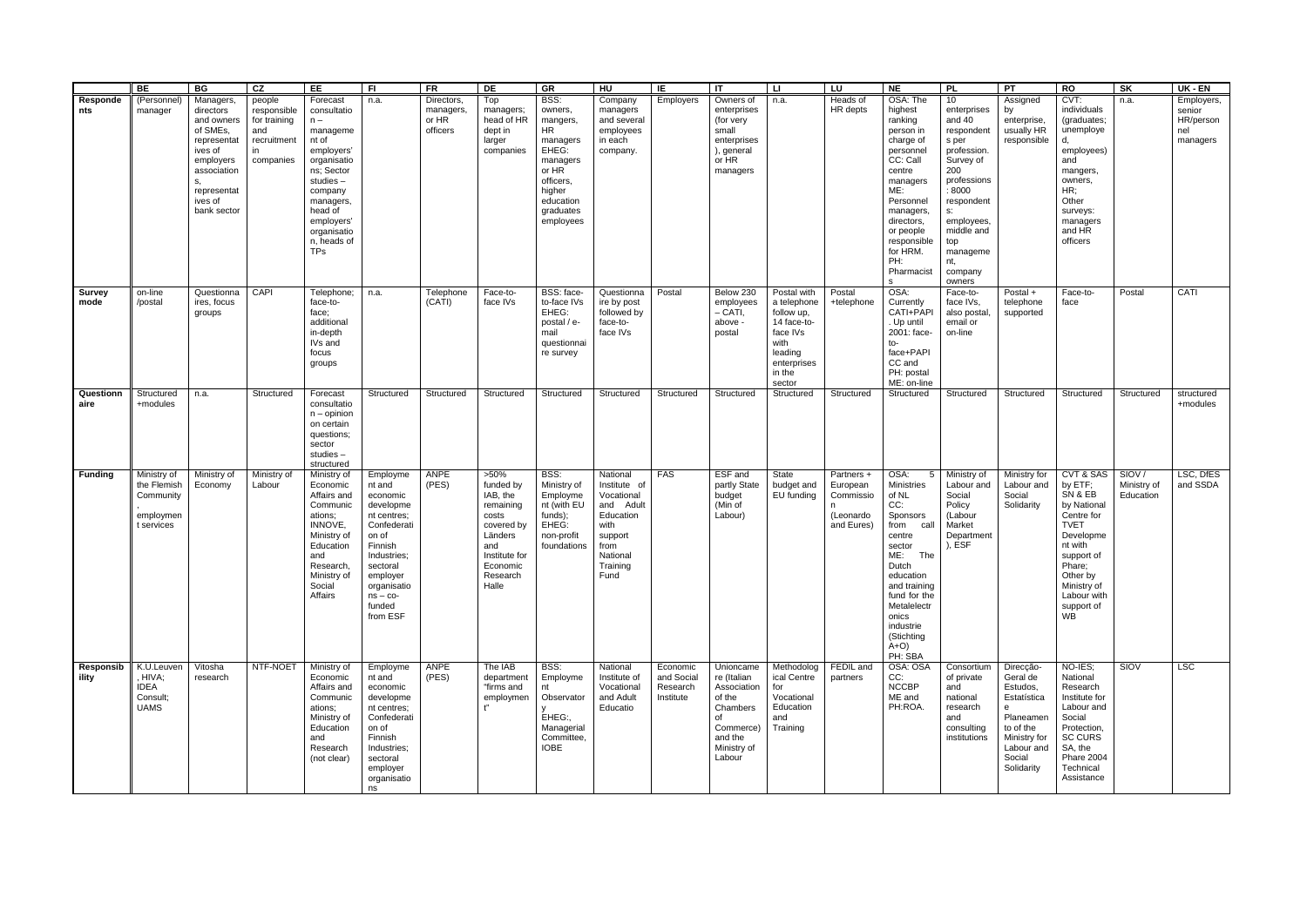|                                                   | <b>BE</b> | BG             | cz                      | EE                                                                          | FI.              | <b>FR</b> | DE                                                                                                                | GR                                                                 | $\overline{\mathsf{H}}$                                                                        | IE              | $\mathsf{I}$   | LI.                                                                                                                   | LU                 | <b>NE</b>                                                                                                                                             | <b>PL</b> | PT                                 | <b>RO</b>                      | SK                                                                    | $UK - EN$                        |
|---------------------------------------------------|-----------|----------------|-------------------------|-----------------------------------------------------------------------------|------------------|-----------|-------------------------------------------------------------------------------------------------------------------|--------------------------------------------------------------------|------------------------------------------------------------------------------------------------|-----------------|----------------|-----------------------------------------------------------------------------------------------------------------------|--------------------|-------------------------------------------------------------------------------------------------------------------------------------------------------|-----------|------------------------------------|--------------------------------|-----------------------------------------------------------------------|----------------------------------|
| Continuity                                        | No        | n.a.           | Planned<br>(conditional | Forecast-<br>yes,<br>annual;<br>sector<br>studies-<br>possible in<br>future | Yes,<br>annually | Uncertain | Yes                                                                                                               | BSS: Yes<br>as planned;<br>EHEG: Yes<br>but not in<br>close future | No info                                                                                        | Yes,<br>monthly | Yes,<br>annual | Under<br>discussion                                                                                                   | Yes,<br>annually   | OSA: Yes,<br>biennial<br>CC: Yes,<br>annually<br>ME: Yes, at<br>least in<br>2007.<br>PH:<br>Possibly                                                  | Yes       | Every three<br>years -<br>intended | Yes -<br>intended              | $Yes -$<br>planned<br>(subject to<br>support,<br>need and<br>funding) | $Yes -$<br>biennially            |
| Interest in<br>comparabi<br>lity with<br>other MS | Yes       | Yes            | Yes                     | Yes in<br>certain<br>sectors                                                | n.a.             | Yes       | Yes                                                                                                               | Yes                                                                | Yes                                                                                            | Yes             | Yes            | Comparabl<br>e with<br>countries<br>using the<br>same<br>methodolog<br>y (e.g.<br>Ireland)                            | to be<br>discussed | OSA:<br>Depending<br>on the<br>reason<br>Others:<br>Yes                                                                                               | Yes       | Yes                                | Yes                            | Yes                                                                   | Yes                              |
| <b>Publishing</b> Yes                             |           | Yes            | Yes (in<br>Czech)       | Yes (in<br>Estonian)                                                        | Yes              | Yes       | Yes                                                                                                               | BSS: Yes                                                           | Yes                                                                                            | Yes             | Yes            | Yes                                                                                                                   | Yes                | Yes                                                                                                                                                   | Yes       | Yes                                | Yes                            | Yes                                                                   | Yes                              |
| Employee<br>survey                                | <b>No</b> | $\overline{N}$ | No                      | <b>No</b>                                                                   | <b>No</b>        | <b>No</b> | Yes,<br>employee<br>data come<br>from<br>employmen<br>t statistics<br>of PES and<br>linked to<br>the IAB<br>Panel | BSS: No<br>EHEG: Yes<br>and<br>matched                             | No but the<br>survey<br>included<br>employee-<br>respondent<br>s from the<br>same<br>companies | <b>No</b>       | No             | $Yes - for$<br>the<br>developing<br><b>VET</b><br>standards.<br>This is one<br>of sources<br>for sectoral<br>studies. | $\overline{N}$     | OSA: Yes,<br><b>OSA</b><br>Labour<br>Supply<br>Panel<br>(results are<br>not linked)<br>CC: No;<br>ME: Yes<br>but results<br>not<br>merged;<br>PH: Yes | Yes       | $\overline{N}$                     | Yes in case<br>of 2<br>surveys | n.a.                                                                  | Yes but<br>separate<br>from NESS |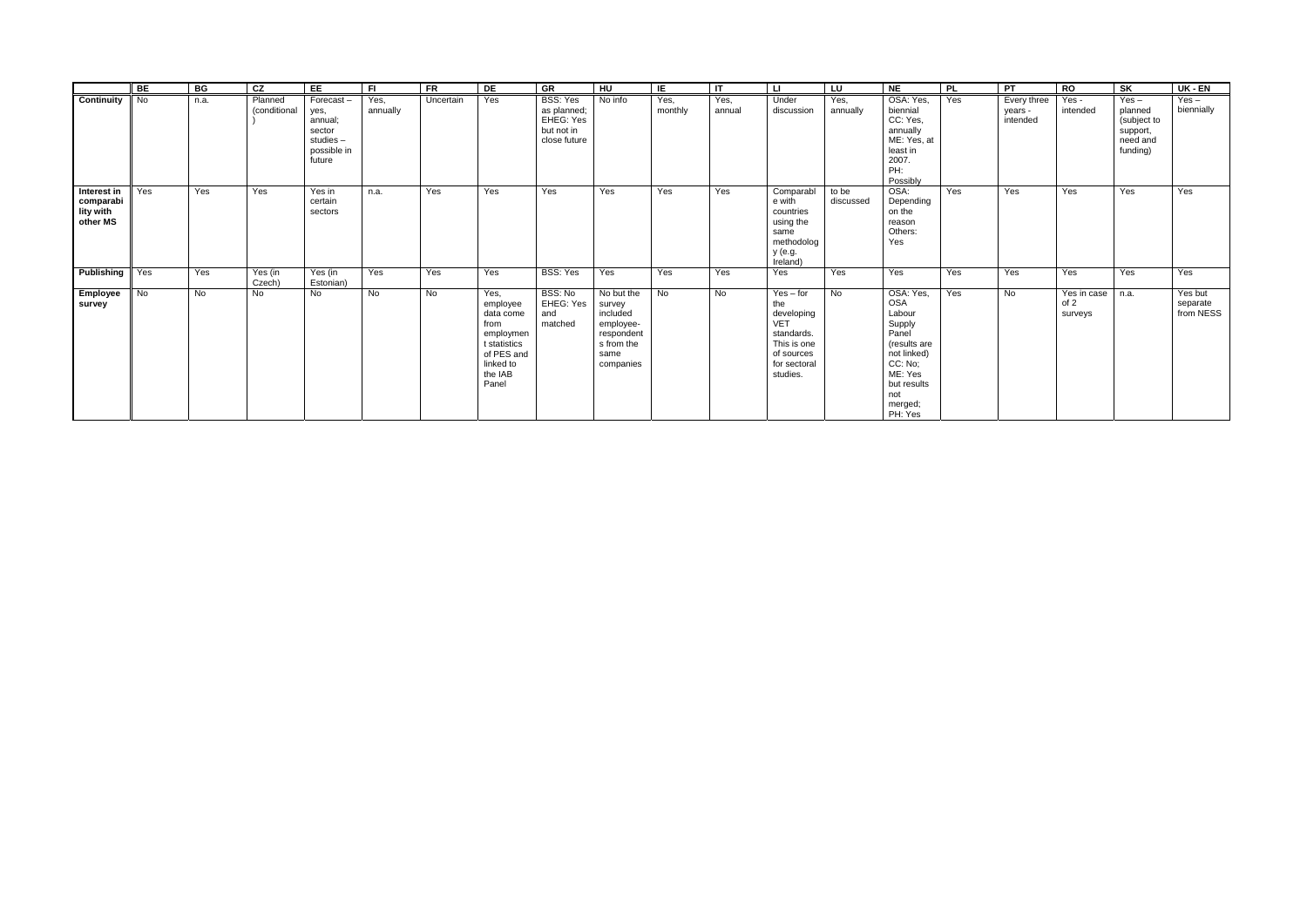## **1. Belgium**

*Rik Huys*, HIVA - KULeuven

*Monique Ramioul*, HIVA - KULeuven

*1. Does your country conduct an enterprise survey which allows to identify skill/qualification needs and skill gaps of the current and potential workforce?* 

PASO (Panel Survey of Organisations).

*2. What are main objectives and key subject areas of the survey?* 

Work organisation, personnel policy and management.

*3. How regular is the survey* 

Yearly (2002, 2003, 2004).

*4. What is the unit of analysis?* 

Establishment.

*5. What is the sample size?* 

 $N = 2000$  establishments (= net-response).

*6. How is the sample constructed?* 

Whole economy, starting from organisations with one employee. Stratification according to economic activity (7 strata), size (5 strata) and region (5 strata).

*7. Which classifications are in use?* 

NACE.

*8. What is the response rate (in %)?* 

19%.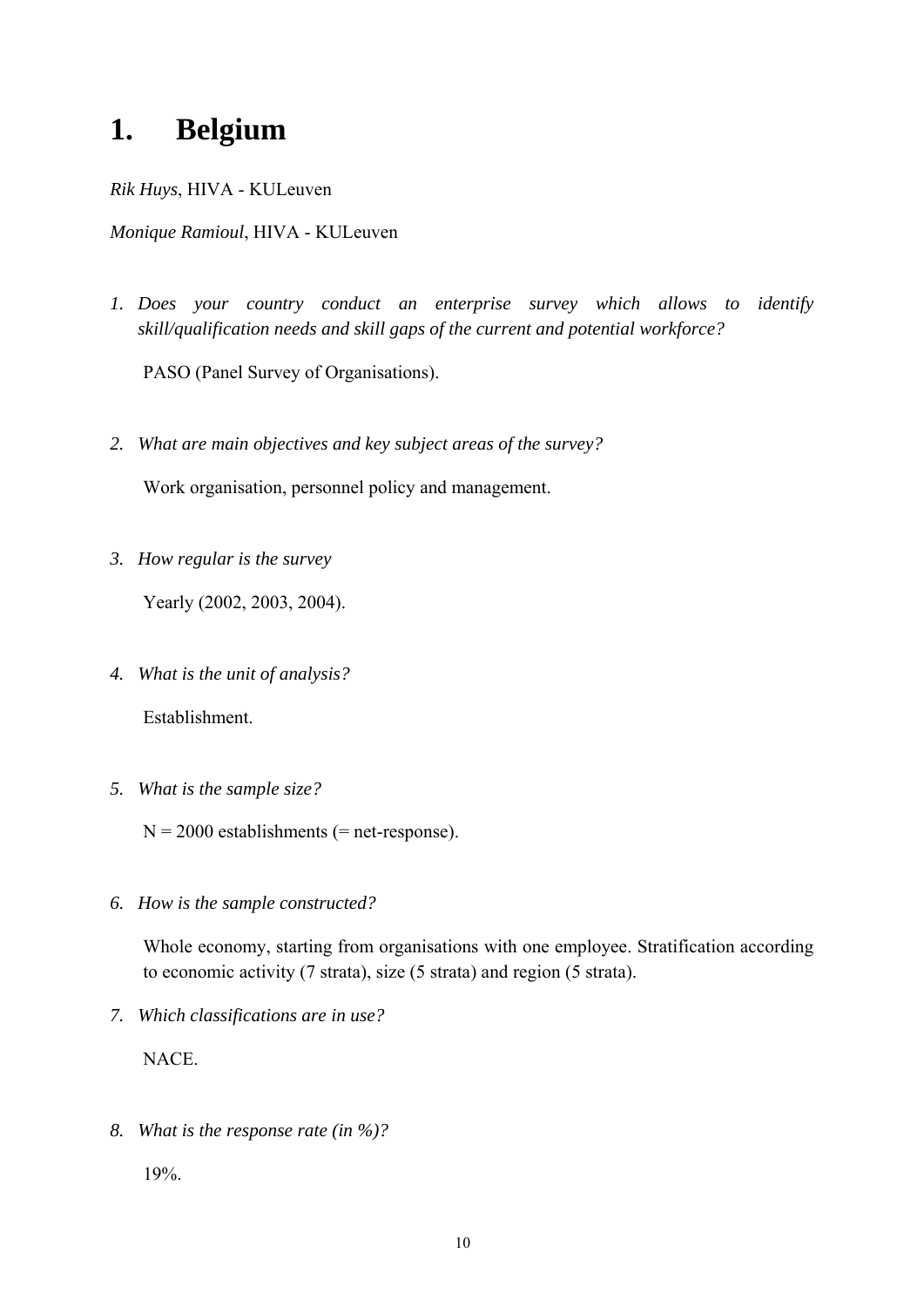*9. Who are the respondents?* 

(Personnel) manager.

*10. How is the survey conducted?* 

Websurvey (and postal for small organisations).

*11. Do you use a structured questionnaire? Please provide more information on the thematic structure of the questionnaire.* 

Yes, structured questionnaire. Next to a similar core part, there are also variable modules in the questionnaire according to the year it is varied out. Content of a specific year:

- characteristics of establishment,
- products / services,
- organisation of human resource management,
- employment,
- flexibility,
- personnel planning, recruitment and selection,
- turnover,
- appraisal,
- training,
- career planning,
- pay,
- competence management,
- division of tasks in personnel policy,
- employee participation,
- social dialogue,
- *12. Which institution funds the survey?*

Ministry of the Flemish Community, Administration employment.

#### *13. Which institution is responsible for the survey?*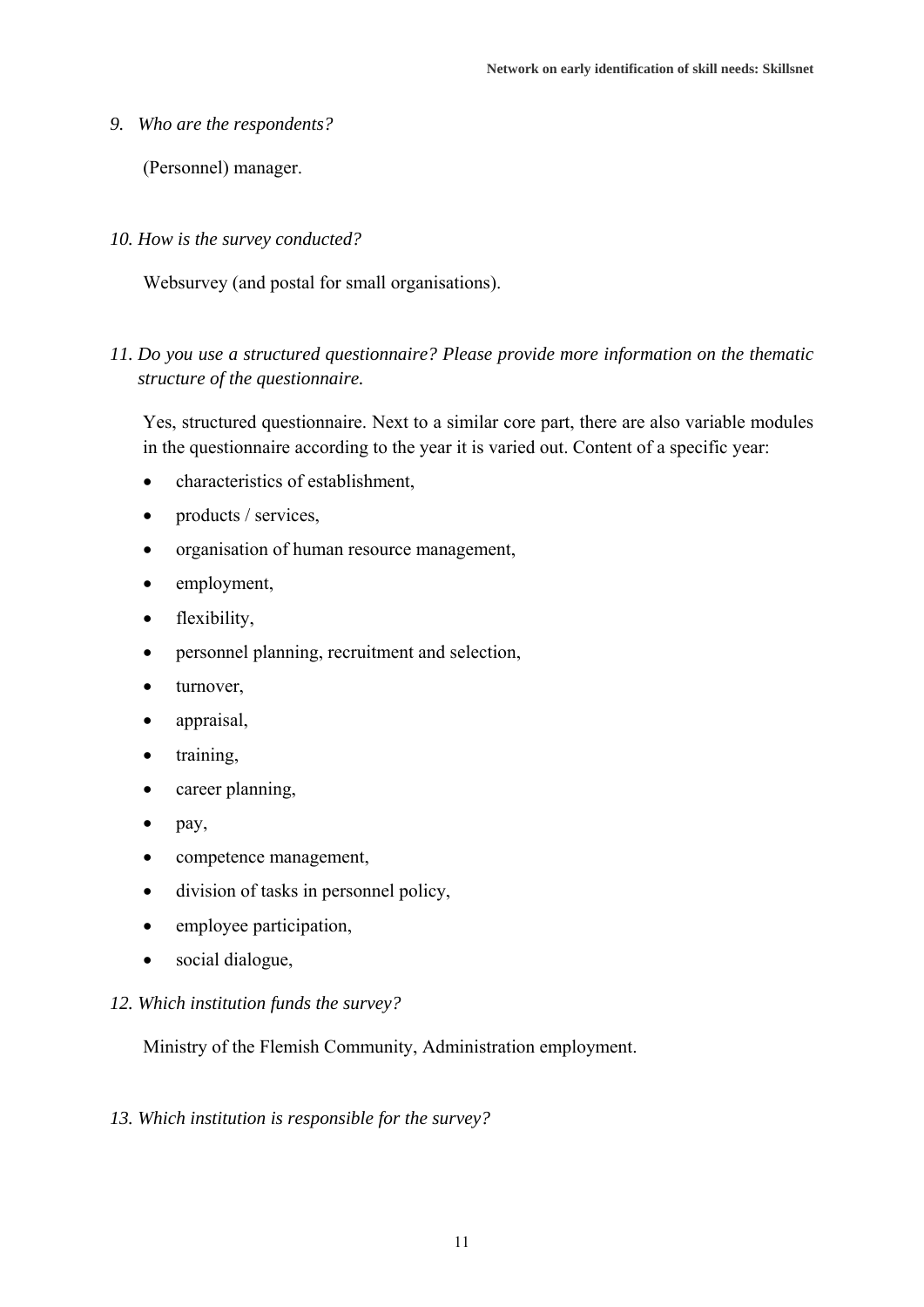Catholic University of Leuven (K.U.Leuven); Higher Institute for Labour studies (HIVA); IDEA Consult; University of Antwerp Management School (UAMS).

*14. Is there a plan to continue the survey in future? If yes, specify when and how often.* 

No, currently discontinued.

*15. Would your institute / your country be interested in finding a way to make your survey results comparable to similar efforts in other countries?* 

Yes.

*16. Are the results of the survey published?* 

Downloadable publications from : http://econ.kuleuven.be/projects/paso/publicaties.htm.

*17. Are there complementary employee surveys with similar objectives, and are these merged with the enterprise survey?* 

No.

1

### *Available documents:*

- (a) Questionnaire of a single year (in Dutch).
- (b) Comparison of PASO-methodology with organisation surveys in other European countries (in English)<sup>3</sup>.

<sup>&</sup>lt;sup>3</sup> Can not be copied without permission as the article is currently being published.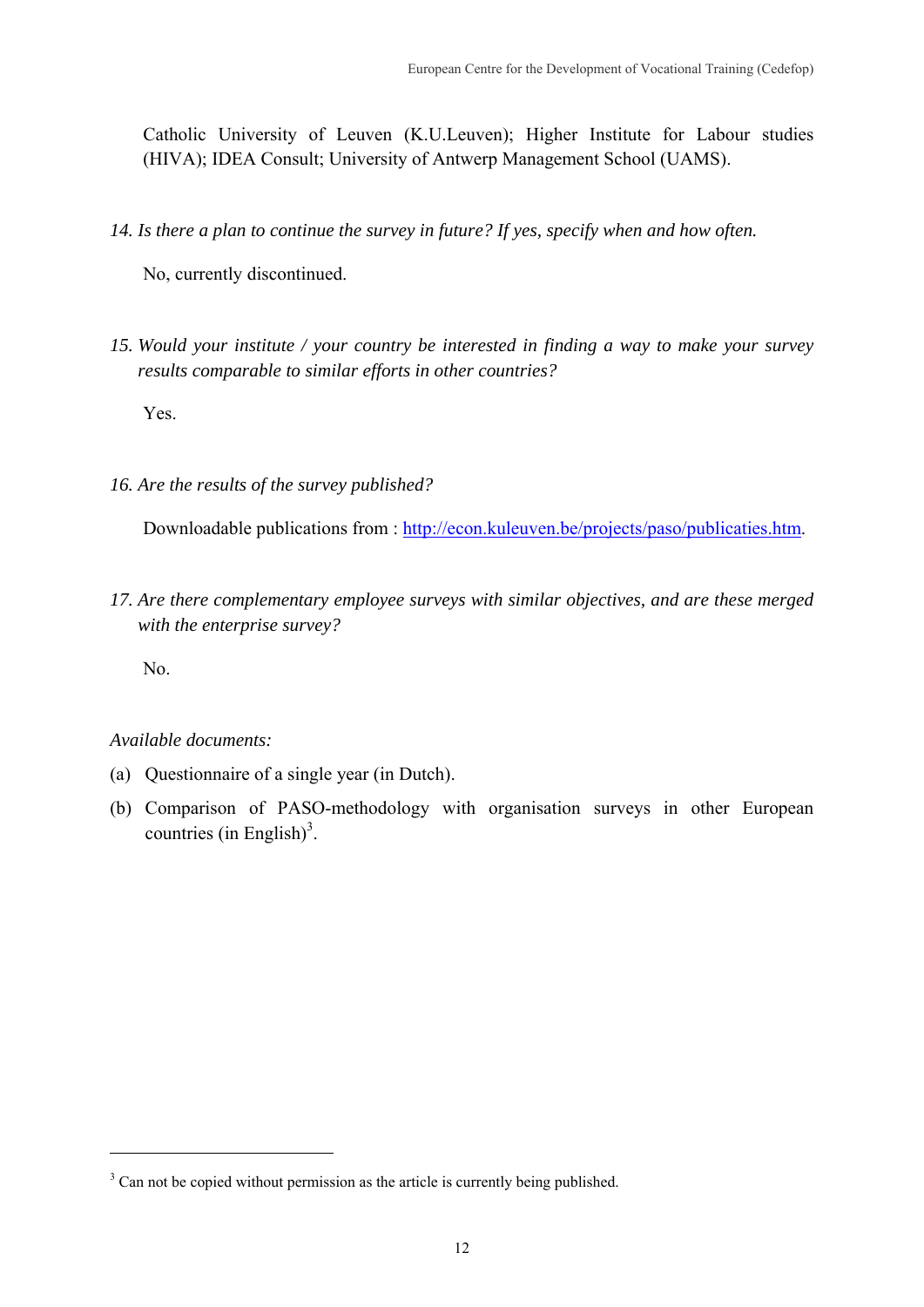## **2. Bulgaria**

### *Vanya Tividosheva,* HRDC

*1. Does your country conduct an enterprise survey which allows to identify skill/qualification needs and skill gaps of the current and potential workforce?* 

There is still not regular system for an enterprise survey on skill needs and skill gaps. However, the recent analysis on enterprises, skill needs included, is available in the Operational Programme Competitiveness (introduction analytical pages) and in the Report on SMEs prepared by "Vitosha research" in August 2006 as delegated task by Ministry of Economy.

*2. What are main objectives and key subject areas of the survey?* 

In the documents mentioned above there is no particular emphasis on training measures since the purposes are different. There are some clarifications in terms of training needs, namely : IT and entrepreneurship.

*3. How regular is the survey?* 

There are not regular surveys but such developments will be encouraged through priorities and operations within Operational Programme Competitiveness and Operational Programme Human Resource Development both covering the programme period 2007-2013 for the implementation of ESF. The existing in the past surveys are mainly sporadic and project based reports, usually as a component within the overall project.

### *4. What is the unit of analysis?*

There are Different institutions that have such establishments:

- National Agency for Promotion of SMEs
- Bulgarian Chamber of Commerce and Industry
- Bulgarian Industrial Association
- Bulgarian Association of Human Resource Managers
- National Employment Agency.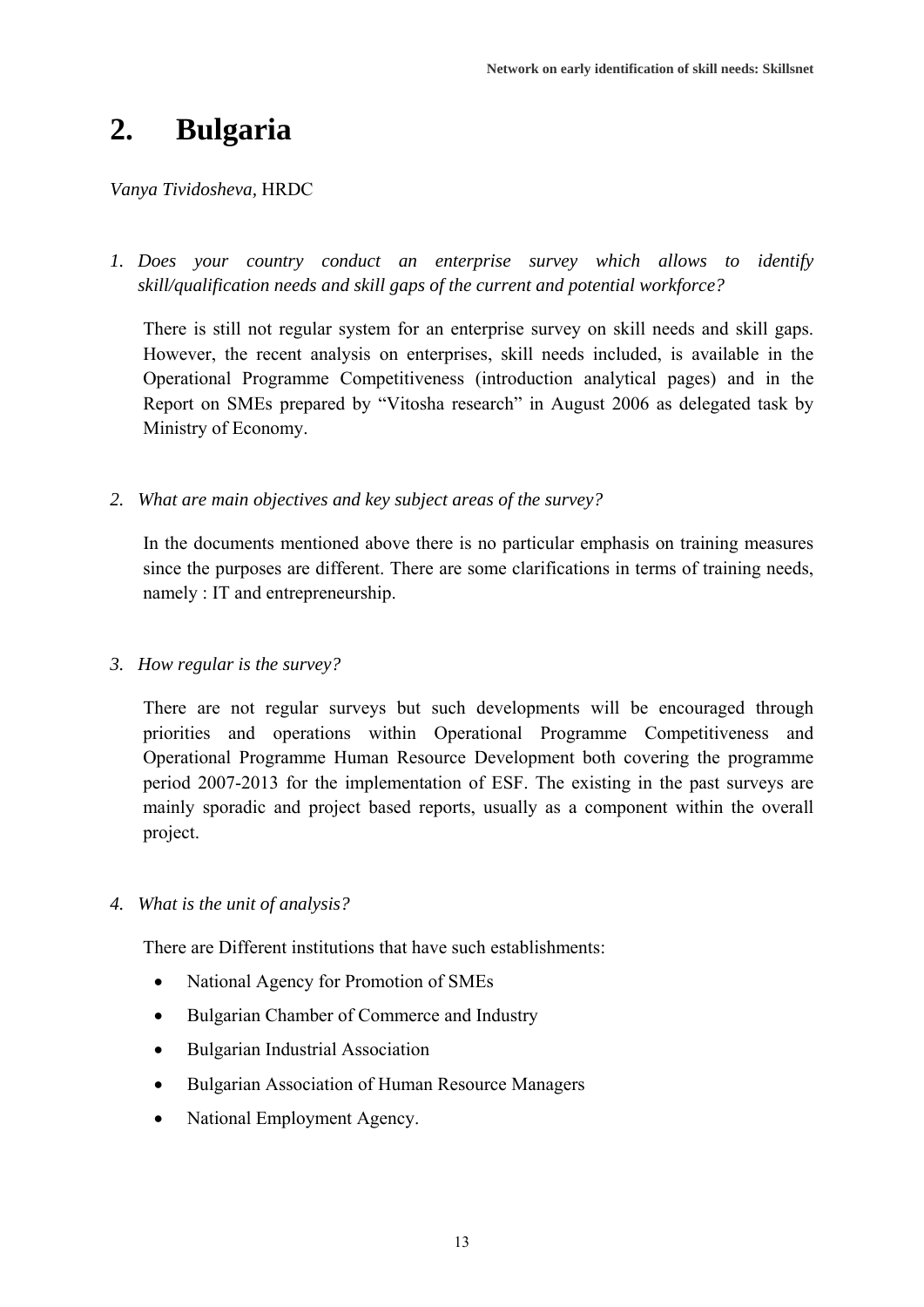*5. What is the sample size?* 

No answer.

*6. How is the sample constructed?* 

Regarding the last survey prepared by Vitosha Research (a company for sociological surveys) as well an analysis done in the OP Competitiveness cover all listed above types of enterprises but it is not clear targeted to the training needs and gaps.

*7. Which classifications are in use?* 

ISCED levels.

*8. What is the response rate (in %)?* 

N/A.

*9. Who are the respondents?* 

Managers, Directors and Owners of SMEs, representatives of employers associations, representatives of bank sector (page 5 of Report on SMEs, August 2006, Vitosha Research).

*10. How is the survey conducted?* 

Questionnaires, discussions in focus groups, desk research.

*11. Do you use a structured questionnaire? Please provide more information on the thematic structure of the questionnaire.* 

The general content is announced in the survey and it concerns the level of readiness of SMEs for absorption of ESF

*12. Which institution funds the survey?* 

Ministry of Economy financed the survey mentioned above.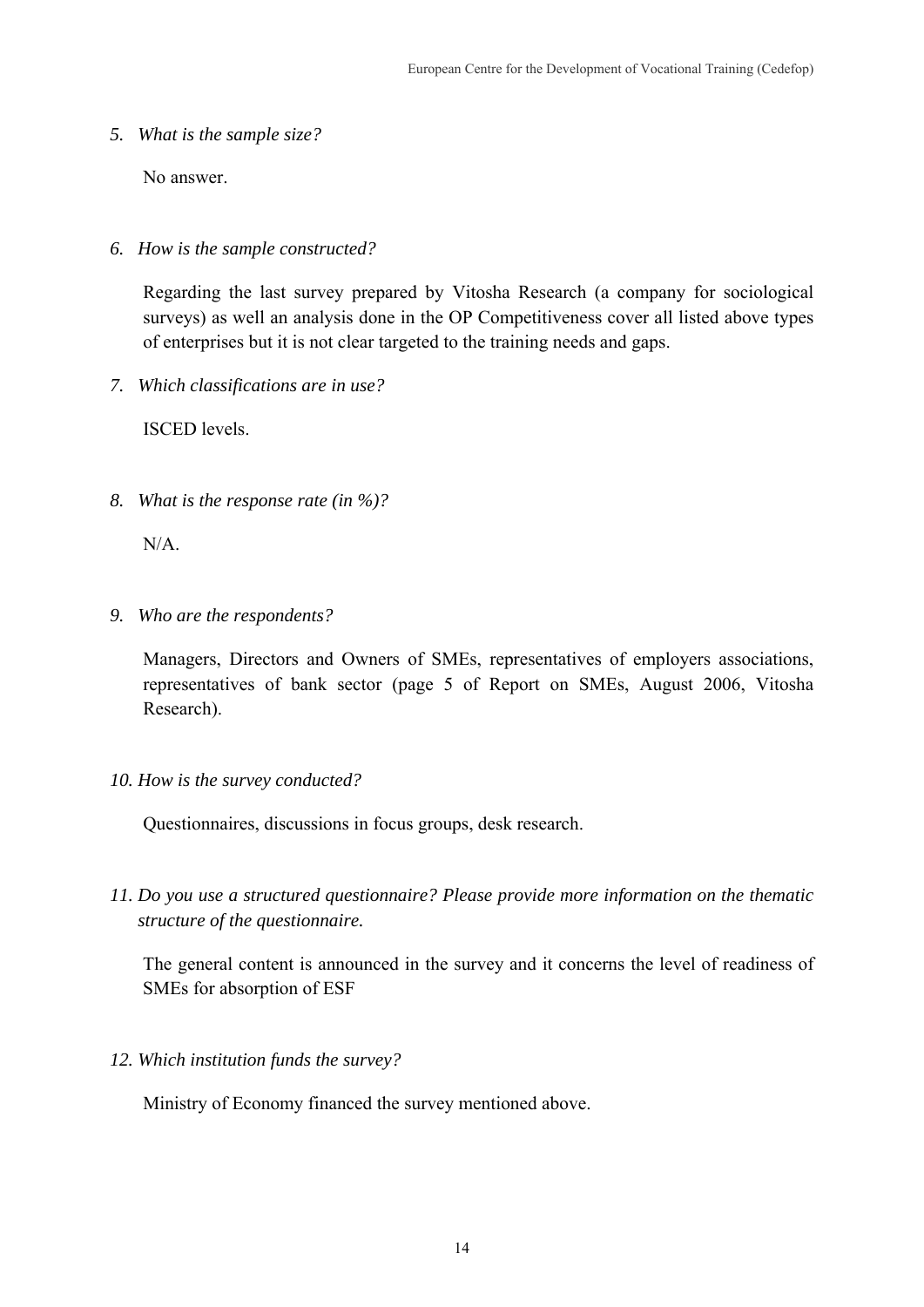*13. Which institution is responsible for the survey?* 

Vitosha research.

- *14. Is there a plan to continue the survey in future? If yes, specify when and how often.*   $N/A$ .
- *15. Would your institute / your country be interested in finding a way to make your survey results comparable to similar efforts in other countries?*

Yes.

*16. Are the results of the survey published?* 

Yes, in the webpage of Ministry of Economy, Directorate for EU projects and Programmes: www.iaphare.org. The document is downloaded and enclosed to this questionnaire.

*17. Are there complementary employee surveys with similar objectives, and are these merged with the enterprise survey?* 

*Available documents:* 

(a) Bulgarian SME report (in English).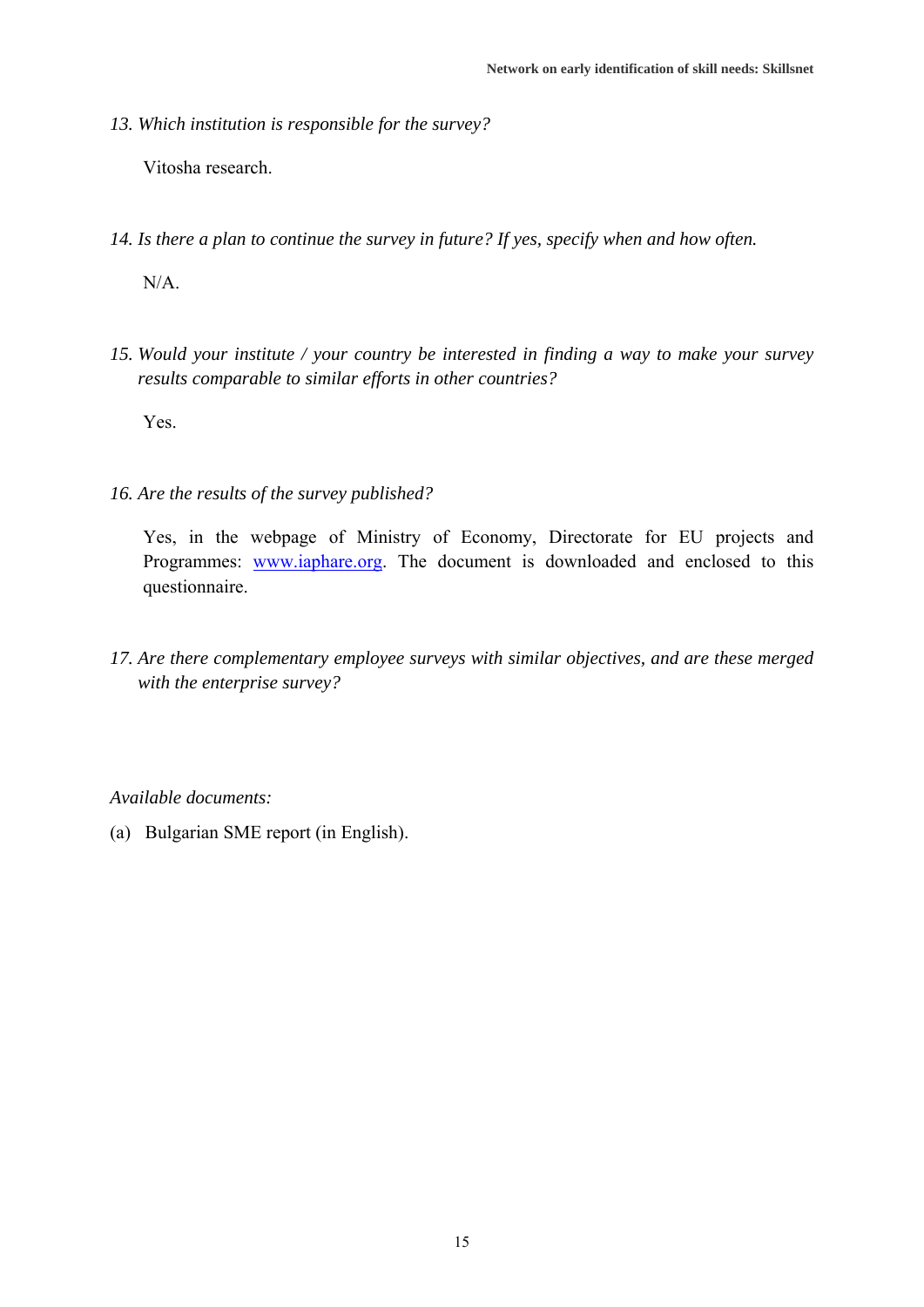# **3. Czech Republic**

*Vera Havlickova,* National Training Fund

*1. Does your country conduct an enterprise survey which allows to identify skill/qualification needs and skill gaps of the current and potential workforce?* 

Enterprise survey in the North Bohemia region (2001).

Employers survey in the district of Chomutov (2005).

Survey on education and training needs in the region of Karlovy Vary (2005).

Innovation enterprises and their HRD policies (2006).

Analysis of business / corporate environment.

Employers´ needs and readiness of graduates for entry to the labour market (2000, 2004).

Survey on labour market needs in the South Bohemia region (2002, 2003, 2005).

**Enterprise survey on human resource development issues (2003).** The following information relates to this survey.

*2. What are main objectives and key subject areas of the survey?* 

The aim of the survey was to analyse reasons for different enterprise approaches to training and human resource development issues and to identify main barriers. A part of the survey consisted of an evaluation of the applied human resource development measures by respondents. The results of the survey were analysed in detail (the study is available on-line in Czech only).

*3. How regular is the survey?* 

It was one-off survey (field work in autumn 2002, results available 2/2003).

*4. What is the unit of analysis?* 

An establishment.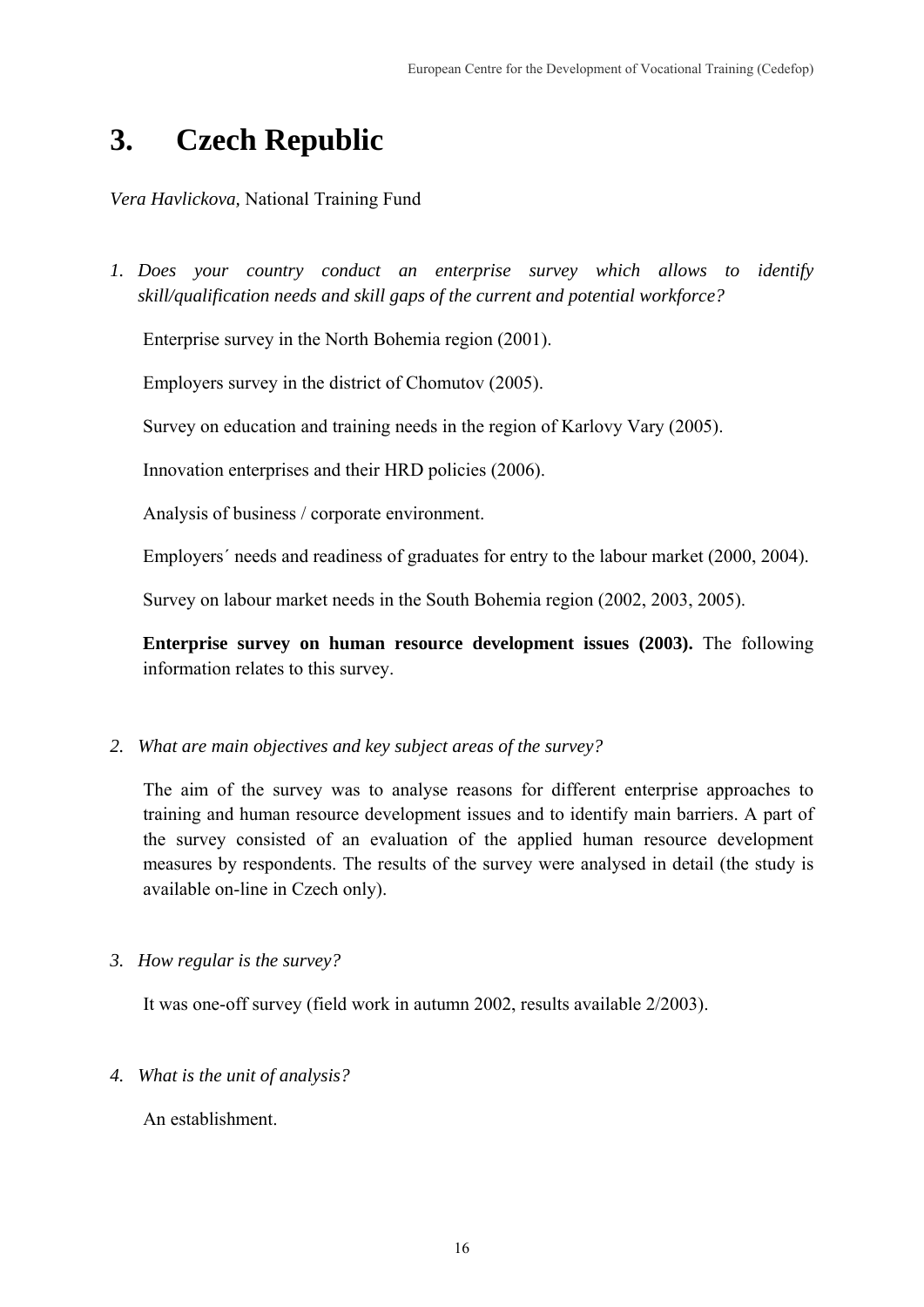*5. What is the sample size?* 

The sample included 1500 establishments but in only 901 the survey was realised (760 SMEs and 141 large companies).

*6. How is the sample constructed?* 

Stratified sample (see below).

*7. Which classifications are in use?* 

The following classification were used: ISCO, ISCED and classification compatible with NACE.

*8. What is the response rate (in %)?* 

60%.

*9. Who are the respondents?* 

Respondents were people responsible for training and recruitment in companies with more than 5 employees.

*10. How is the survey conducted?* 

CAPI.

*11. Do you use a structured questionnaire? Please provide more information on the thematic structure of the questionnaire.* 

The questionnaire has 5 thematic areas:

- human resource management and development,
- labour turnover and recruitment,
- issues related to the accession to the EU,
- relations outside the enterprise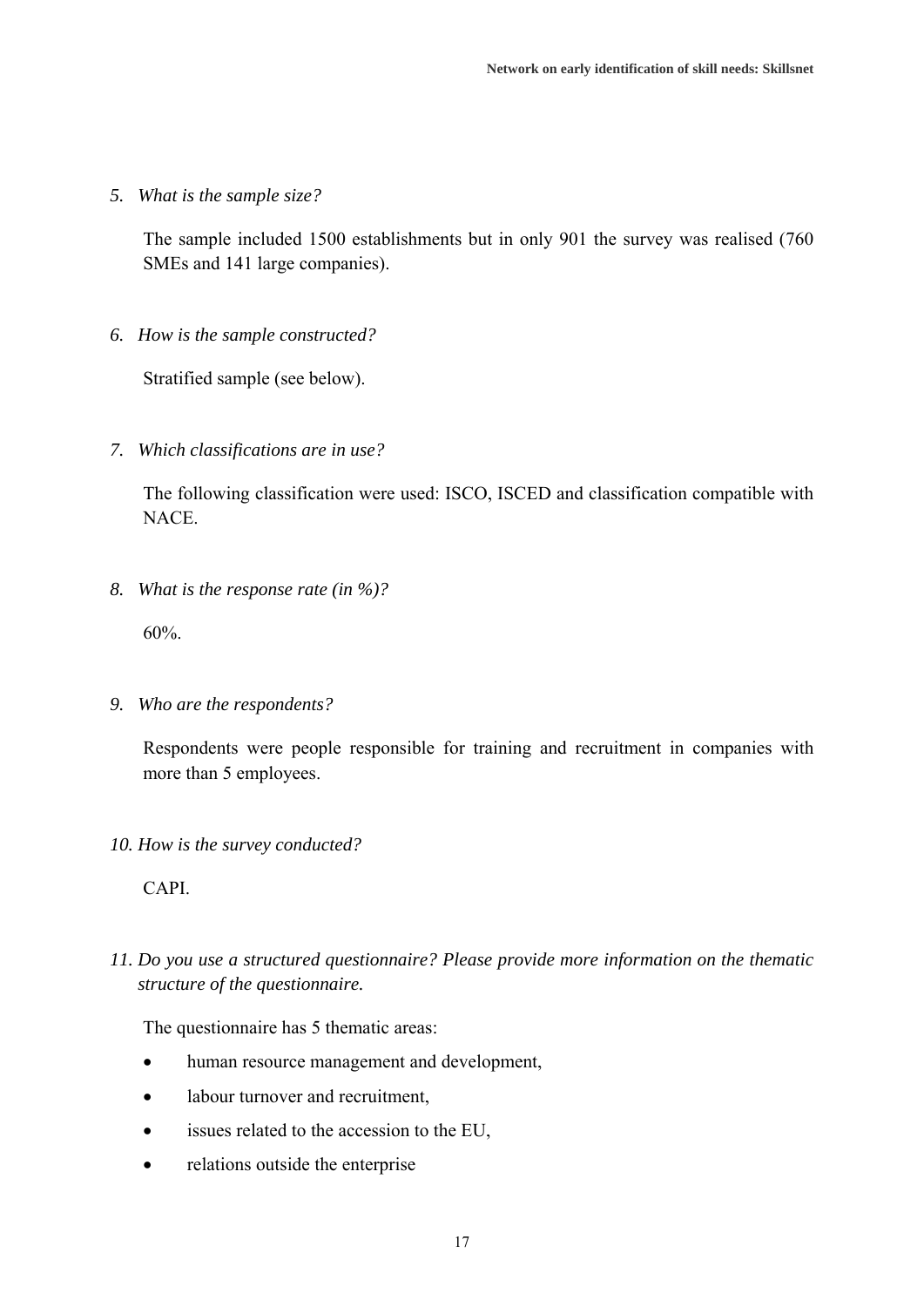- background questions.
- *12. Which institution funds the survey?*

NTF – NOET – via grant received from the Ministry of Employment and Social A.

*13. Which institution is responsible for the survey?* 

NTF - NOET.

*14. Is there a plan to continue the survey in future? If yes, specify when and how often.* 

Yes, however, modified and only if any financial resources would be available.

*15. Would your institute / your country be interested in finding a way to make your survey results comparable to similar efforts in other countries?* 

Yes.

*16. Are the results of the survey published?* 

Results are available (in Czech language only) at: http://www.nvf.cz/publikace/pdf\_publikace/observator/cz/rlz\_smes.pdf.

*17. Are there complementary employee surveys with similar objectives, and are these merged with the enterprise survey?* 

No.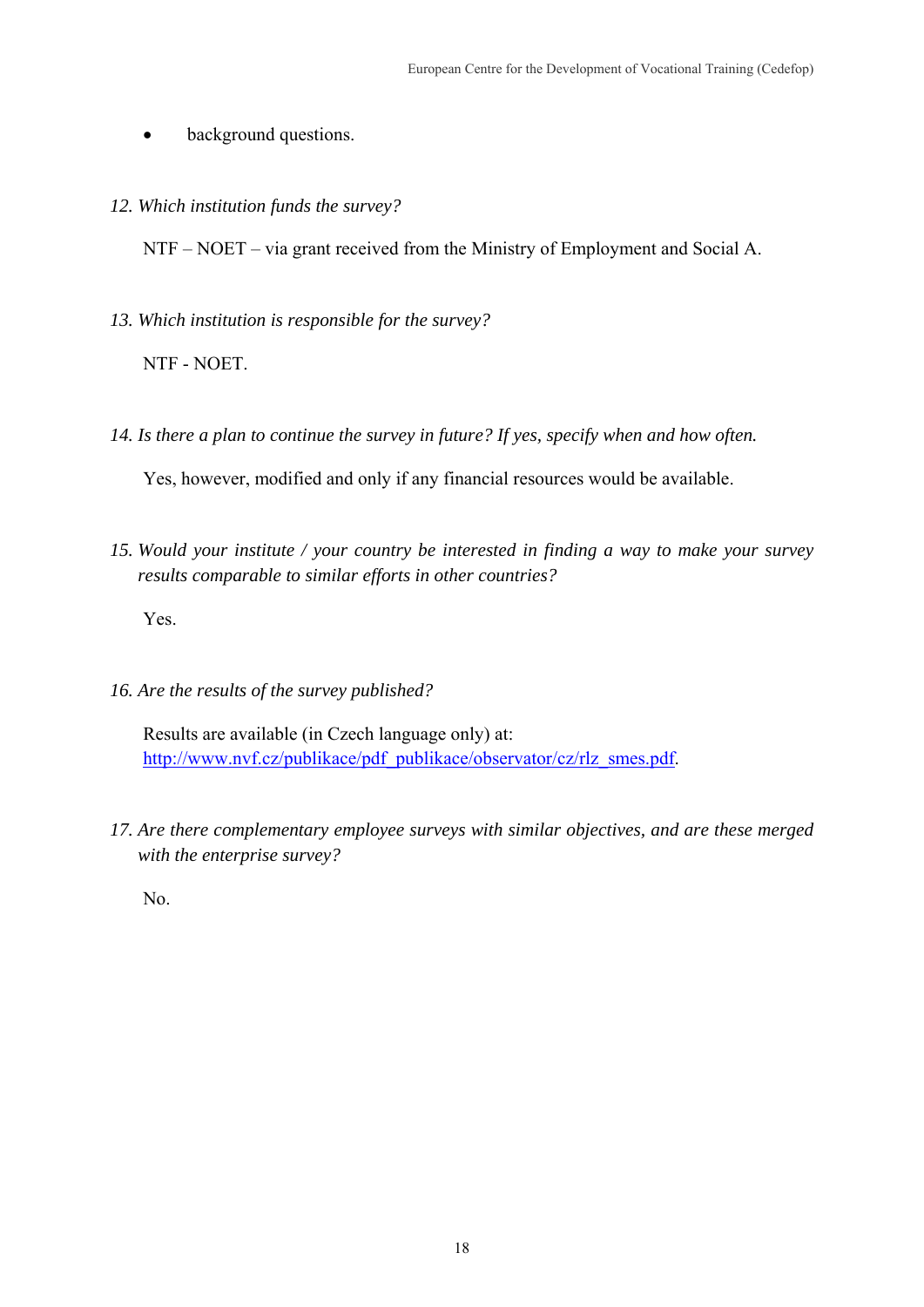## **4. England**

*Tracy Mitchell,* National Employer Skills Survey

*1. Does your country conduct an enterprise survey which allows to identify skill/qualification needs and skill gaps of the current and potential workforce?* 

National Employer Satisfaction Survey.

*2. What are main objectives and key subject areas of the survey?* 

To provide the LSC and its partners with robust and reliable information from employers in England on skills deficiencies and workforce development to serve as a common basis to develop policy and assess the impact of skills initiatives. The survey includes five main sections:

- Recruitment problems
- Skills Gaps
- The recruitment of 16-24 yrs direct to employment
- Training and Workforce development
- Training expenditure.
- *3. How regular is the survey?*

Biennially, as of 2005

- ESS1999 27,000 establishments: 4,000 face-to-face. Survey was designed excluded those establishments with fewer than five employees and those in the agriculture sector;
- ESS2001 similar to ESS1999 in sample size but extended the sample design to cover all establishments with more than one employee;
- NESS03 72,000 establishments. The sample coverage was comparable to 2001, in that all establishments were eligible for interview;
- NESS04  $27,000$  unlike previous surveys the survey was employment rather than employee based with all establishments with two or more staff being eligible for interview;
- $NESS05 at 74,835$  this was the largest survey in the series, with an identical sample design to NESS04 (changes to the questionnaire were introduced during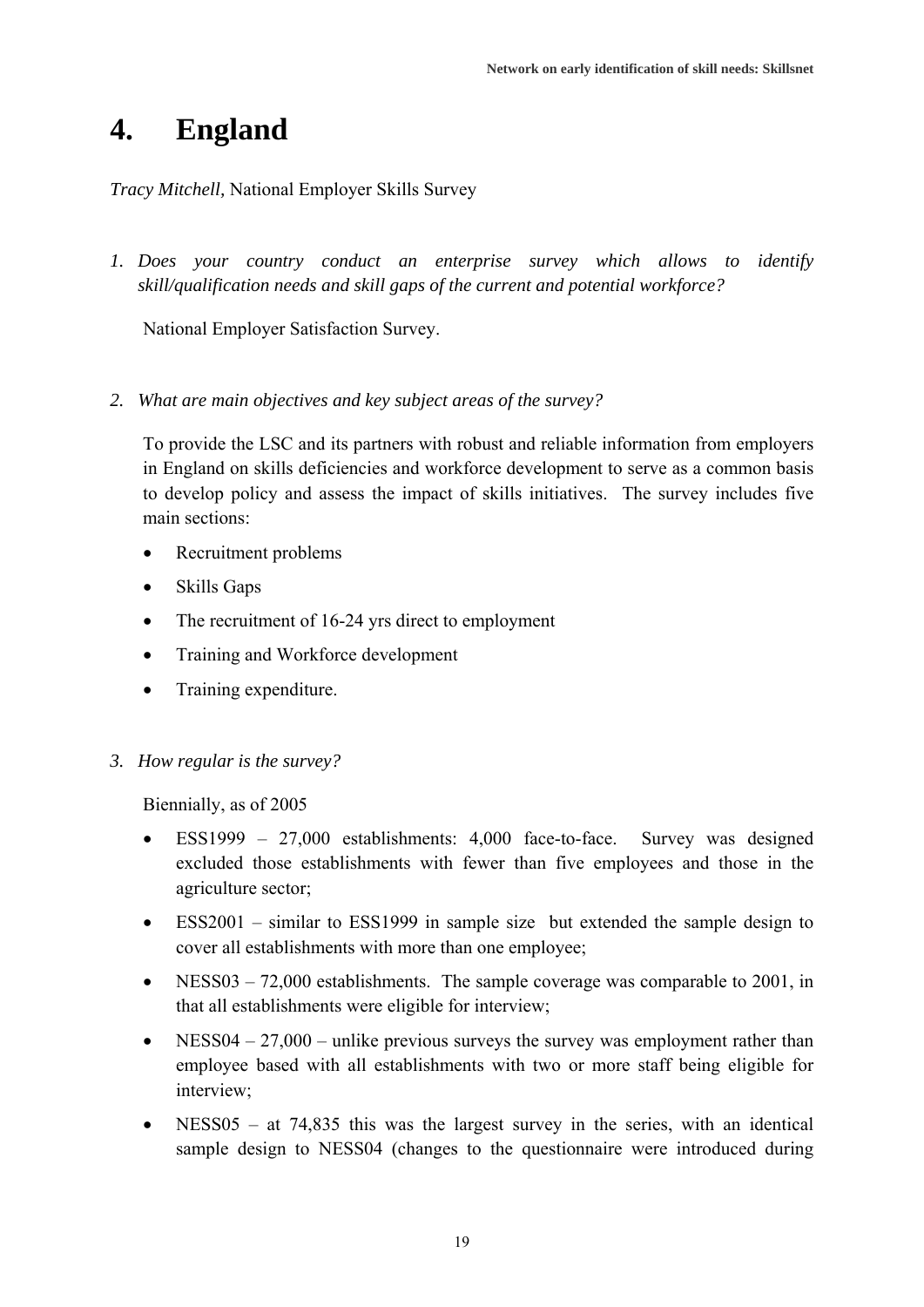2005, although the majority of the questionnaire drew heavily on the NESS03 and 04 questionnaires, to maximise comparability);

- NESS07 is currently in field the sample will be in the region of 75,000 and will be with establishments with two or more staff.
- *4. What is the unit of analysis?*

Establishment.

*5. What is the sample size?* 

2005 - 74,835  $2004 - 27,000$ 

 $2003 - 72,000$ 

 $2001 - 27,000$ 

1999 – 27,000.

*6. How is the sample constructed?* 

The sample design for 2005, was created using a three-dimensional grid defined by sector of business activity and size of establishment within local Learning and Skills Council (local LSC) area.

The target number interviews was distributed between each local LSC in proportion to the number of establishments within that locality, though in smaller local LSCs the number was boosted to ensure a minimum of 1,000 interviews.

For the current 2007 study the approach will be regional focused with half of the interviews split evenly by region, and the remaining half split in proportion to the number of establishments in each region.

### *7. Which classifications are in use?*

Industry coding: Allocating each establishment to sector was done using the four and sometimes five-digit Standard Industrial Classification (SIC) supplied for each record.

*8. What is the response rate (in %)?*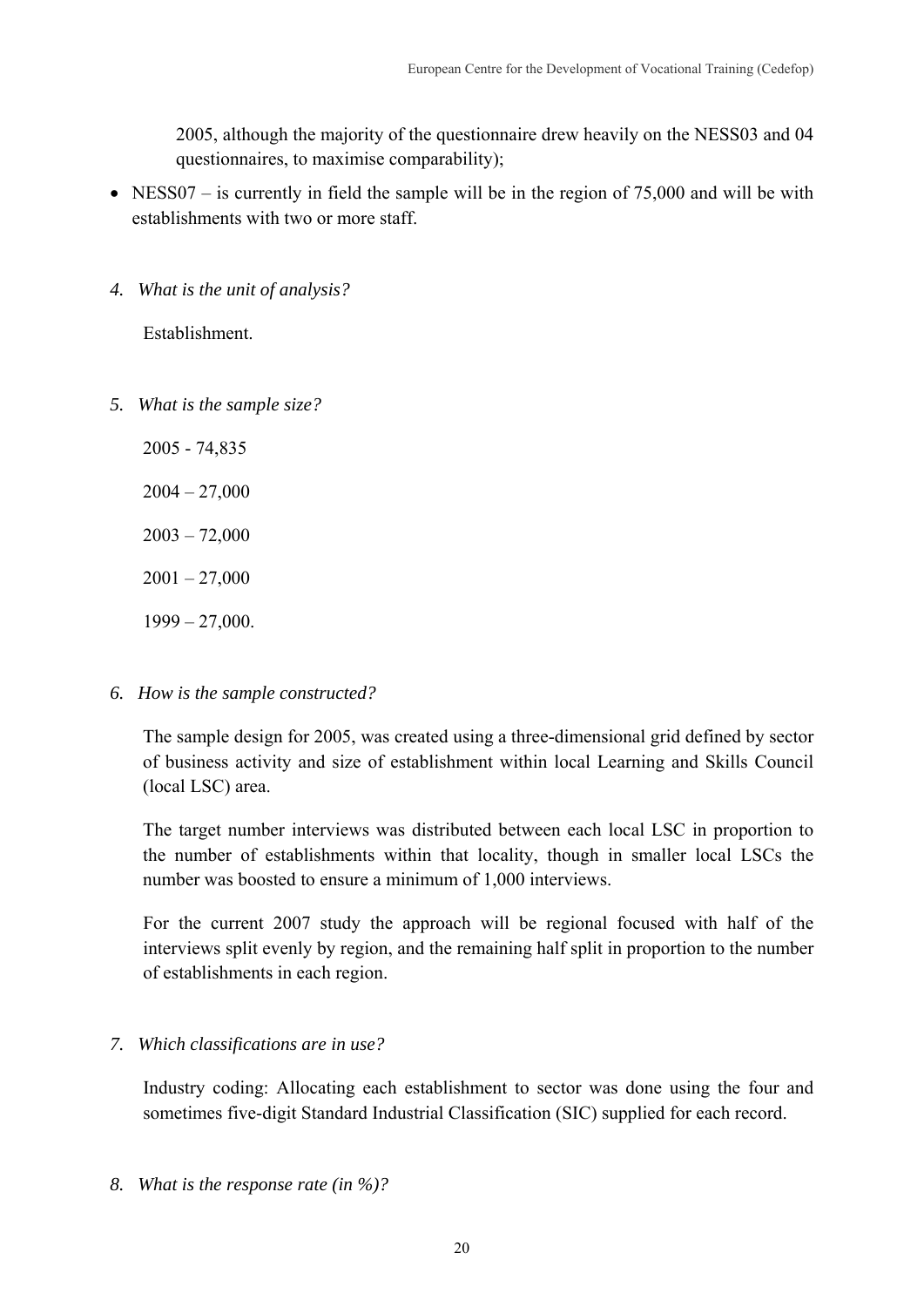43% for 2005 (42% 2003 / NESS04 33%).

*9. Who are the respondents?* 

Employers within establishments with at least two people. The most senior person at the site with responsibility for human resource and personnel issues.

*10. How is the survey conducted?* 

CATI.

*11. Do you use a structured questionnaire? Please provide more information on the thematic structure of the questionnaire.* 

Yes

- Recruitment problems
- Skills Gaps
- The recruitment of 16-24 yrs direct to employment
- Training and Workforce development
- Training expenditure.

There is also a separate Wave that has been undertaken following on from NESS05 and NESS07 (questionnaire attached at Annex I – 2007 questionnaire not yet finalised), which looks at the cost of training.

#### *12. Which institution funds the survey?*

LSC with contributions from the DfES and SSDA.

*13. Which institution is responsible for the survey?* 

LSC.

*14. Is there a plan to continue the survey in future? If yes, specify when and how often.* 

Yes – biennially.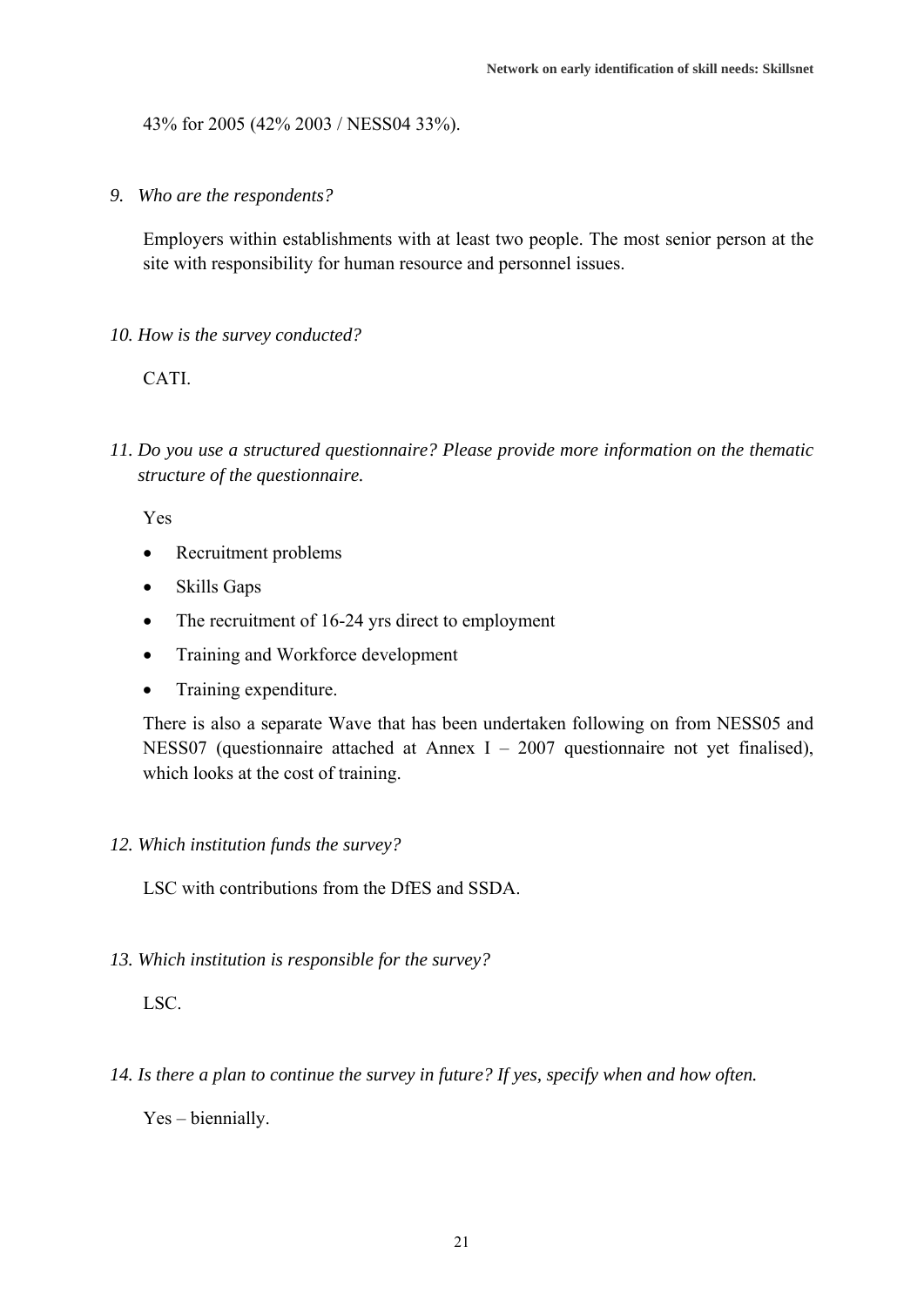*15. Would your institute / your country be interested in finding a way to make your survey results comparable to similar efforts in other countries?* 

Yes – We would be very interest in looking at how comparable we could make surveys. Obviously we will need to give great thought to losing some of the longitudinal data we have, but in principle we would be interested.

*16. Are the results of the survey published?* 

Yes, http://research.lsc.gov.uk/LSC+Research/published/ness/ness2005.htm.

*17. Are there complementary employee surveys with similar objectives, and are these merged with the enterprise survey?* 

There are some surveys completed among employees but none are merged with the National Employers Skills Survey

*Available documents:* 

(a) NESS 2005 Questionnaire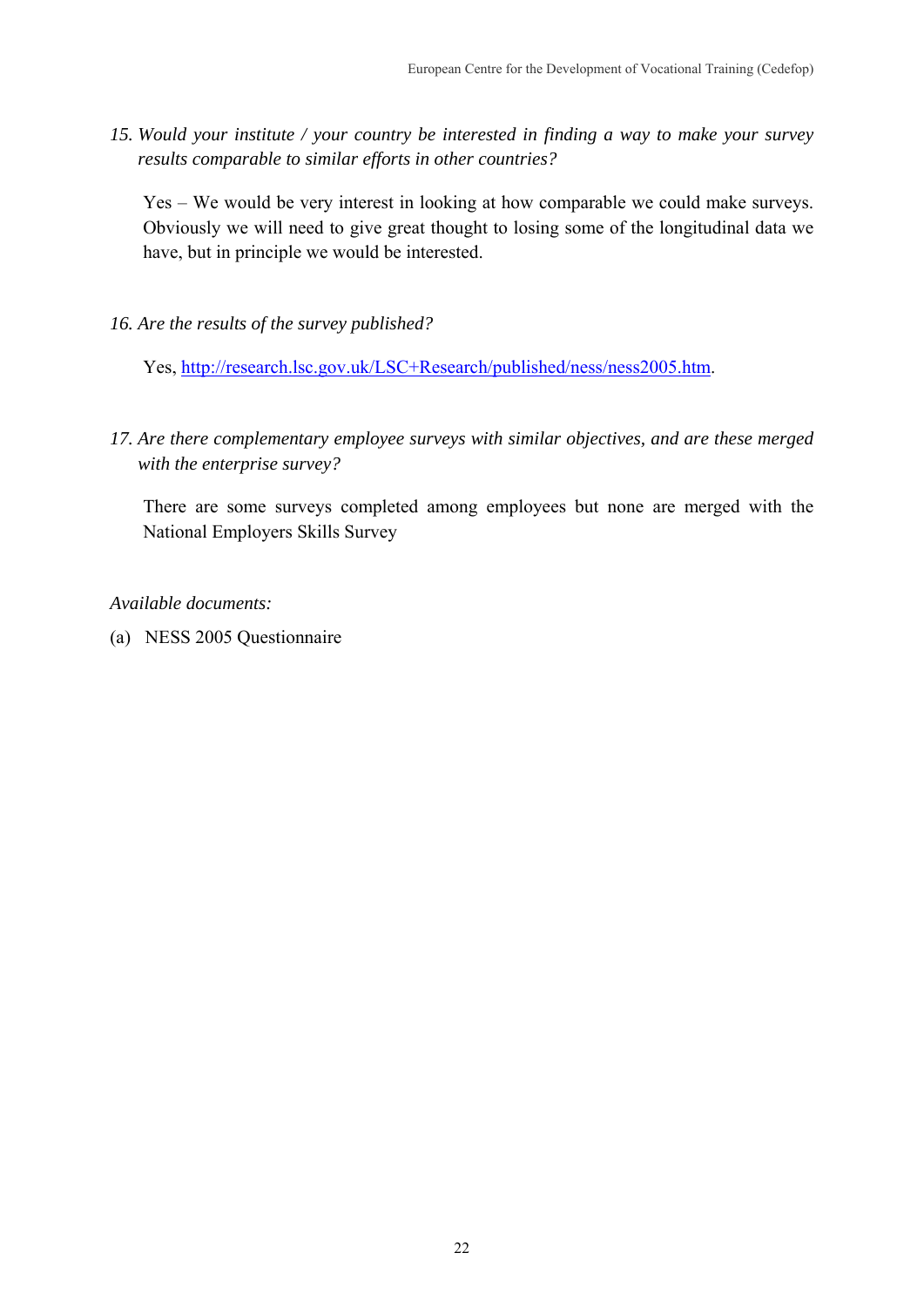### **5. Estonia**

#### *Janno Järve,* Estonian Centre for Applied Research

*1. Does your country conduct an enterprise survey which allows to identify skill/qualification needs and skill gaps of the current and potential workforce?* 

The landscape of Estonian enterprise surveys is rather colourful. On one hand, Ministry of Economic Affairs and Communications is responsible for conducting yearly forecast of labour market needs. During this process the analysts of each sector consult their analysis also with employers' organizations. However, as this is done on yearly bases, the scope of this survey is not very in-depth . That is why yearly forecast is supported by more thorough sector studies.

We have also tried to estimate regional labour market needs. Estonia, with its 1, 35 mil people and 45 000 square kilometres resembles a region in a larger country. Despite that, we do have 15 counties that are usually regrouped into 5 regions. The method, however, is similar to method used in sector surveys and I will not describe it here – following text concentrates mainly on yearly forecast and sector studies:

- Forecast of labour market needs;
- Sector studies.

*2. What are main objectives and key subject areas of the survey?* 

- Forecast of labour market needs the main goal of the forecast of labour market needs is to provide input for planning state commissioned education as well as to provide basic input for career counselling system. Consultation with employers' organizations is concentrated on identification of labour shortages by economic sector and occupation level.
- Sector studies the aim of sector studies is following:
	- (a) Map the resent situation and development perspective of the sector;
	- (b) Identify the main factors influencing the development of the sector;
	- (c) Map the labour that is currently employed in the sector (the first attempt to test skills gap was done during the food industry sector study);
	- (d) Estimate the labour and training needs of the sector;
	- (e) Make recommendations for improving the competitiveness of the sector and design the implementation plan;
	- (f) Compose a database of enterprises that participated in the survey.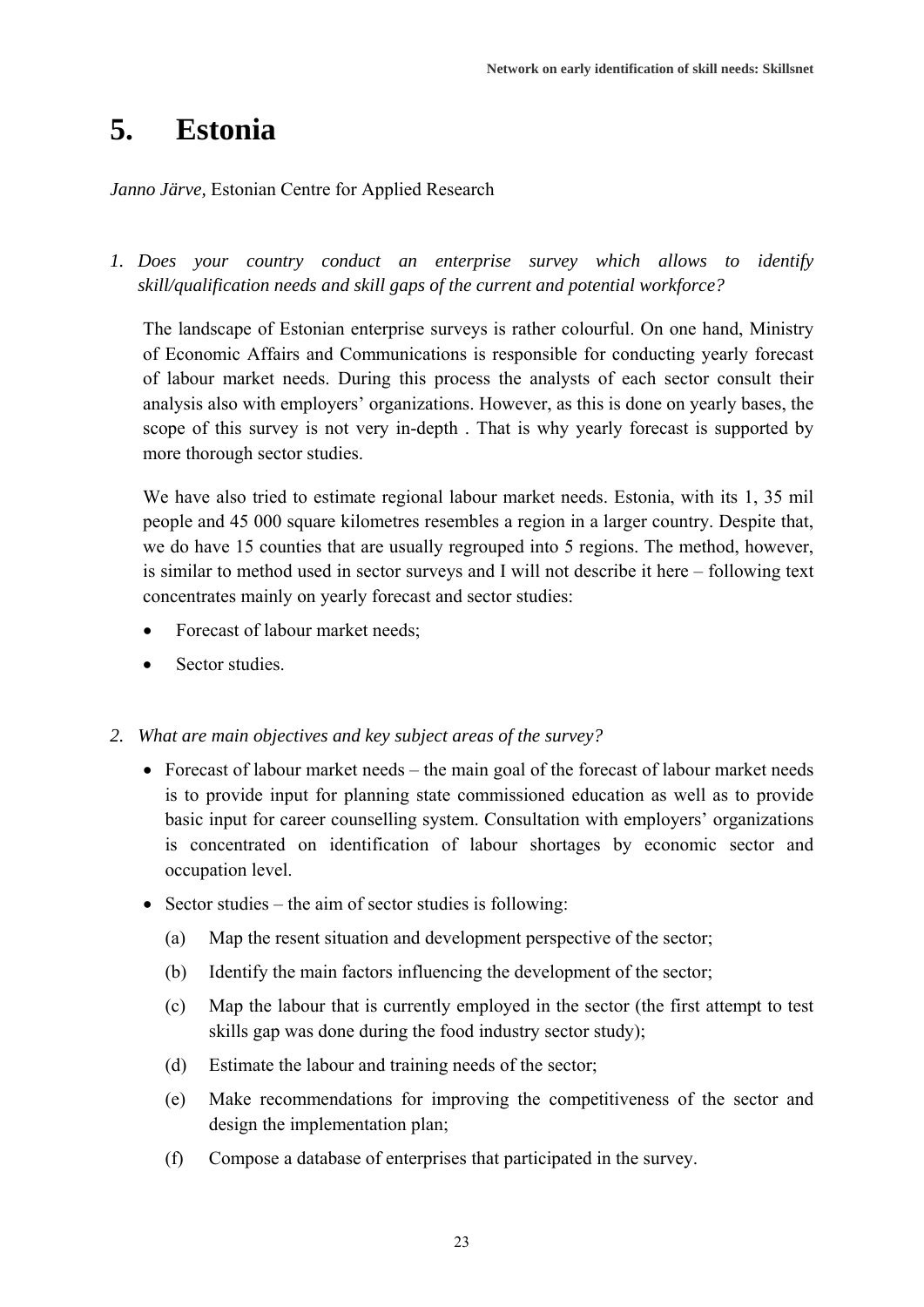- *3. How regular is the survey?* 
	- Forecast of labour market needs the consultation is conducted on yearly basis (during summer) for 6 coming years. The forecast is completed in September.
	- Sector studies until now the sector studies have been irregular (wood and furniture manufacturing in 1999, metal, electronics and apparatus industry 2001, Information and telecommunication industry 2003, food industry 2003).
- *4. What is the unit of analysis?* 
	- Forecast of labour market needs employers' organization.
	- Sector studies enterprise level (enterprises in the sector as well as several contractors), entrepreneurs' organizations, trainers (vocational education schools, universities). The questionnaire in the Annex I is a universal questionnaire that was customized to each target group.
- *5. What is the sample size?* 
	- Forecast of labour market needs main representative of the employers of the specific sector.
	- Sector studies: The main principles for constructing a sample were the same for all surveys. According to the business register, there were 600 companies in food processing industry in 2003. The sample included 193 enterprises..
- *6. How is the sample constructed?* 
	- Forecast of labour market needs The consultation is carried out with main representative of employers' interests in specific sector.
	- Sector studies: Again I will bring the example of food processing industry:

The companies with less than 5 workers were excluded form the sample. All enterprises with more than 20 workers were included in the sample (156 companies). From the companies with 5-19 workers (all together 140 companies) 38 companies was included. The companies were selected in the way that the distribution of workers between the subsectors in the sample was corresponding to the sub-sectoral distribution of workers in the population.

Out of these, 25 companies was chosen for in-depth interviews (finally 18 was concluded). In addition 11 in-depth interviews were conducted with employers unions (5 interviews), representatives of vocational training providers (4), retail chain representatives (2). As a result of these interviews the method for quantitative survey was developed. Also, this information was later on helpful for interpreting the results of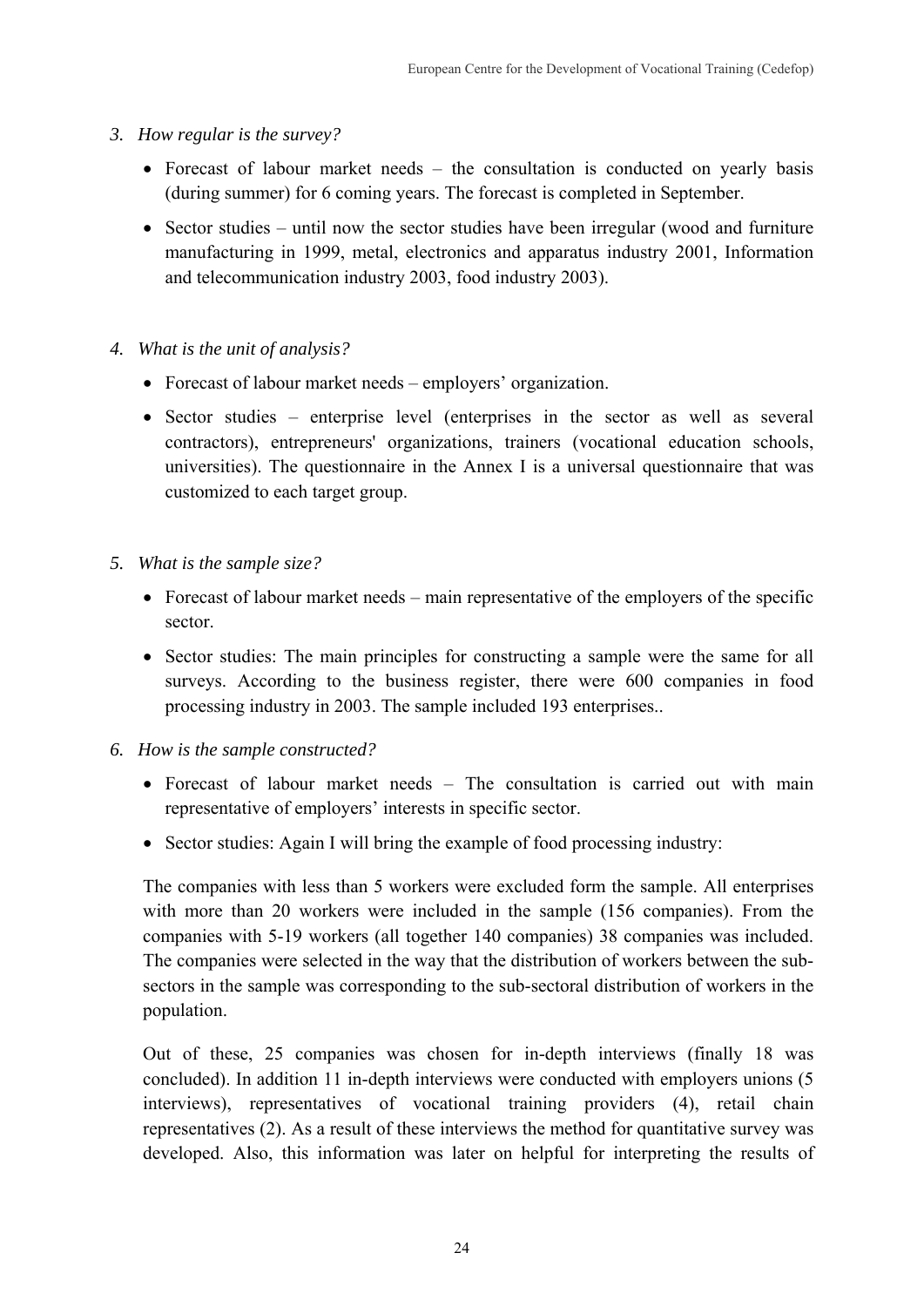quantitative survey. All together in-depth surveys ended with 18 successful contacts. The Annex includes the questionnaire for in-depth interviews.

All 194 companies were selected for conducting quantitative survey in form of interviews or the companies were asked to fill in a questionnaire (listed in the Annex I). The quantitative survey ended with 130 successful contacts.

As the final step focus groups were conducted (see Annex I). The main purpose of the focus groups was also to discuss the interpretation on quantitative survey..

### *7. Which classifications are in use?*

- Forecast of labour market needs NACE, ISCO (group level, slightly modified groups 8, 7 and 6 are aggregates as well as groups 3 and 2).
- Sector studies NACE, ISCO, ISCED.
- *8. What is the response rate (in %)?* 
	- Forecast of labour market needs all employers' organizations that are consulted do provide their input.
	- Sector studies for telephone surveys ca  $70\%$ .
- *9. Who are the respondents?* 
	- Forecast of labour market needs the management of the employers' organization.
	- Sector studies manager of the enterprise, head of employers' organization, heads of training providers).

*10. How is the survey conducted?* 

- Forecast of labour market needs telephone interview.
- Sector studies face-to-face interviews with the managers (in some cases personnel managers were involved as well) of the enterprise, with employers' organizations, training institutions and contractors, also in-depth interviews and focus groups were used. The process is already described under the question six.
- *11. Do you use a structured questionnaire? Please provide more information on the thematic structure of the questionnaire.*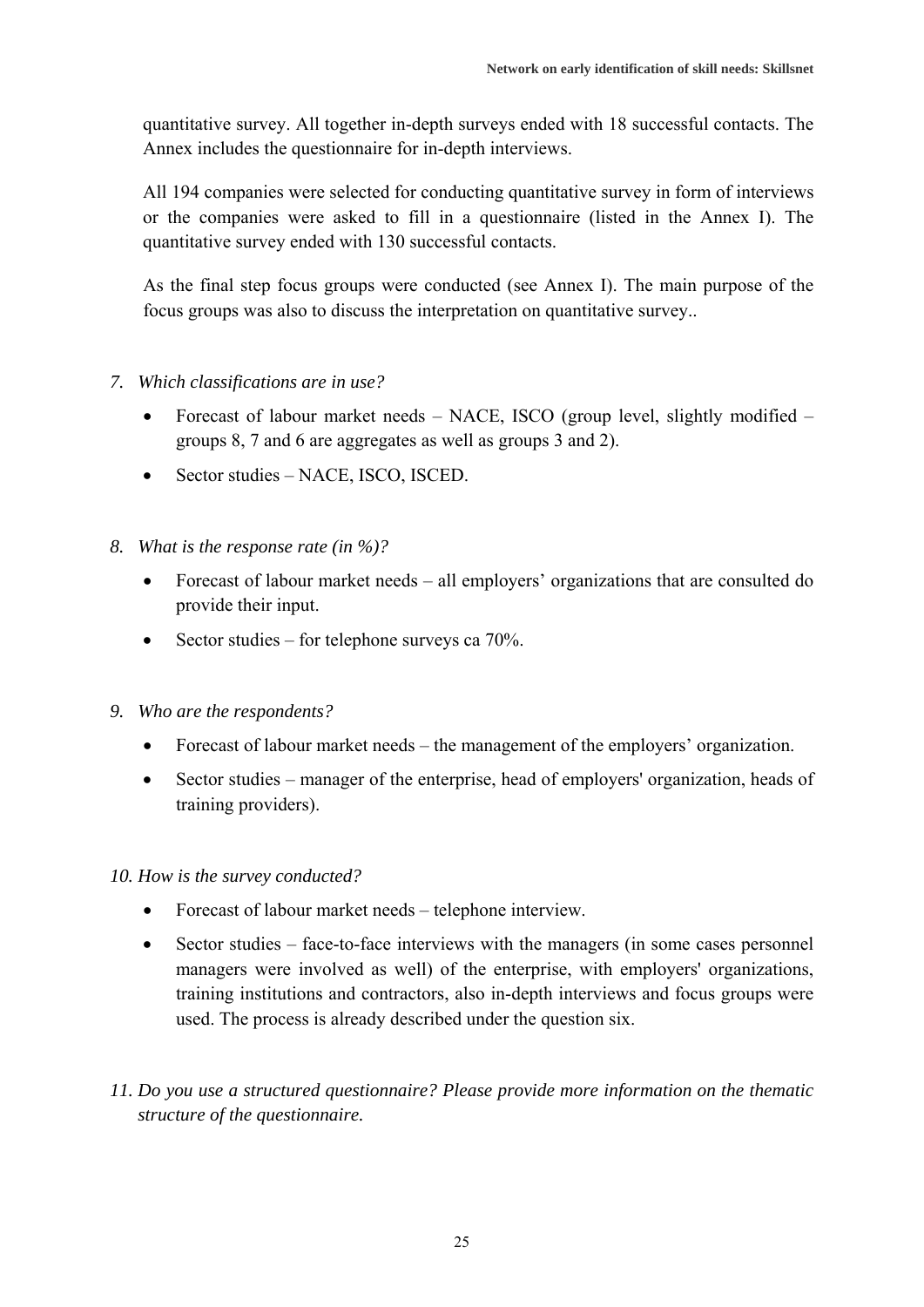- Forecast of labour market needs the consultation goes as follows. First the entrepreneurs' organizations are presented with daft analysis that they can comment. They are asked to give they opinion on the:
	- (a) Present economic situation
	- (b) Key factors of competitiveness
	- (c) Forecast of number of people employed in the sector 6 years from now
	- (d) Forecast of change in occupation structure in 6 years from now (ISCO classification).
- Sector studies the structure of the questionnaires is listed in the Annex I
	- (a) General information (turnover, production, investments)
	- (b) Employees, key occupations
	- (c) Hiring policy
	- (d) Awareness about VET institutions and graduates
	- (e) Vocational standards
	- (f) Continuing education for employees.

### *12. Which institution funds the survey?*

- Forecast of labour market needs survey is financed by Ministry of Economic Affairs and Communications, survey carried out by the officials of the ministry.
- Sector studies the three surveys listed above have been financed by INNOVE Foundation for Lifelong Learning Development under Ministry of Education and Research, Ministry of Social Affairs..
- *13. Which institution is responsible for the survey?* 
	- Forecast of labour market needs Ministry of Economic Affairs and Communications.
	- Sector studies Ministry of Education and Research, however, it is not very clearly stated responsibility at the moment..
- *14. Is there a plan to continue the survey in future? If yes, specify when and how often.* 
	- Forecast of labour market needs the survey will be conducted annually also in the future.
	- Sector studies There is no agreement on schedule, however, it is very likely that the studies will be conducted also in the future.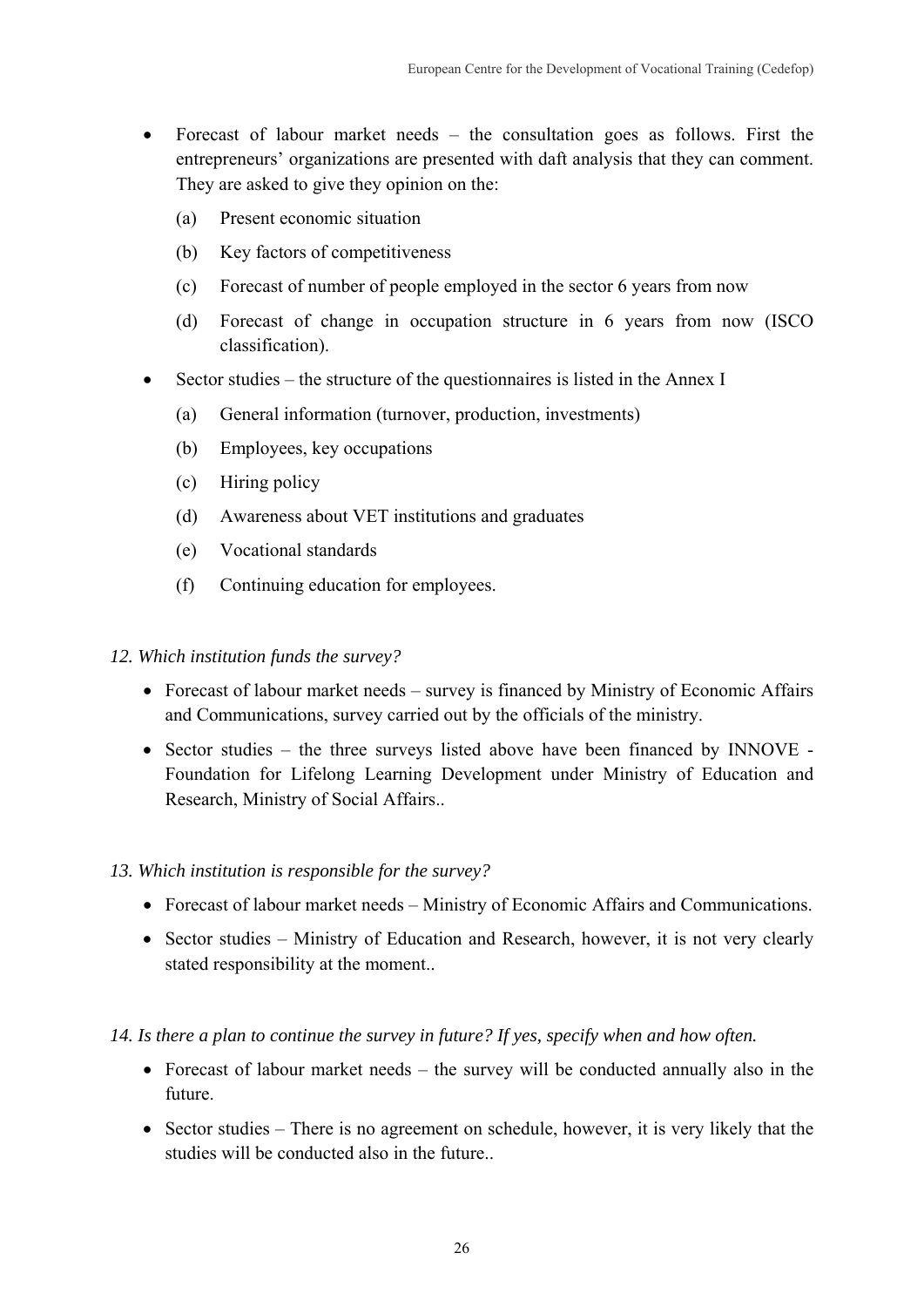*15. Would your institute / your country be interested in finding a way to make your survey results comparable to similar efforts in other countries?* 

First and foremost, it is important to establish a system inside Estonia – the system for forecasting labour market needs is today incomplete and different parts of the system (e.g. in-depth studies and yearly forecast) do not mach as well as they should.

However, in certain sectors it would be interesting to have international comparison of labour market needs. Fore example – Estonia is having labour shortages in health care sector and this is to some extent result of intensive hiring practices of Nordic countries. There have been discussions about composing a pan-European plan for commissioning education for health sector. Internationally comparable analysis of labour market needs could serve as an input for this..

### *16. Are the results of the survey published?*

All following papers are, unfortunately, in Estonian:

- Latest version of Forecast of labour market needs can be found under the following link: http://www.mkm.ee/doc.php?10222.
- Sector studies:
	- (a) Wood and furniture industry (http://www.innove.ee/ee/files/PMS1.pdf);
	- (b) Metal, electronics and apparatus industry (http://www.innove.ee/ee/files/Metalli\_Sektoruuring1.pdf);
	- (c) Information and telecommunication industry (http://www.innove.ee/ee/files/Metalli%20Sektoruuring.pdf);
	- (d) Food processing industry http://www.sm.ee/est/HtmlPages/ToojõuAruanne/\$file/TööjõuAruanne.pdf.
- *17. Are there complementary employee surveys with similar objectives, and are these merged with the enterprise survey?*

We do not have linked employer employee data for identifying labour market needs. The only survey used in labour market forecasts is the Labour Force Survey conducted by Estonian Statistical Office.

### *Additional information on studies concerned with identifying labour market needs*

Planning of education for training specialists with vocational education, professional higher education and academic education in following fields of training:

Mechanics and metal works: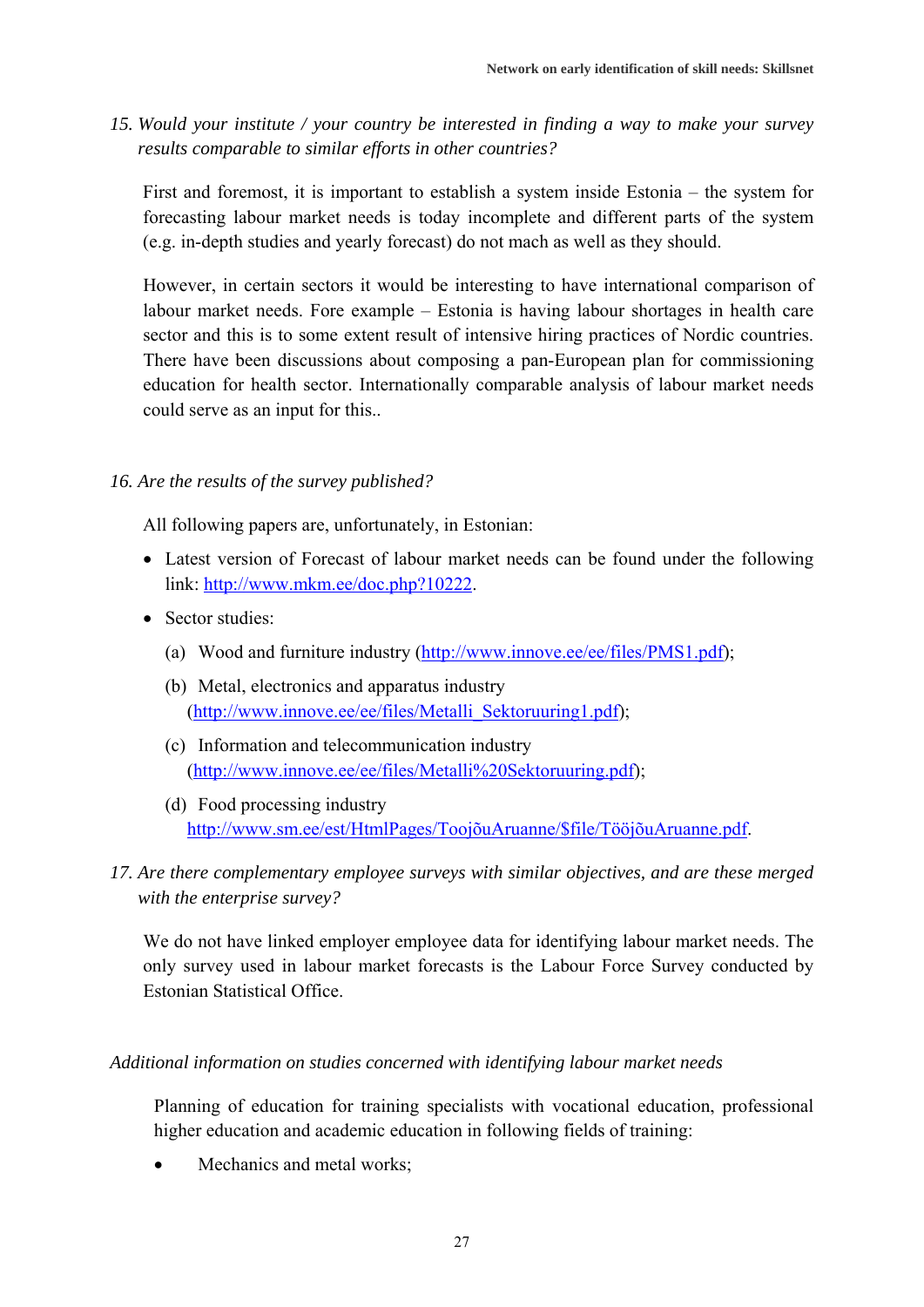- Electrical engineering and energy;
- Electronics and automatics;
- Construction and civil engineering.

(http://www.hm.ee/index.php?popup=download&id=3950). It is not a survey. However, this study is particularly interesting because it is the first attempt to link specific fields of training directly with the forecast of labour market needs. The structure of the analysis is following:

- General overview of economic sectors;
- Labour supply, fields of training and the position of graduates in the labour market;
- The position of graduates in the labour market analysis of distribution indexes;
- Forecast of labour market needs.

The competitiveness of Estonian manufacturing on European Union – Wood Cluster (http://www.riigikantselei.ee/failid/5 uurimus.zip). The analysis is mainly concerned with competitiveness issues among them also with labour demand. However, the labour market needs are not dealt very thoroughly.

### *Available documents:*

(a) The questionnaires from the last – food processing industry – analysis (in Estonian).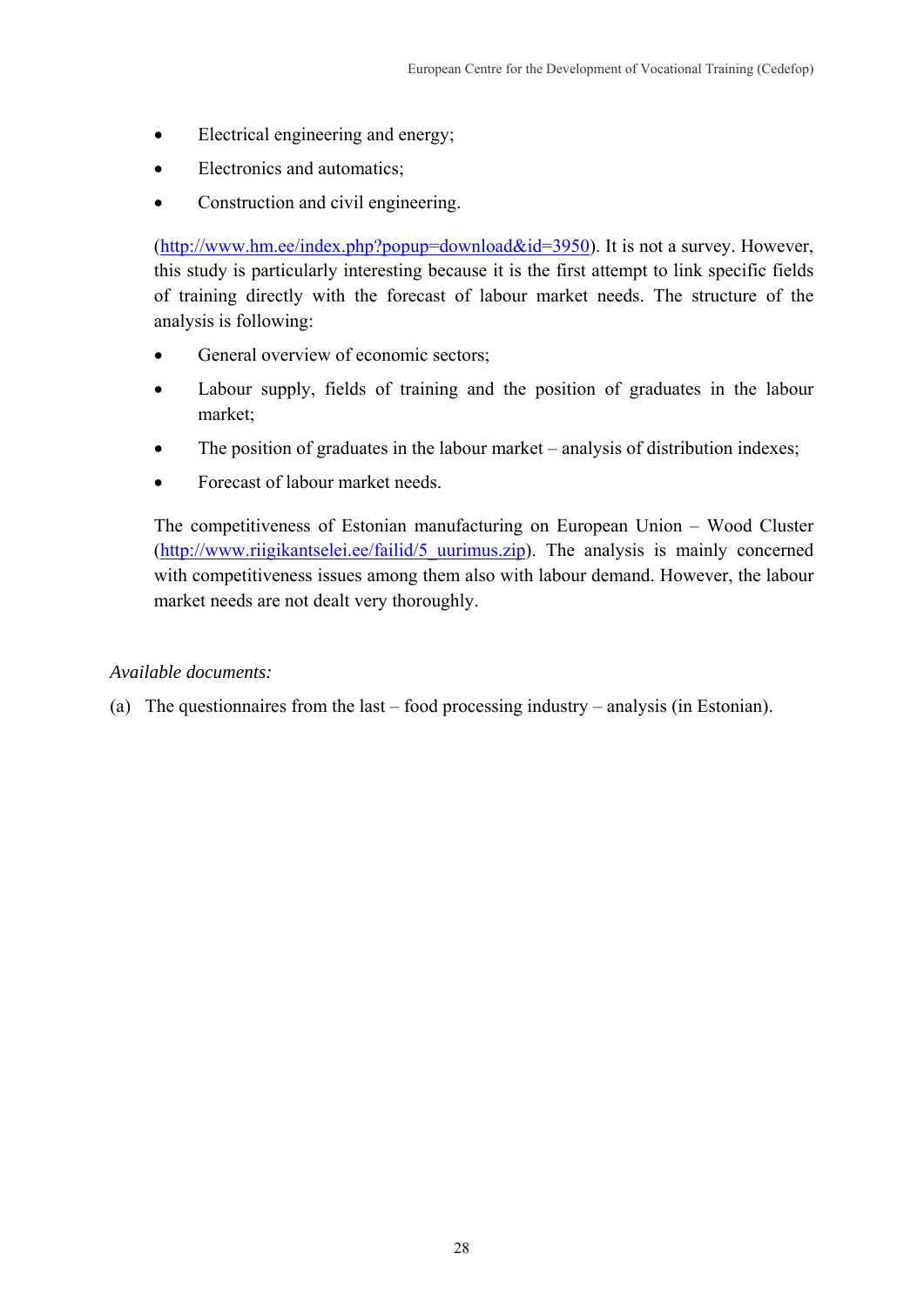## **6. Finland**

### *Kyrö Matti,* Finnish National Board of Education

*1. Does your country conduct an enterprise survey which allows to identify skill/qualification needs and skill gaps of the current and potential workforce?* 

The employment and economic development centres (15 regional centres in the country altogether) have as their responsibility to make analysis on the development of the labour market and labour force in their areas. They have the Research Model for Employment and Education Needs Survey (TKTT Työvoima- ja koulutustarvetiedustelu). All the country's Employment and Economic Development Centres make use of the Research Model for Employment and Education Needs and expert panel work in their foresight activities, in order to survey business enterprises" short-term needs  $(\frac{1}{2}-2 \text{ years})$ . In addition to employment and education needs and recruitment problems, these interviews provide information on changes in content areas and skills needs in key occupations within specific businesses and industries, as well as their age structures, enterprises' networking needs, outsourcing plans, their economic, investment and export outlook, spatial needs and R&D activities. Once the interviews have been conducted, the results are submitted for analysis and interpretation by expert panels, which consist of representatives invited from businesses, educational institutions, municipal development centres/companies, local employment offices and the regional T&E Centre. The panel prepares a SWOT analysis and makes concrete proposals for action with a view to solving any problems detected. The TKTT database has been integrated as part of the T&E Centres' customer relationship management system (ASKO).

The Confederation of Finnish Industries, EK makes a regular survey for the member enterprises of the confederation called labour force survey. The survey is done once a year. Another survey made by the Confederation is the education and recruiting questionnaire to 2000 member enterprises. One of the aims of this survey is to influence on the development of the education policy in the country.

Employer organisations in some branches (for instance Technology industries, Energy industries) make their own anticipations of the skills and education needs on the branch.

Irregular surveys are made by different kind of organisations aiming to have information on the skills in one specific branch.

The Project to Anticipate the Quantitative Educational Needs in Vocational Education and Training was implemented by the National Board of Education with support from the Ministry of Education and the European Social Fund. The objective was to acquire the statistical and other information necessary for anticipation and to create a calculation model that could be applied to anticipation, which would utilise this material. On the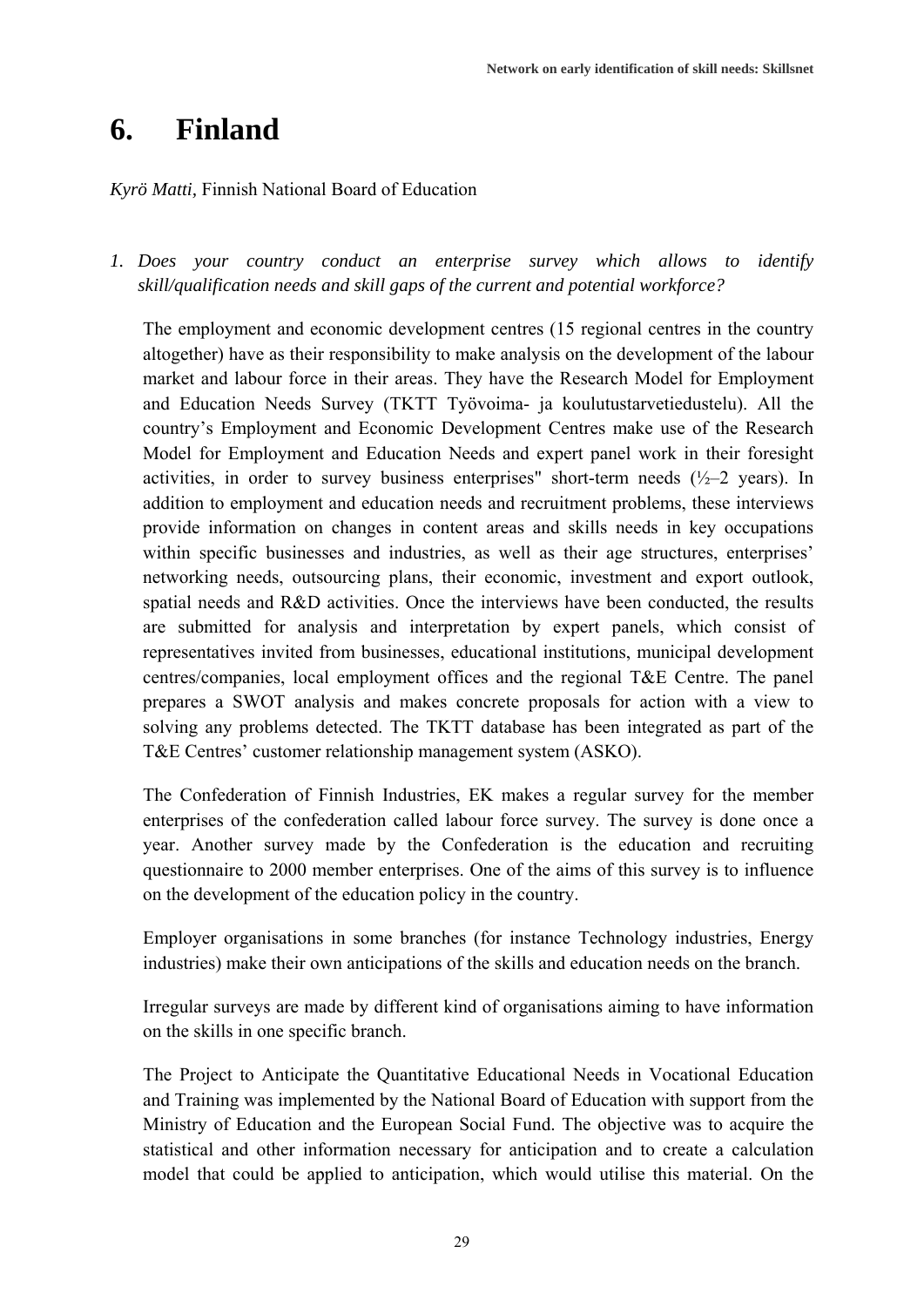basis of the results, a national forecast of educational needs was produced, stemming from the needs of working life.

With the aid of the calculation model, forecasts of needs for vocational education and training for 2001-2005 were derived from the forecasts of changes and natural wastage in the total labour force, extending to the year 2010. These forecasts were then presented for different fields of study and levels of education in qualification-oriented initial vocational education and in higher (polytechnic and university) education.

Abridged English version of an anticipation publication entitled Vocational education and training 2010, Demand for new labour in 2010 and the dimensioning of vocational education and training.

*2. What are main objectives and key subject areas of the survey?* 

See the answer to question 1. Generally one can say that surveys mentioned above have as the main objective to identify the skill shortages and needs of training.

*3. How regular is the survey?* 

The Employment and Education Needs Survey, the labour force survey are annual surveys. The long-term anticipations are made as one-time surveys.

*4. What is the unit of analysis?* 

The unit of the analysis is one enterprise/organisation.

*5. What is the sample size?* 

The questionnaires are normally sent to all enterprises but the proportion of the answers varies.

*6. How is the sample constructed?* 

No answer.

*7. Which classifications are in use?* 

ISCO and in some cases ISCED, but normally education classification is the national one.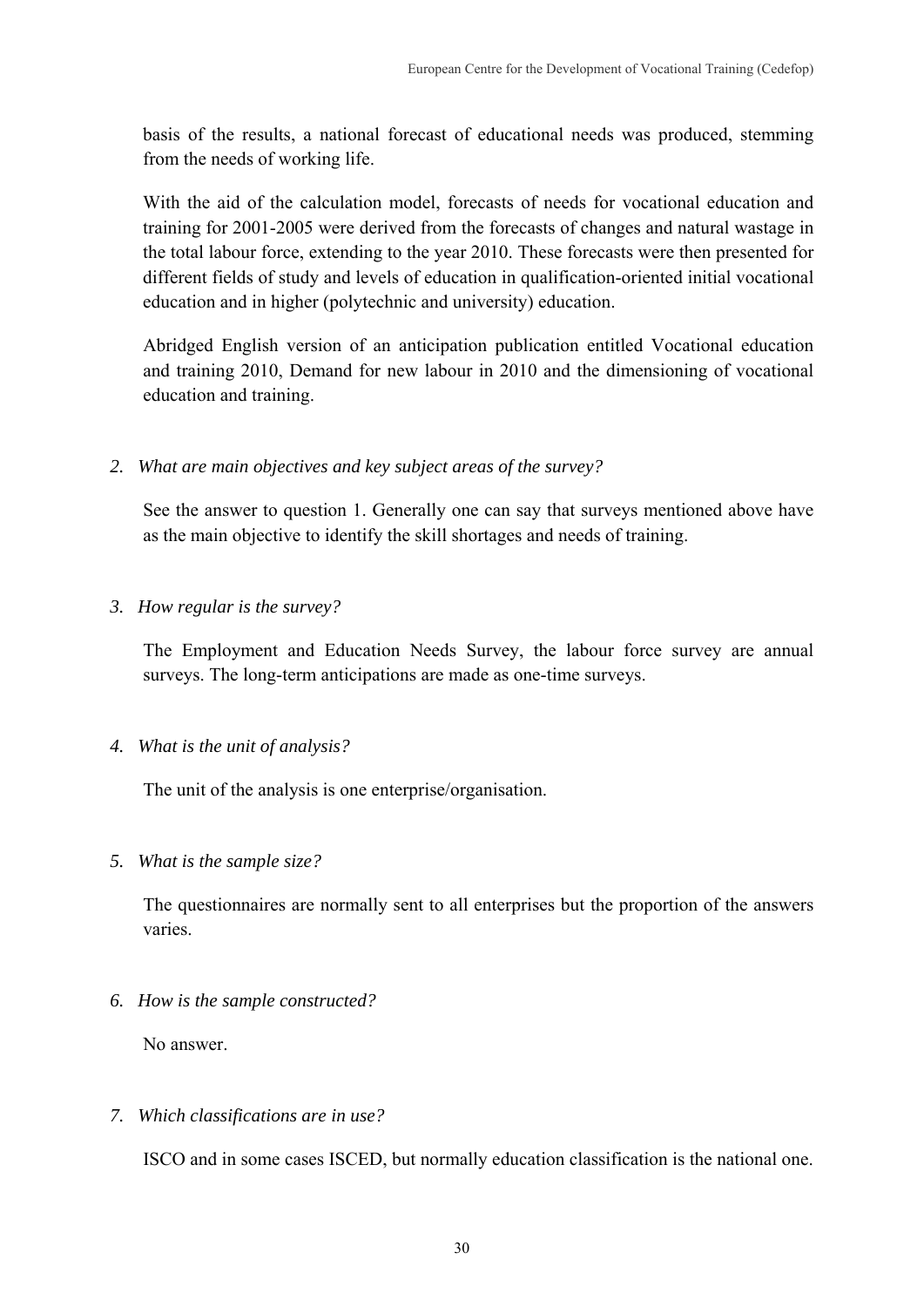- *8. What is the response rate (in %)?*  No answer.
- *9. Who are the respondents?*

No answer.

*10. How is the survey conducted?* 

No answer.

*11. Do you use a structured questionnaire? Please provide more information on the thematic structure of the questionnaire.* 

Yes, structured questionnaires are normally used.

*12. Which institution funds the survey?* 

The surveys are funded by the institutions themselves and in most cases co-financed by ESF.

*13. Which institution is responsible for the survey?* 

See the answer 1.

*14. Is there a plan to continue the survey in future? If yes, specify when and how often.* 

The annual surveys are planned to continue regularly.

*15. Would your institute / your country be interested in finding a way to make your survey results comparable to similar efforts in other countries?* 

No answer.

*16. Are the results of the survey published?* 

All the surveys are published as paper versions and web-versions.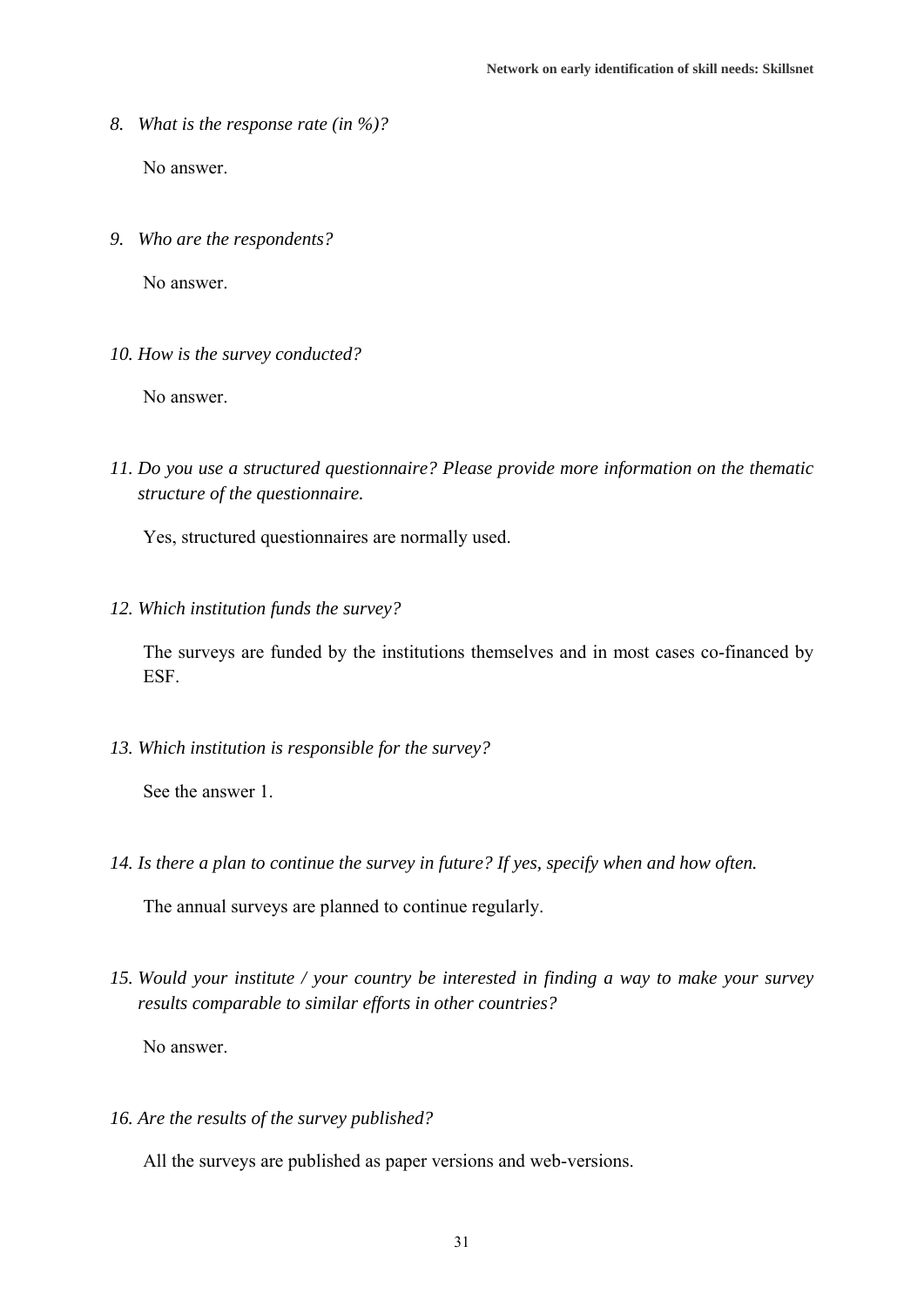*17. Are there complementary employee surveys with similar objectives, and are these merged with the enterprise survey?* 

No.

(b) The questionnaires from the last – food processing industry – analysis (in Estonian).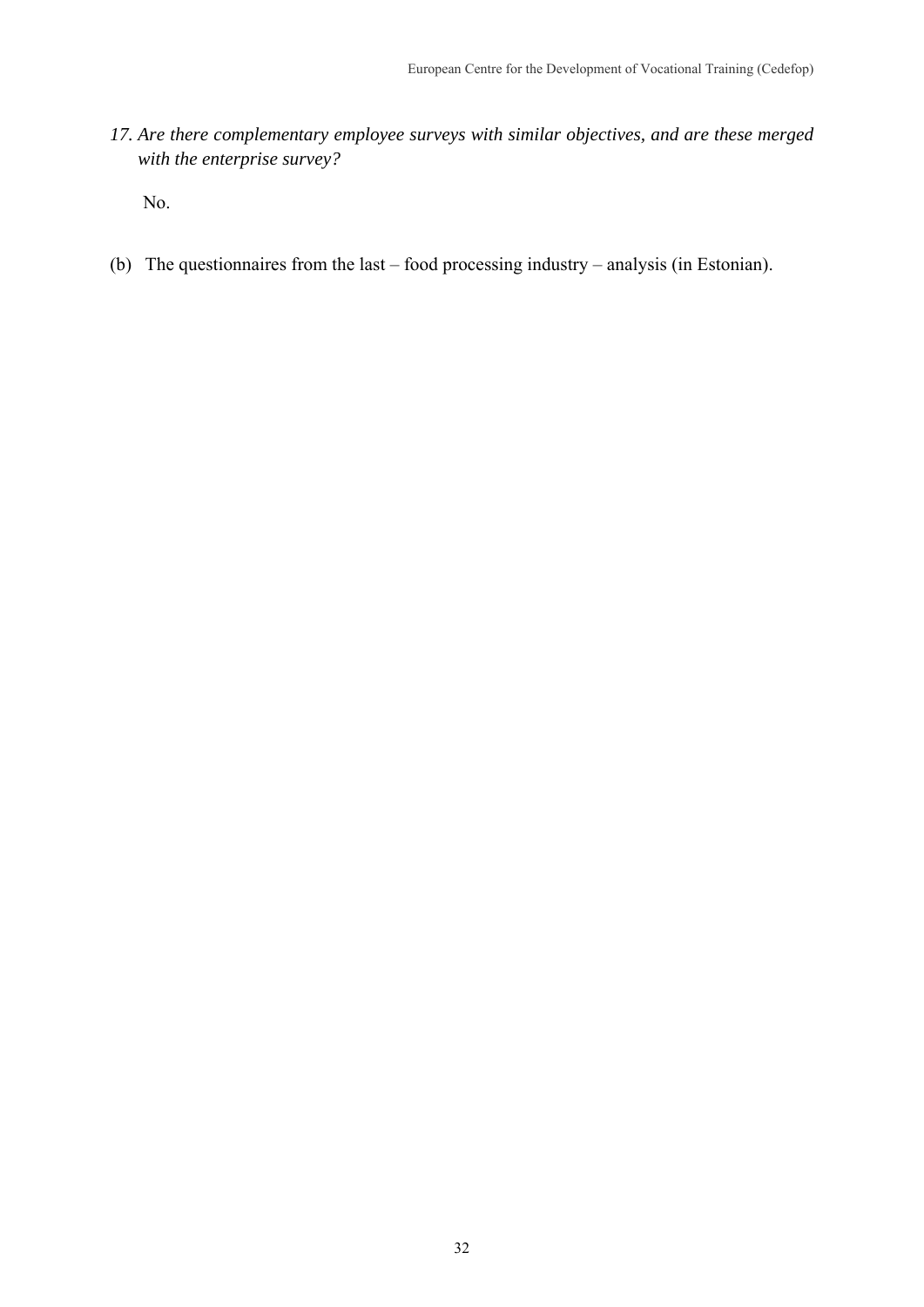### **7. France**

*Jean-Louis Zanda,* Agence Nationale Pour l'Emploi

*1. Does your country conduct an enterprise survey which allows to identify skill/qualification needs and skill gaps of the current and potential workforce?* 

Panel 'Anticipations des entreprises'.

*2. What are main objectives and key subject areas of the survey?* 

Describe the evolution of the labour market, measure recruitment difficulties, joining specific categories of establishments (for ex. Those recruiting by Internet).

*3. How regular is the survey?* 

Yearly since 1999. Changes in methodology do not allow to make comparisons over time in many cases.

*4. What is the unit of analysis?* 

Establishment (of 1 salaried person and above).

*5. What is the sample size?* 

 $N = 15,000$  establishments (responding).

*6. How is the sample constructed?* 

Stratification by size, industry, region.

*7. Which classifications are in use?* 

NACE, with aggregated or more detailed categories.

*8. What is the response rate (in %)?* 

Around 80 % for effective contacts.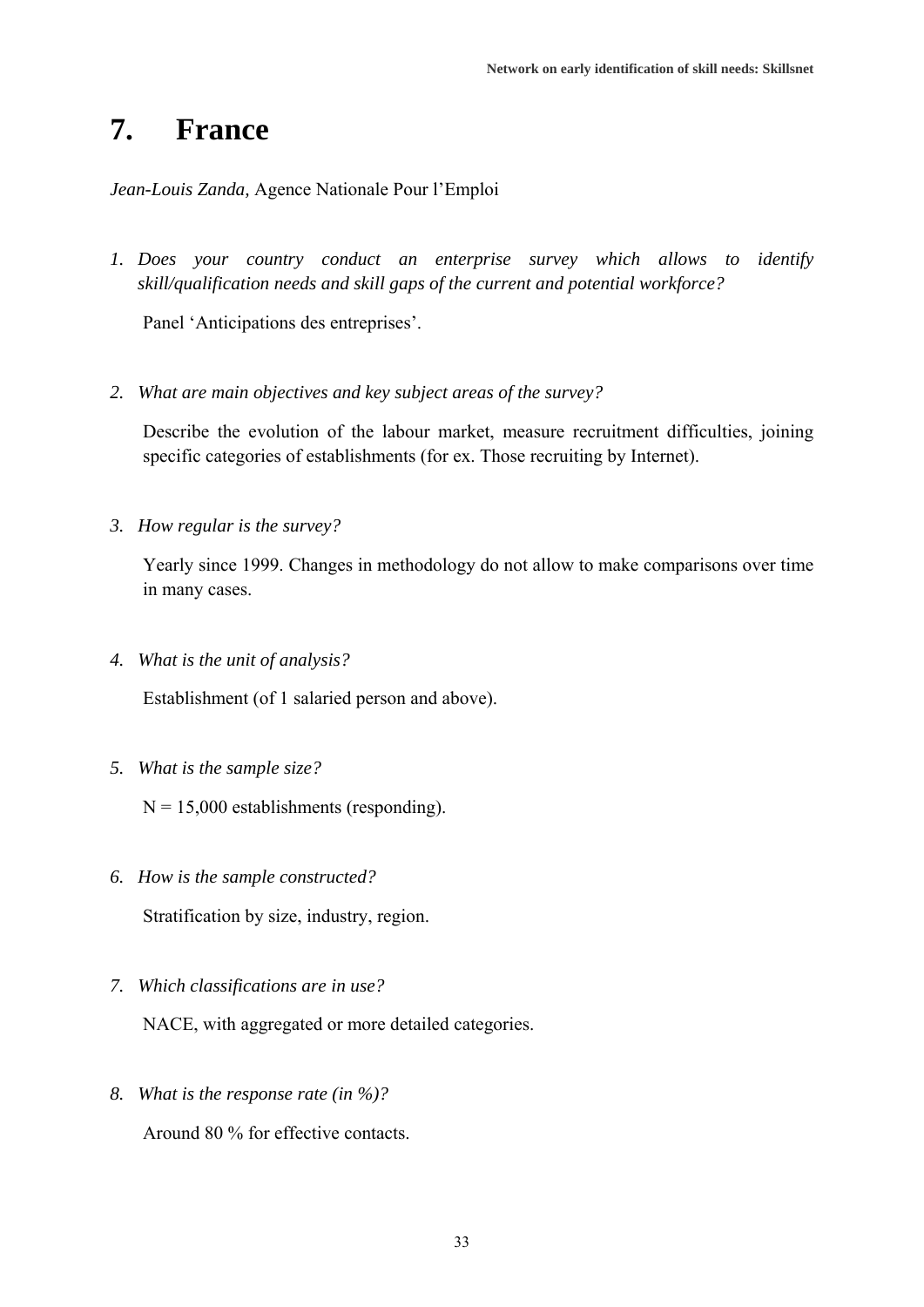*9. Who are the respondents?* 

Mainly directors, managers, or human resources staff.

*10. How is the survey conducted?* 

Telephone questionnaire (CATI).

*11. Do you use a structured questionnaire? Please provide more information on the thematic structure of the questionnaire.* 

Activity, foreseen investments, present situation of staff, hirings (past and foreseen), recruitment difficulties.

*12. Which institution funds the survey?* 

ANPE (Agence Nationale Pour l'Emploi : Public Employement Service).

- *13. Which institution is responsible for the survey?*  ANPE.
- *14. Is there a plan to continue the survey in future? If yes, specify when and how often.*

Future is uncertain due to important changes that should have important effects on the organization as such.

*15. Would your institute / your country be interested in finding a way to make your survey results comparable to similar efforts in other countries?* 

Yes.

*16. Are the results of the survey published?* 

Yes, provided. The publication is sent to employers who have answered.

*17. Are there complementary employee surveys with similar objectives, and are these merged with the enterprise survey?* 

No.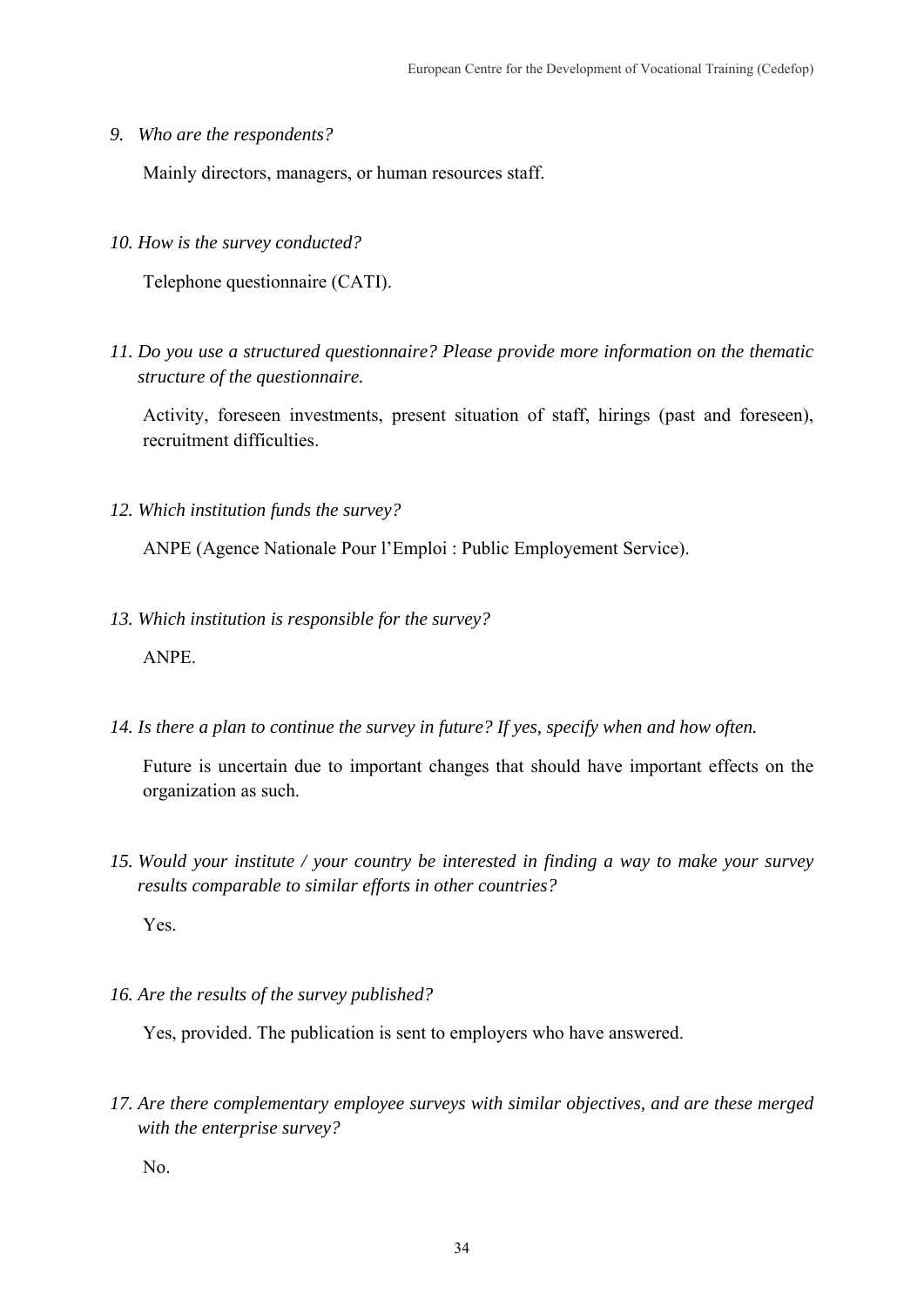### **8. Germany**

### *Lutz Bellmann,* IAB

*1. Does your country conduct an enterprise survey which allows to identify skill/qualification needs and skill gaps of the current and potential workforce?* 

IAB-Establishment Panel.

*2. What are main objectives and key subject areas of the survey?* 

The IAB-Establishment Panel is multi-theme survey which contains questions about the development of the employment, vocational and further training and its determinants. On 24 pages there are questions concerning employment structure, skill needs, investments, organisational change, works councils, public subsidies, contact with the labour office, e.g.

*3. How regular is the survey?* 

The IAB-Establishment Panel is conducted every year since 1993. The number of establishments interviewed has increased from approx. 4,300 to 16,000. We use a modular system: the questionnaire contains regular items, especially about the employment and vocational training, which are asked each year, items which are asked every two or three years, especially about further training, and some questions of recent importance (e.g. elder employees, skill needs).

*4. What is the unit of analysis?* 

The unit of analysis is the establishment, of which 85% are independent firms.

*5. What is the sample size?* 

The sample size increased from approx. 4,300 to 16,000 interviewed establishments. Our population consist of 2,000,000 establishments. The proportion of the workforce of the interviewed establishments is above 10%.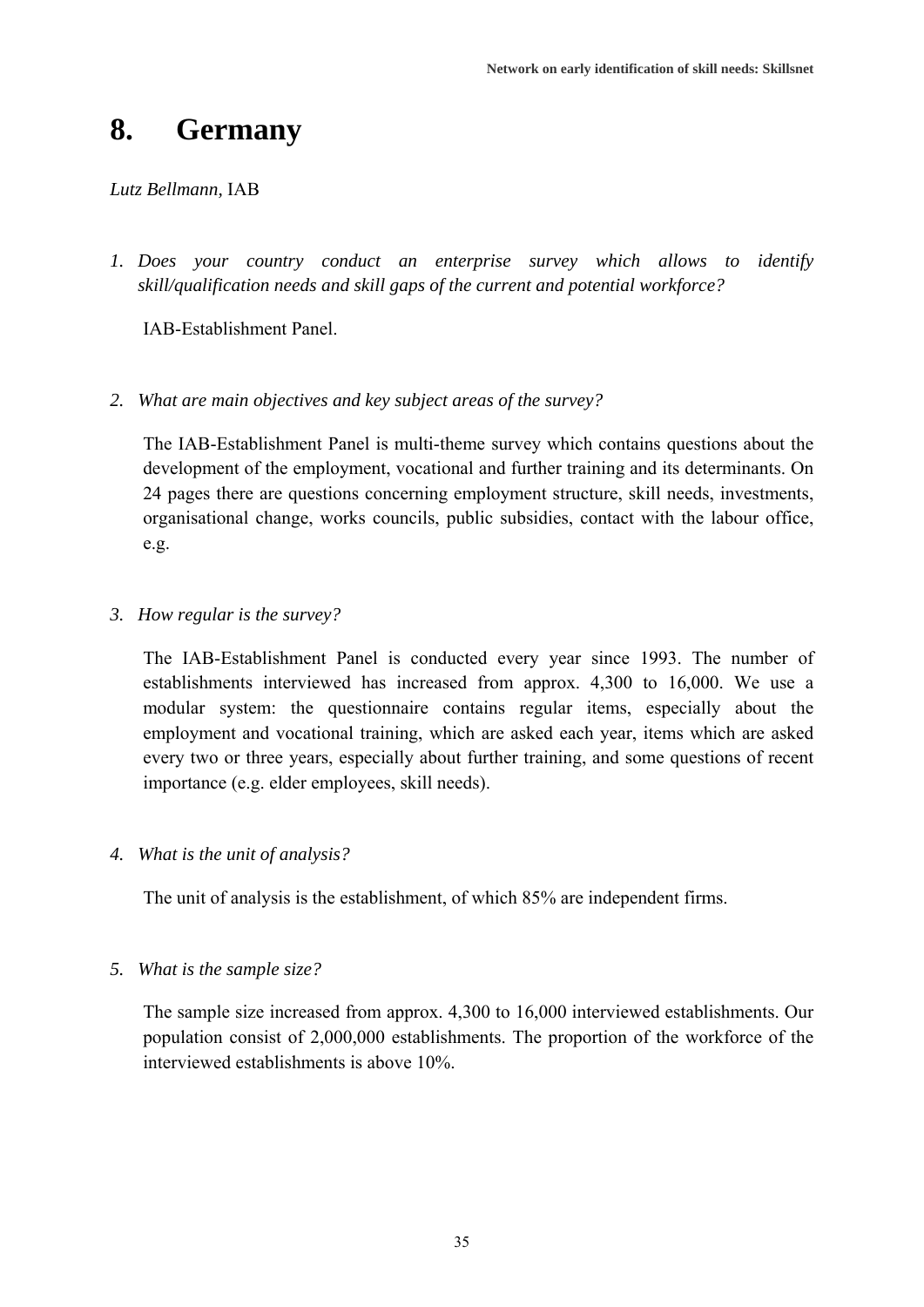*6. How is the sample constructed?* 

The IAB-Establishment Panel contains establishments of all types, sizes, sectors and regions. It is constructed according to the principal of optimal stratification, i.e. larger units have much higher selection probabilities.

*7. Which classifications are in use?* 

For the classification of the sectors the NACE classification is used.

*8. What is the response rate (in %)?* 

We achieve a response rate above 80% for the repeatedly asked establishments. For the newly asked establishments the response rate is above 50%.

*9. Who are the respondents?* 

We try to reach the highest ranking person possible. In practice the questionnaire is filled out by the head of the human resource department in larger companies.

*10. How is the survey conducted?* 

The field work is organised by TNS-Infratest Sozialforschung. Most of the interviews are conducted by personal interviews.

*11. Do you use a structured questionnaire? Please provide more information on the thematic structure of the questionnaire.* 

see Annex II.

*12. Which institution funds the survey?* 

More than 50% is funded by the IAB. Almost every state of the Federal Republic of Germany and the Institute for Economic Research Halle funds the remaining costs.

*13. Which institution is responsible for the survey?* 

The IAB department "firms and employment".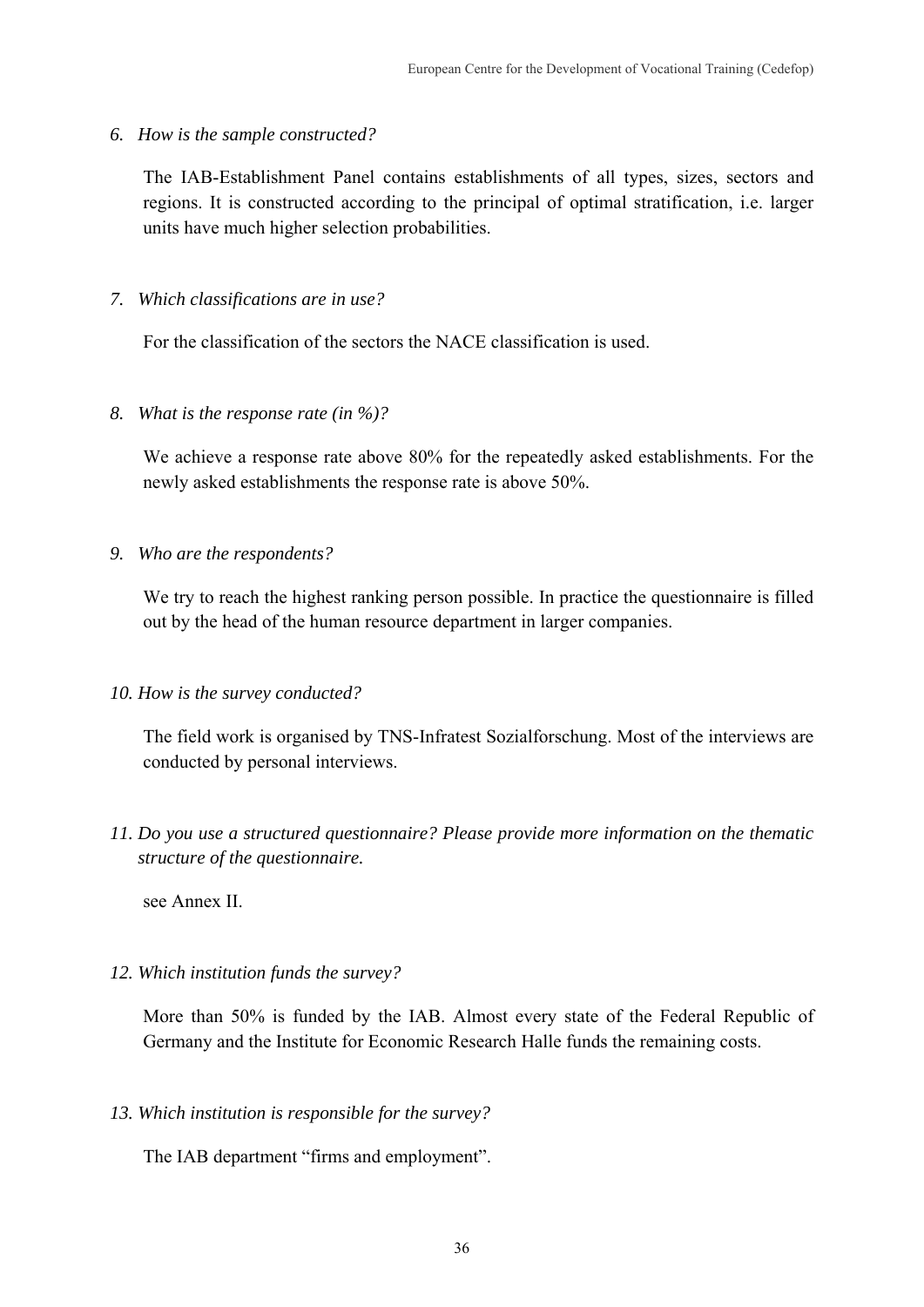*14. Is there a plan to continue the survey in future? If yes, specify when and how often.* 

The intention is to continue the survey at least for the next years and to organise it as a permanent survey.

*15. Would your institute / your country be interested in finding a way to make your survey results comparable to similar efforts in other countries?* 

The IAB is very much interested to compare the results for core indicators of other countries to asses the importance of the institutional background.

### *16. Are the results of the survey published?*

In the years 2004-2006 almost 250 publications are produced on the basis of the IAB-Establishment Panel. Many of them can be downloaded from the IAB web-site. http://iab.de/iab/publikationen/publikationen.htm .

*17. Are there complementary employee surveys with similar objectives, and are these merged with the enterprise survey?* 

Since the employment statistics of the federal employment service provides the sampling frame of the IAB-Establishment Panel it is possible to link the establishment data with the employee data. There are yet a number of publications on this topic available.

#### *Available documents:*

- (a) Employment trends employment pool 2002.
- (b) Employment trends employer survey 2005 (in English).
- (c) Employment trends employer survey 2005 (in German)
- (d) The IAB-Establishment Panel 'employment trends'.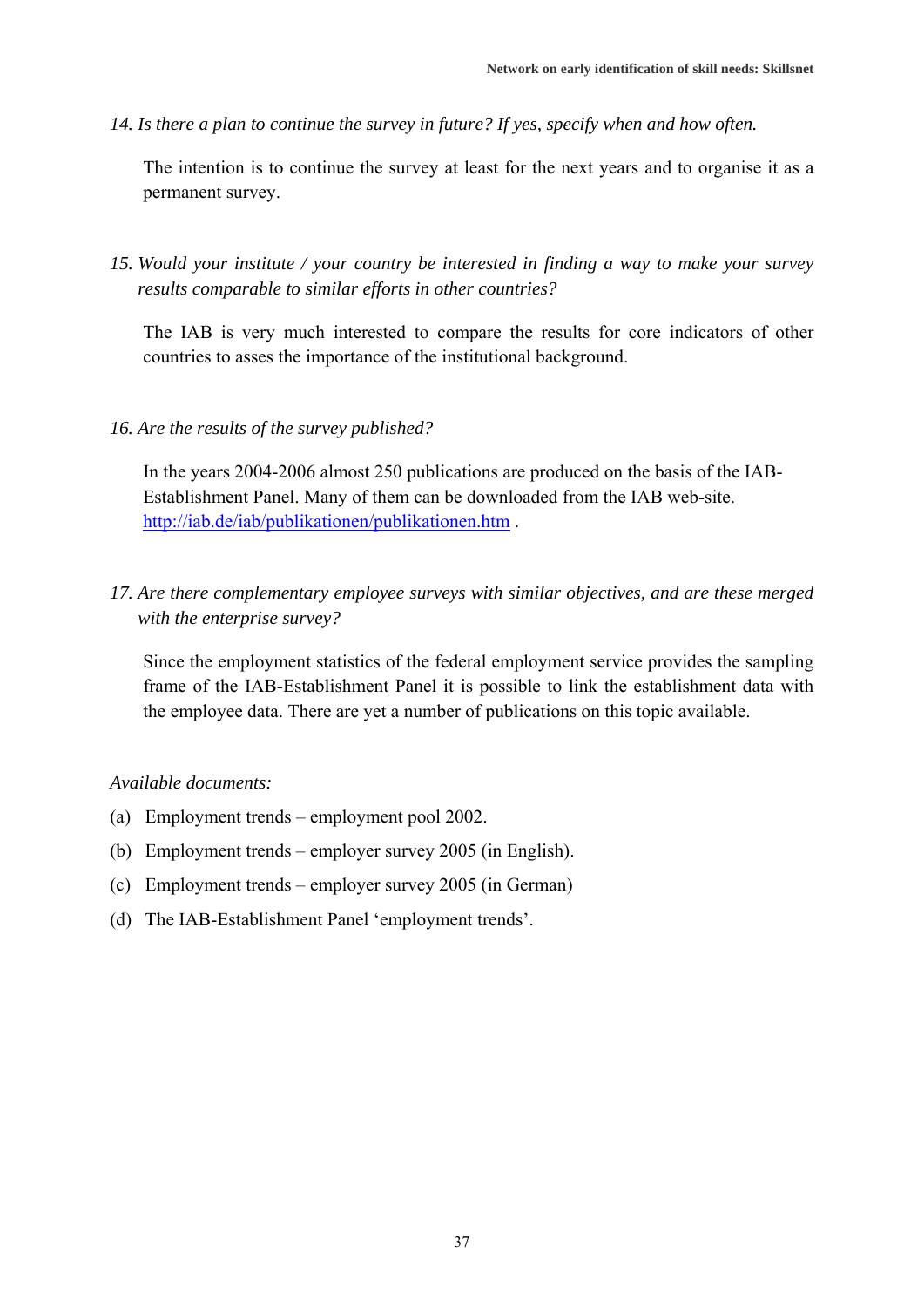# **9. Greece**

*Olimpia Kaminioti* (OK)*,* Employment Observatory

*Elias Kikilias* (EK)*,* National Centre for Social Research

*1. Does your country conduct an enterprise survey which allows to identify skill/qualification needs and skill gaps of the current and potential workforce?* 

OK: Business skill survey (**BSS**).

EK: The main regular survey in Greece is the "Survey on Vacancies" conducted by the National Statistical Agency of Greece.

There are also available:

- 1 survey conducted by the Ministry of Labour in 2001.
- 2 surveys conducted by the Federation of Greek Industries, in 2001 and 2004, which are expected to be continued.
- Minor studies financed by EU programmes, as is EQUAL, LEONARDO etc., that are not usually accessible.

All the above surveys are based on the concept of "occupation", while the concept of "skill" is rather minimal, if it exists at all.

At this point of time there is underway a skill-focused survey financed by a consortium of the major non-profit foundations of Greece on the "Employability of the Higher Education Graduates (**EHEG**) in Greece" Phase A, that is almost completed, included field research of employers and matched employees aiming at the identification of employability skills' gaps.

*2. What are main objectives and key subject areas of the survey?* 

OK/BSS: The main objective of the survey is to collect information on the occupational, educational and geographical structure of employment in private businesses of all types and employment sizes at the local level and the identification of skill needs in these businesses.

EK/EHEG: The main objective of the survey is the identification of employability skills' gaps. The main methodological innovation of this project concerns the application of a rather extensive set of skills and abilities (based mostly on the O\*NET groupings) and personality characteristics seeking to identify both the level and the nature of gaps and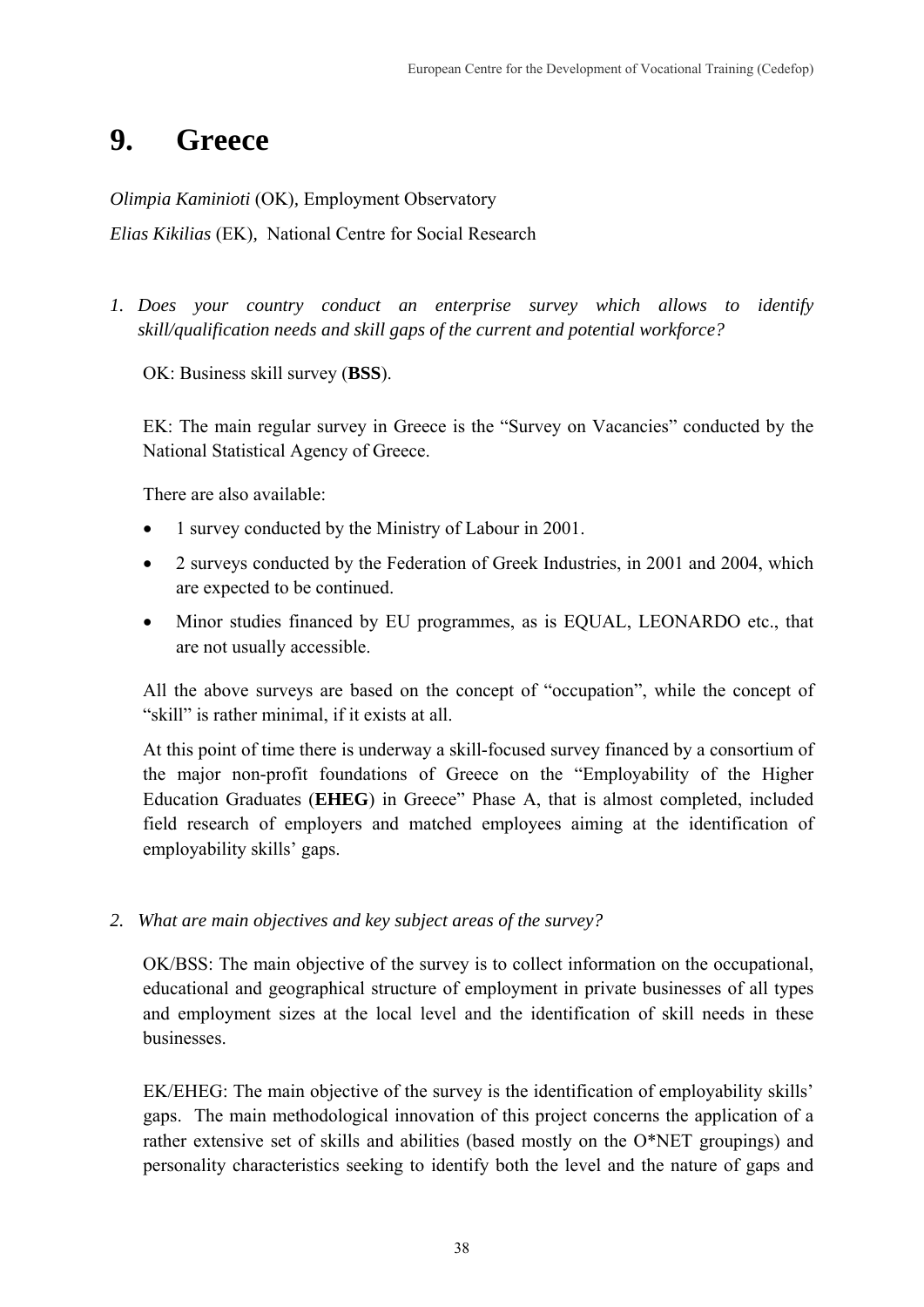shortages. Specifically, both employers and employees were asked to assess the level of various employability skills required for the job and the level that universities provided for these skills. At the same time, the questionnaires included a number of relevant questions for the enterprises and the employees, concerning e.g. the issue of underutilization of employees, the nature of hard-to-fill vacancies, the fields of study of employees, the relevance of the current job to the field of study, the difficulty to find a job, etc. As far as I know this is the first study in Greece, aiming at the identification of employability skills' needs and shortages, since the usual - and very few - studies are based on the not-very-informative and possibly quite misleading concept of "occupation". It is also among the few studies in Europe focused rather on skills than on other concepts, and certainly among the very few employing a quite extensive set of employability skills. The project is financed by a consortium of the major non-profit foundations of Greece (including Bodosakis foundation, Lambrakis foundation, Onassis foundation, Niarchos foundation).

### *3. How regular is the survey?*

OK/BSS: The first survey was done in the second semester of 2003 and covered all Greece. The second one is currently under way and covers the area of Attica (about half of Greece). The next survey is planned for 2008. The third one will cover all Greece.

EK/EHEG: The survey was conducted during the last months of 2006 and this was the first attempt to explore employability skills' gaps and shortages in Greece.

*4. What is the unit of analysis?* 

OK/BSS: The unit of analysis is the local establishment.

EK/EHEG: The unit of analysis was (a) the enterprises of the private sector and (b) matched employees of the enterprises.

*5. What is the sample size?* 

OK/BSS: In the first survey, 7,336 questionnaires were collected. This yields reliable data at most of the 52 local regions of Greece (all but four). The current survey will collect data from 1,200 businesses.

EK/EHEG: The sample size was 202 enterprises, with total employment of 28,790 persons, and 502 employees with tertiary education qualifications. There were two types of questionnaires used: (a) the first type (1 questionnaire per enterprise) was to be completed by the manager or the HR officer. (b) The second type (5 questionnaires per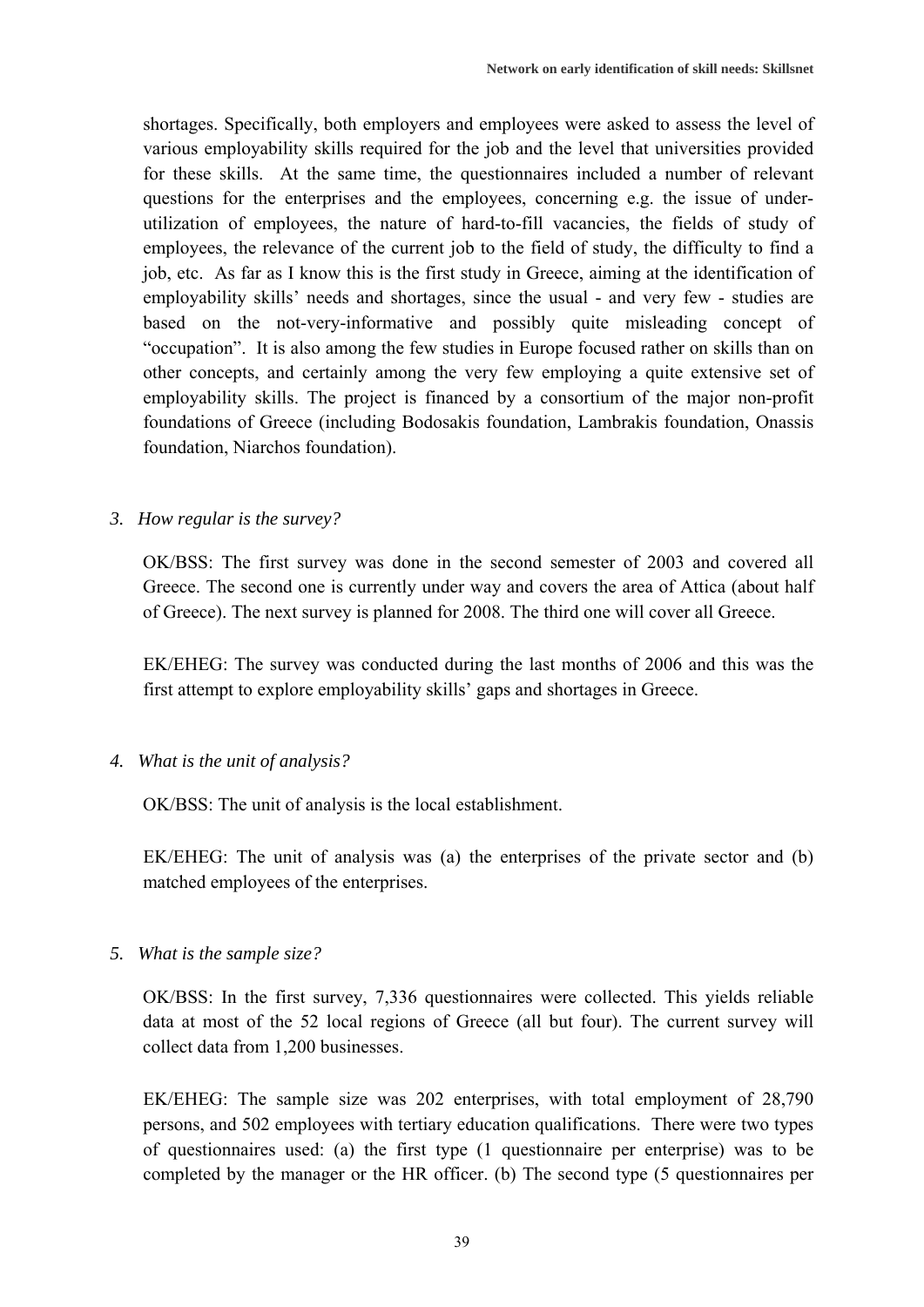enterprise) was to be completed by higher education graduates employees of the enterprise.

### *6. How is the sample constructed?*

OK/BSS: The sample is constructed using three criteria: sector, employment size and geographical identification. Then the sample is enlarged in certain categories (sectors, geographical areas and employment sizes – mostly large businesses) and at the same time less businesses are included from sectors, areas and employment sizes that have a large number of businesses. Special weights are used in order to be able to analyse the data by sectors, employment sizes, etc and at the level of the country as well.

EK/EHEG: The sample was constructed by the Foundation of Economic and Industrial Research (IOBE), an independent research institution with a large experience in enterprise surveys. The "population" of enterprises was restricted to the private sector of the economy. Very small enterprises and the self-employed were also excluded. Regional coverage was, understandably, confined to the large cities of Greece. In terms of industry sectors, the sample was constructed according to sectoral GDP quotas.

*7. Which classifications are in use?* 

OK/BSS: We use NACE, ISCO and ISCED.

EK/EHEG: The NACE classification has been used for industrial sectors. As far as the "skills" are concerned, we did not use the ISCO classification since the objective of the survey was the identification of skills shortages. Instead, the following classifications were used:

- A classification of the separate departments / divisions of the enterprise activity (9 divisions: Administration, Marketing and Sales, Client Services, Logistics, Financial, IT, Human Resources, Production, R&D).
- The ISCED classification for the graduates fields of study (18 fields).
- A rather analytical classification of general knowledge, skills, abilities and personality characteristics. There were used 10 main categories including 57 separate "elements" The main categories included:
	- (a) General knowledge, including 5 minor elements (foreign languages, office software, etc.)
	- (b) 7 categories of skills and abilities, based on the Functional Job Analysis theory and the O\*NET groupings, including Basic Skills (5 elements), Process Skills (4 elements), Social Skills (6 elements), Complex Problem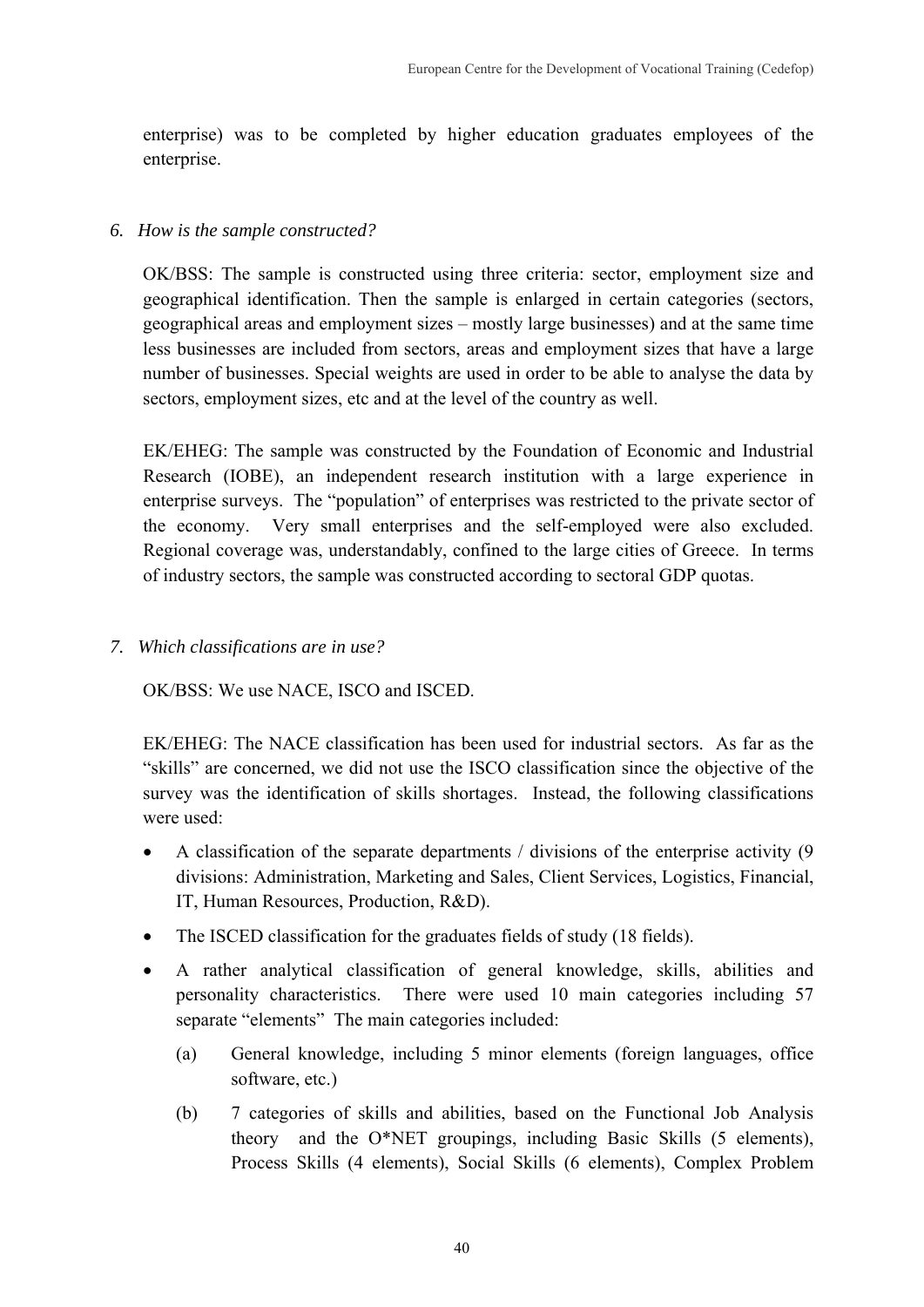Solving Skills (8 elements), Technical Skills (12 elements), Systems Skills (6 elements) and Resource Management Skills (4 elements)

- (c) Vocational experience, and
- (d) Personality characteristics and traits, including 5 minor elements.

### *8. What is the response rate (in %)?*

OK/BSS: In the first survey, 81% of the questionnaires were in the original sample. When replacements were used, in 68% of the cases, the first replacement was used.

EK/EHEG: The targeted size of the sample was 200 enterprises and 500 employees. IOBE sent 2,000 questionnaires to be filled by enterprises and 5 questionnaires to each enterprise to be filled by employees, that is 10,000 questionnaires, The planned target turned out well and the response rate was consequently 10% for enterprises and 5% for their employees.

*9. Who are the respondents?* 

OK/BSS: In small businesses, the owner or the person 'responsible' for the business. In large businesses the general manager or the human resource manager or another manager.

EK/EHEG: The first type of questionnaire (enterprise) was completed by the manager or the HR officer. The second type (questionnaire to matched employees) was be completed by higher education graduates employees of the enterprise.

## *10. How is the survey conducted?*

OK/BSS: Face to face interviews.

EK/EHEG: Questionnaires were sent and received by post and email.

*11. Do you use a structured questionnaire? Please provide more information on the thematic structure of the questionnaire.* 

OK/BSS: Structured questionnaire. It includes questions about the characteristics of the business, the current employment structure, the expected employment structure in 3 years, vacancies and skill needs.

EK/EHEG: Structured questionnaires were used.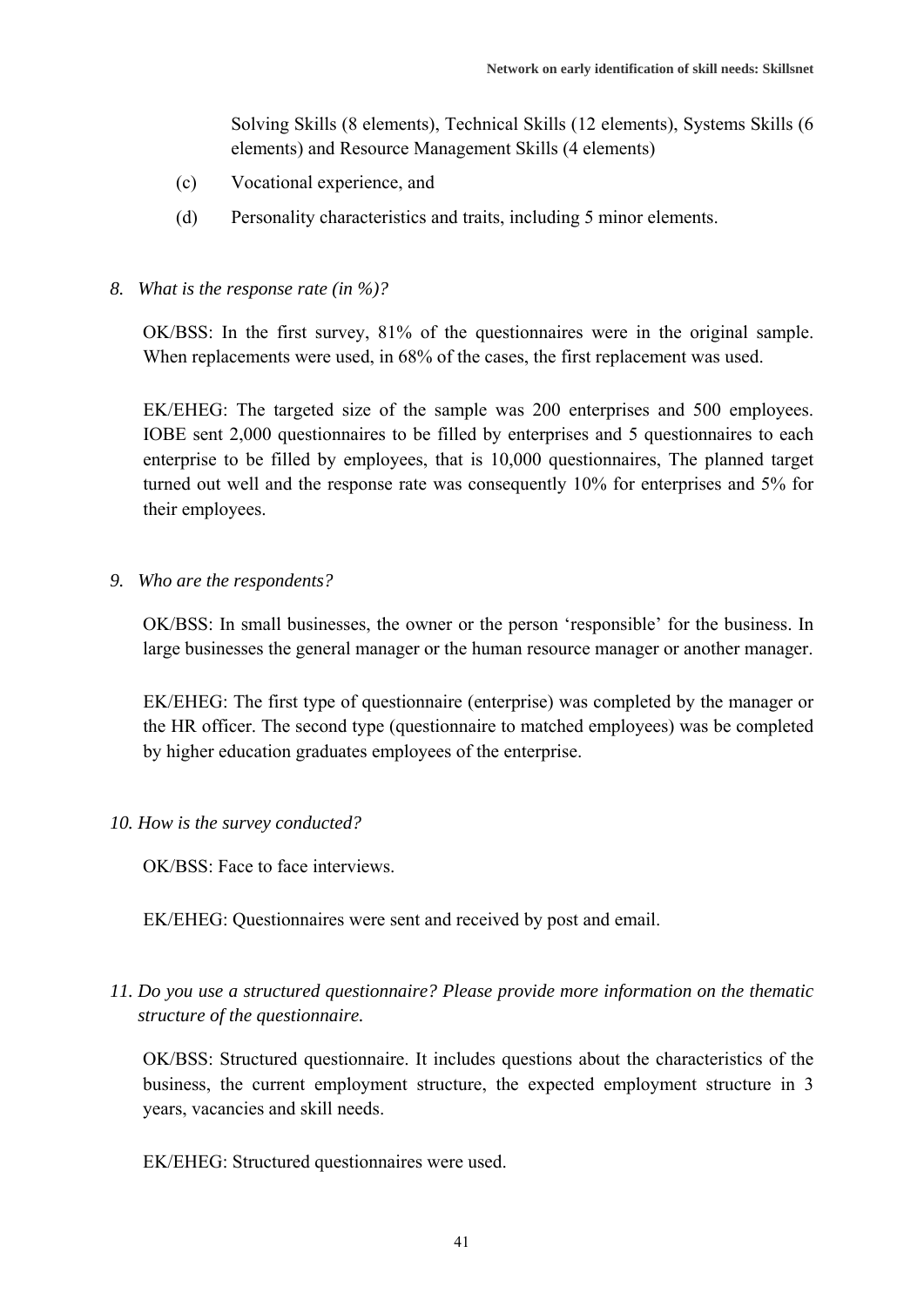- The questionnaire for enterprises included thematic fields on general and structural characteristics of the enterprise, the utilization of higher education human resources, the under- utilization of graduates and the over- utilization of the lower educational level workforce, the criteria applied when filling vacancies, the importance of the abovementioned skills, abilities etc., the prospects for employment, the reasons for the hard-to-fill vacancies, the skills and abilities possessed by newcomers, the training activities, etc.
- The questionnaire for employees included thematic fields on the educational profile of the individual and its "trajectory" in the labour market, the relevance of the first and the current job both to the field of study and the skills and abilities of the individual, the level and the reasons of the difficulty to find a relevant job, the quality of current job (level of satisfaction in relation to wage, benefits, working conditions etc.), the "usefulness" of the studies to the current job tasks, the level of skills and abilities required to respond to current tasks and the level and types of skills that the individual was provided for by the higher education studies, etc..
- *12. Which institution funds the survey?*

OK/BSS: The employment observatory is funding the survey with money from the Ministry of Employment (mostly EU funds).

EK/EHEG: The project is part of a broader "Educational and Developmental Initiative" financed by a consortium of the major non-profit foundations of Greece, including the Bodosakis Foundation, the Lambrakis foundation, the Onassis foundation, the Niarchos foundation, the National Bank Educational Foundation, the Eygenidis Foundation, the Kostopoulos Foundation and the Leventis Foundation.

# *13. Which institution is responsible for the survey?*

OK/BSS: Employment Observatory, Athens, Greece.

EK/EHEG: The abovementioned Initiative has been managed by a Managerial Committee. The Foundation of Economic and Industrial Research (IOBE), an independent research institution with a large experience in enterprise surveys, had the responsibility to conduct the survey, in collaboration to an external expert (Dr. Elias Kikilias). There is also a broader evaluation committee for the Initiative as a whole, including two university professors for this specific project.

*14. Is there a plan to continue the survey in future? If yes, specify when and how often.*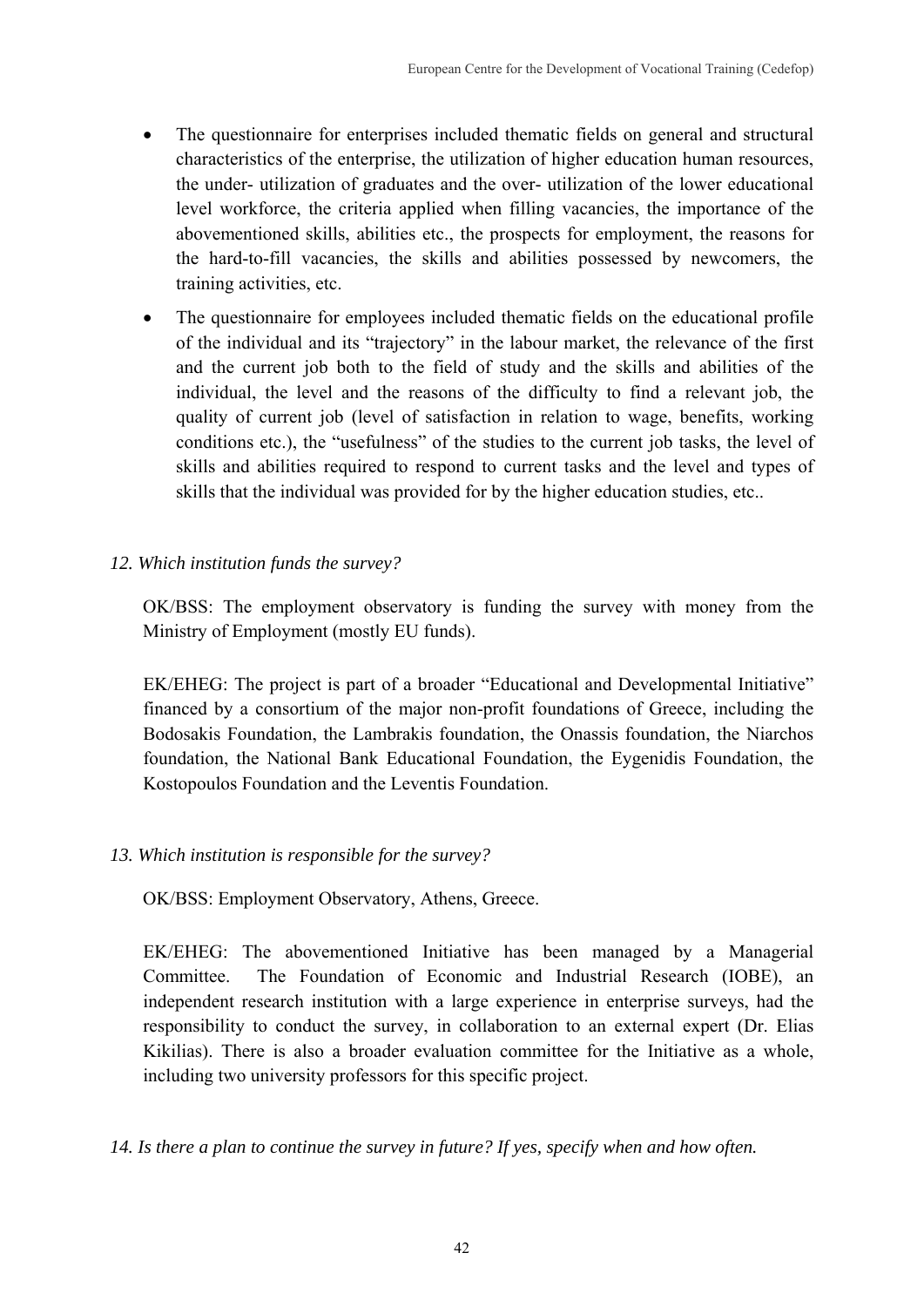OK/BSS: There is a plan to continue in regular intervals but decisions are pending.

EK/EHEG: Yes, but not in the immediate future.

*15. Would your institute / your country be interested in finding a way to make your survey results comparable to similar efforts in other countries?* 

OK/BSS: Yes.

EK/EHEG: Yes.

*16. Are the results of the survey published?* 

OK/BSS: Several publications have been produced using the data of the first survey which are in Greek and have been in the site of the observatory (www.paep.org.gr).

EK/EHEG: The first draft of the report is presently under formation. I do not know if the final report will be published, but I am planning to ask for the permission to use the results for "scientific" purposes (papers to journals, working papers, etc). When the report is concluded I shall ask the Managerial Committee the permission to send you a copy.

*17. Are there complementary employee surveys with similar objectives, and are these merged with the enterprise survey?* 

Yes, matched.

#### *Available documents:*

(a) BSS: Questionnaire on determination of needs on labour market (in Greek).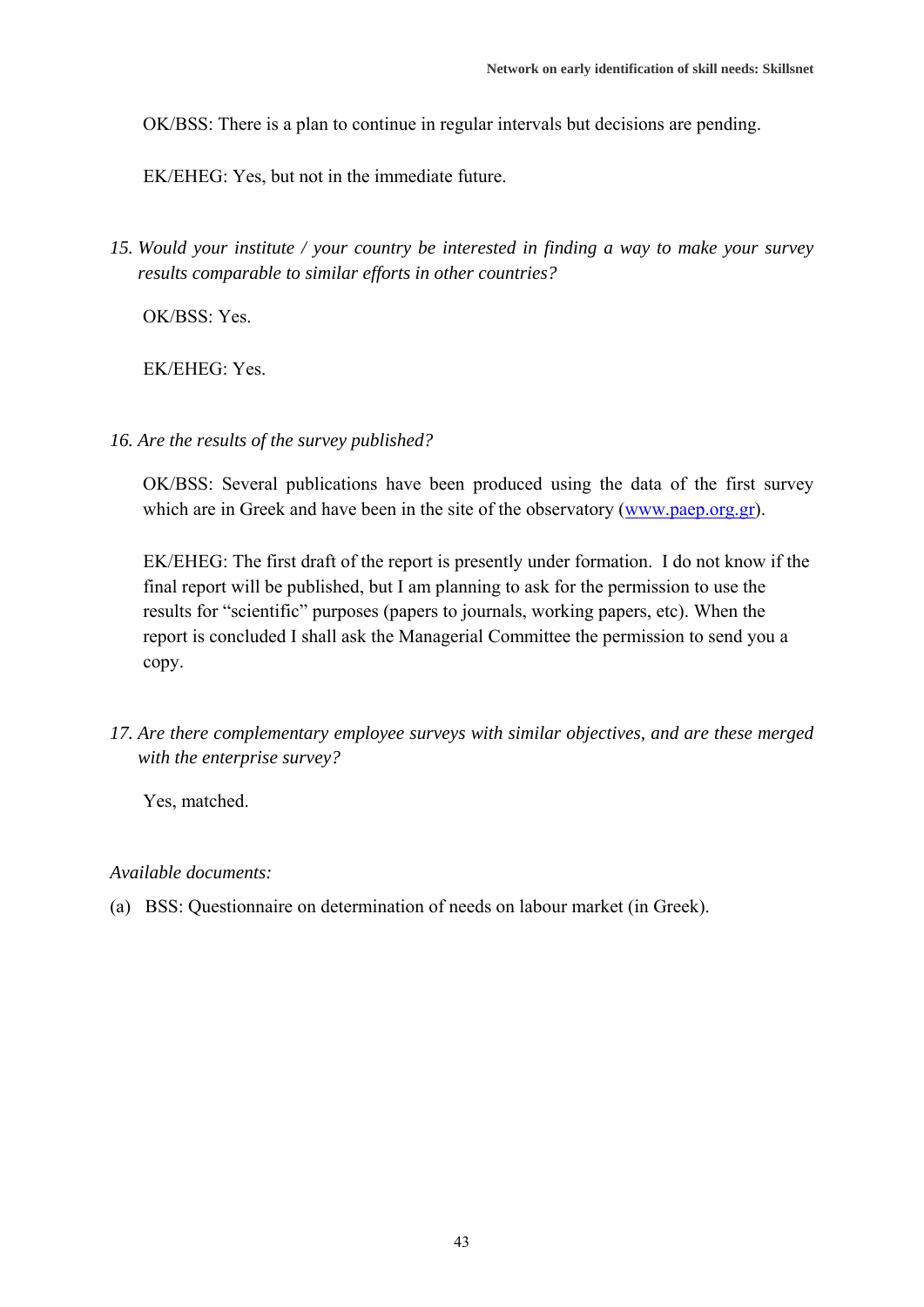# **10. Ireland**

### *John McGarth,* FAS

*1. Does your country conduct an enterprise survey which allows to identify skill/qualification needs and skill gaps of the current and potential workforce?* 

Ireland conducts a monthly representative survey of enterprises which confines itself to identifying the 5 most difficult to fill vacancies.

*2. What are main objectives and key subject areas of the survey?* 

The extent of difficult to fill vacancies in each of 4 main sectors (manufacturing, construction, retail and other services) and employment forecasts at the level of the firm.

*3. How regular is the survey?* 

The surveys are conducted monthly since 2002 and are comparable over time.

*4. What is the unit of analysis?* 

It is a sample survey of establishments.

*5. What is the sample size?* 

The sample is comprised of about 1,000 companies from an employee enterprise workforce of about 1.2 million is approximately .1%).

*6. How is the sample constructed?* 

Stratified to reflect the sectoral structure of the workforce.

*7. Which classifications are in use?* 

None; the employer describes the job-titles of the vacancies which are difficult to fill and we in the research unit code them to SOC occupational codes.

*8. What is the response rate (in %)?* 

Around 80%.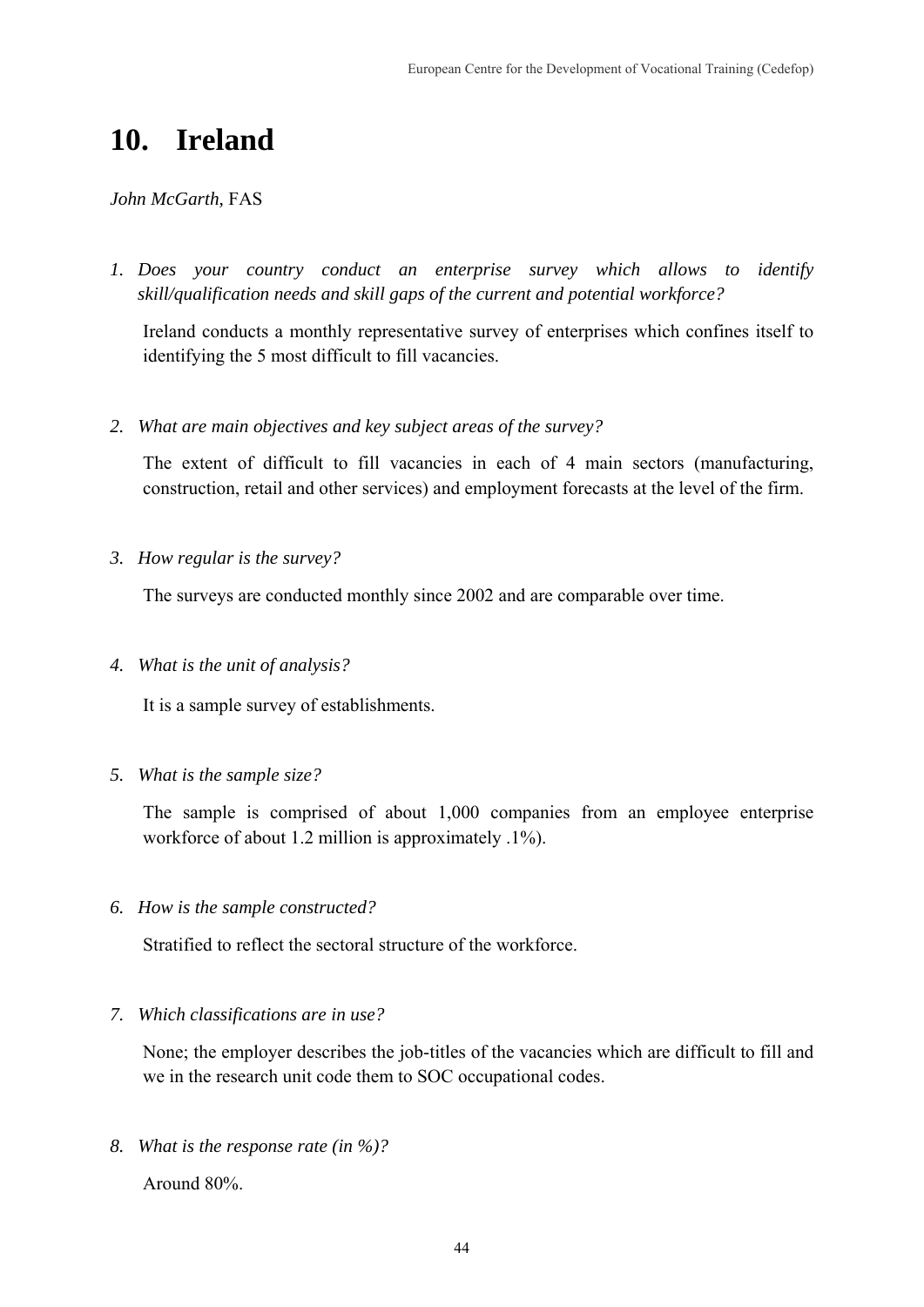*9. Who are the respondents?* 

Employers of the companies contacted.

*10. How is the survey conducted?* 

Postal questionnaire.

*11. Do you use a structured questionnaire? Please provide more information on the thematic structure of the questionnaire.* 

Yes.

*12. Which institution funds the survey?* 

FAS.

*13. Which institution is responsible for the survey?* 

Economic and Social Research Institute.

- *14. Is there a plan to continue the survey in future? If yes, specify when and how often.*  Yes, monthly.
- *15. Would your institute / your country be interested in finding a way to make your survey results comparable to similar efforts in other countries?*

Yes.

*16. Are the results of the survey published?* 

Press release is issued and summary are published on the ESRI Website.

*17. Are there complementary employee surveys with similar objectives, and are these merged with the enterprise survey?* 

No.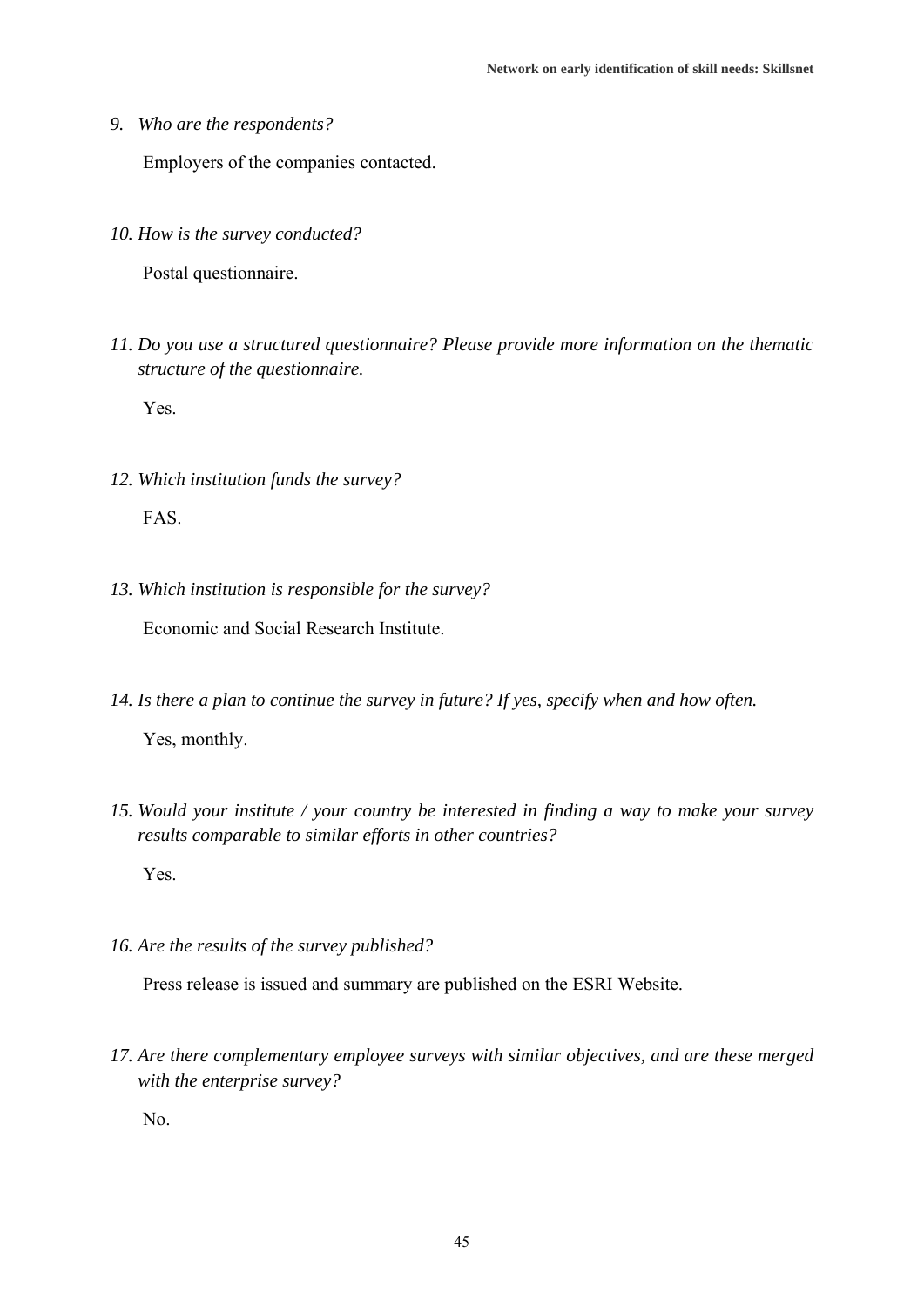# **11. Luxembourg**

*Arthur Tibesar,* ADEM

*1. Does your country conduct an enterprise survey which allows to identify skill/qualification needs and skill gaps of the current and potential workforce?* 

Les qualifications de demain dans l'industrie. 2. Les qualifications de demain dans le domaine des technologies de l'information et de la communication. See : http://www.fedil.lu/Publications/.

*2. What are main objectives and key subject areas of the survey?* 

Identification of labour shortages and skill gaps – Training needs.

*3. How regular is the survey?* 

Each year since 1997.

*4. What is the unit of analysis?* 

Establishment.

*5. What is the sample size?* 

All members of employers association FEDIL. Workforce covered  $\pm$  50 000 (more than 50 % of the population).

*6. How is the sample constructed?* 

Target : members of FEDIL.

*7. Which classifications are in use?* 

NACE (sectors) – ISCO (adapted).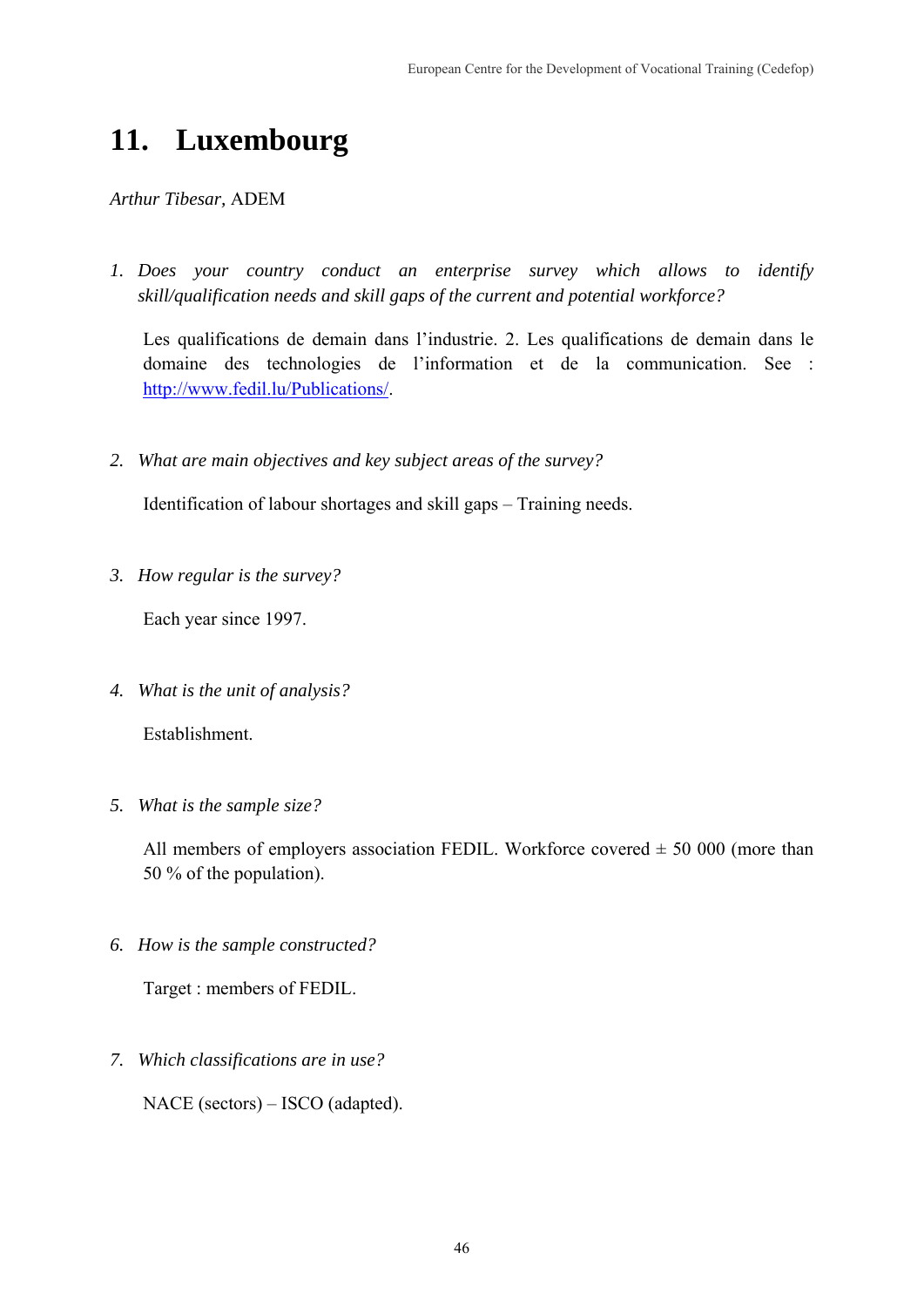*8. What is the response rate (in %)?* 

More than 50 %.

*9. Who are the respondents?* 

Directors of Human Resources Departments.

*10. How is the survey conducted?* 

Questionnaire sent by post + telephone if necessary.

*11. Do you use a structured questionnaire? Please provide more information on the thematic structure of the questionnaire.* 

Structured – see http://www.fedil.lu/Publications/ for a pdf version.

*12. Which institution funds the survey?* 

Partners + European Commission (Leonardo and Eures).

*13. Which institution is responsible for the survey?* 

FEDIL and partners – See pdf version.

*14. Is there a plan to continue the survey in future? If yes, specify when and how often.* 

Yes, each year.

*15. Would your institute / your country be interested in finding a way to make your survey results comparable to similar efforts in other countries?* 

To be discussed.

*16. Are the results of the survey published?* 

See http://www.fedil.lu/Publications/ for a pdf version.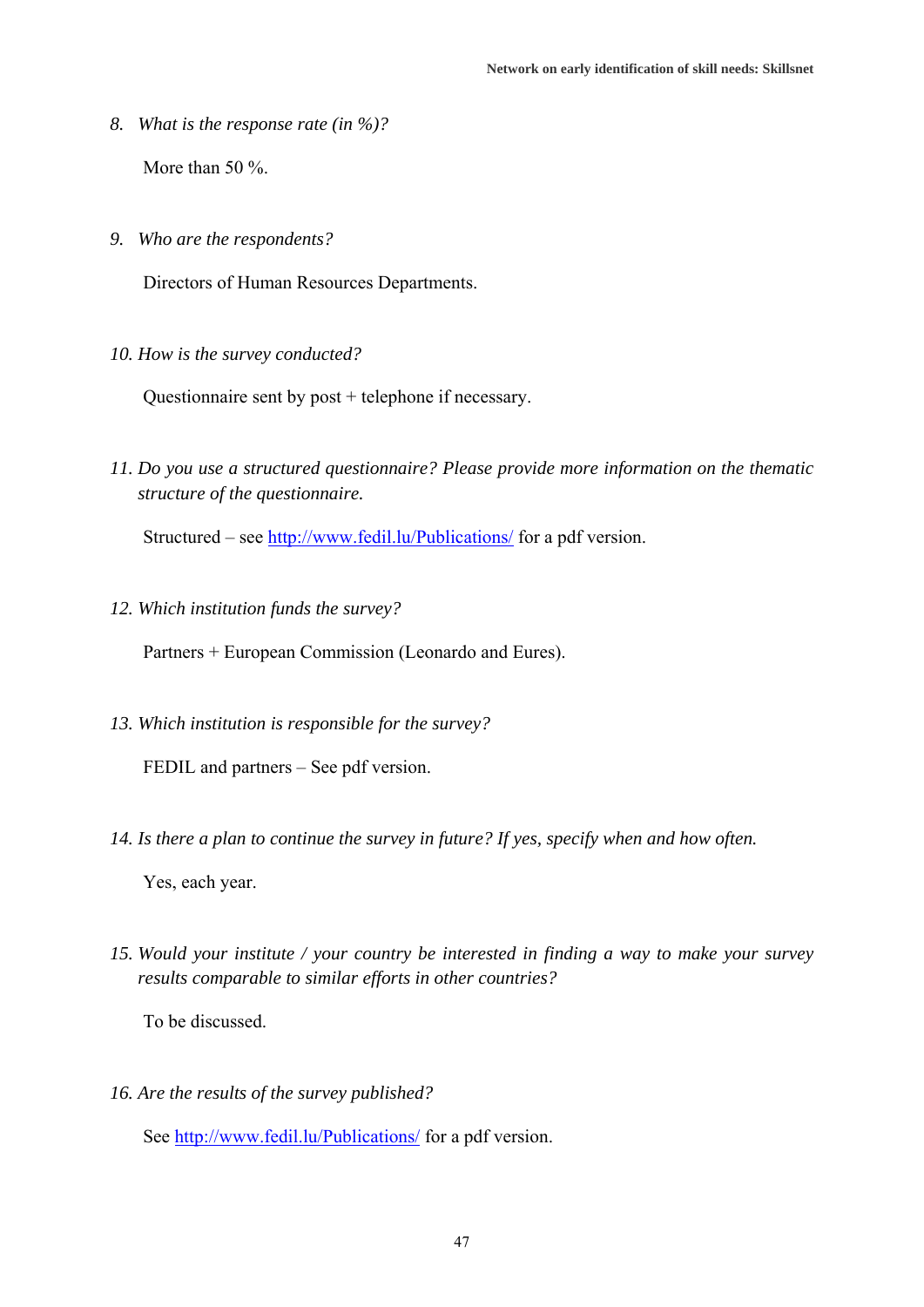*17. Are there complementary employee surveys with similar objectives, and are these merged with the enterprise survey?* 

No.

## *Available documents:*

- (a) Results of enquiry on 'Tomorrow's qualifications in the sector of information and communication technologies' (in French).
- (b) Results of enquiry on 'Tomorrow's qualifications in the sector of the technologies' (in French).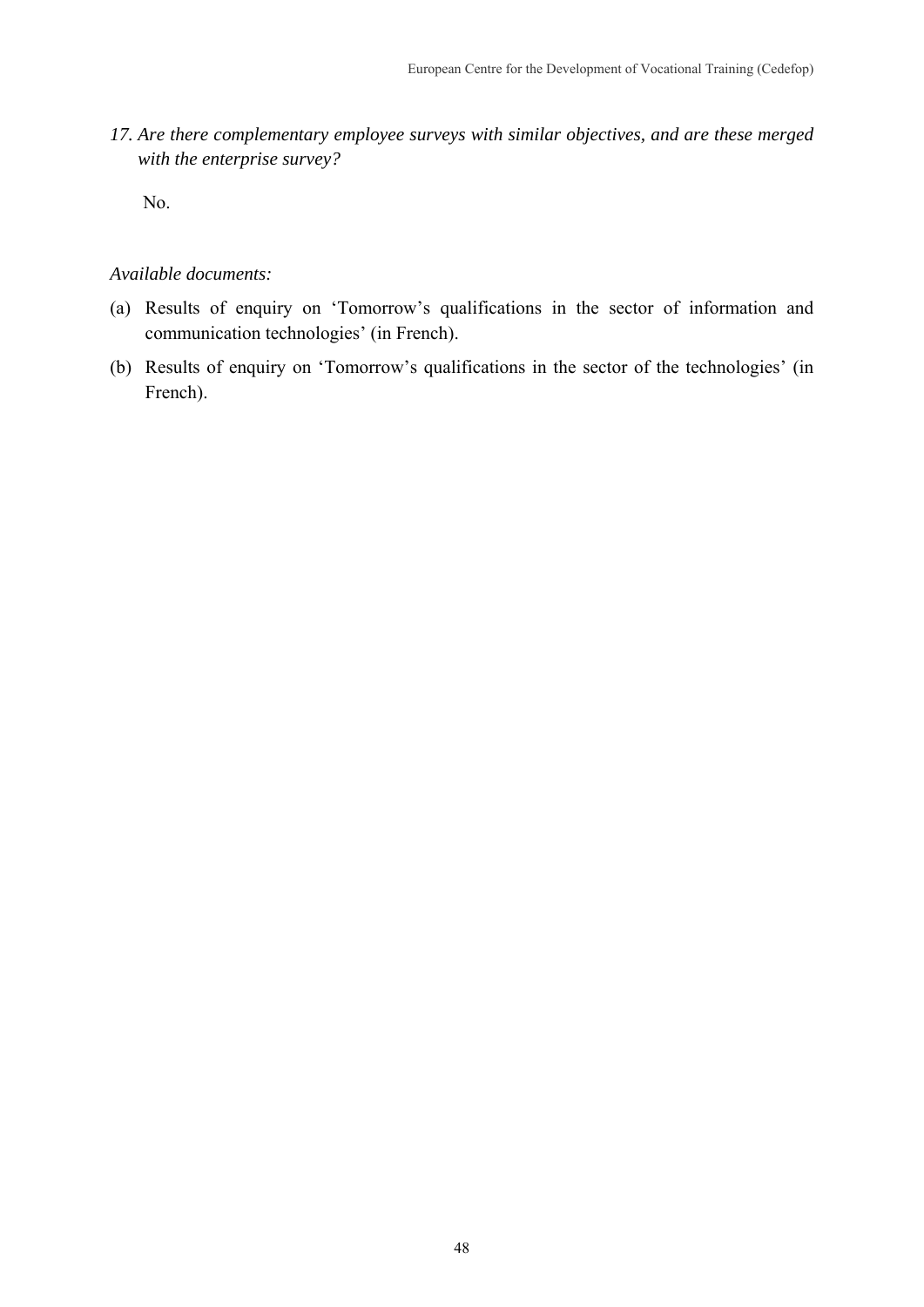# **12. The Netherlands**

*Jasper van Loo,* Research Centre for Education and the Labour Market (ROA)

Enquiry on Call Centres = CC

Enquiry on Metalelectronics = ME

Enquiry on Pharmacies = PH

*1. Does your country conduct an enterprise survey which allows to identify skill/qualification needs and skill gaps of the current and potential workforce?* 

CC: National contact centre benchmark survey (callcenter sector)

ME: Yes, there are several studies. In this document I will answer questions for study among firms in the Dutch Metalelectronics sector.

PH: Labour market monitor pharmacy sector.

*2. What are main objectives and key subject areas of the survey?* 

CC: Providing key figures for call centre sector; questions on organizational policy, recruitment and provision of training

ME: Labour market analysis/monitoring, HRD policies, training, upgrading. Both current situation and future trends

PH: Aspects of work in Dutch pharmacy sector, including HRD, provision of training, training needs and skill gaps.

*3. How regular is the survey?* 

CC: Each year, mostly same methodology, sampling and questionnaire. ROA has data on 2004/2005/2006

ME: Every 6 months from 2005 onwards. For 2002-2004 three or four surveys a year were held. A part of every questionnaire contains standard questions on labour market variables, the other part is reserved for special topics (which return each year) such as recruitment problems and policies, HRD, competencies, etc.

PH: 2001, 2003 and 2006, same sampling strategy and mostly same methodology and questionnaire..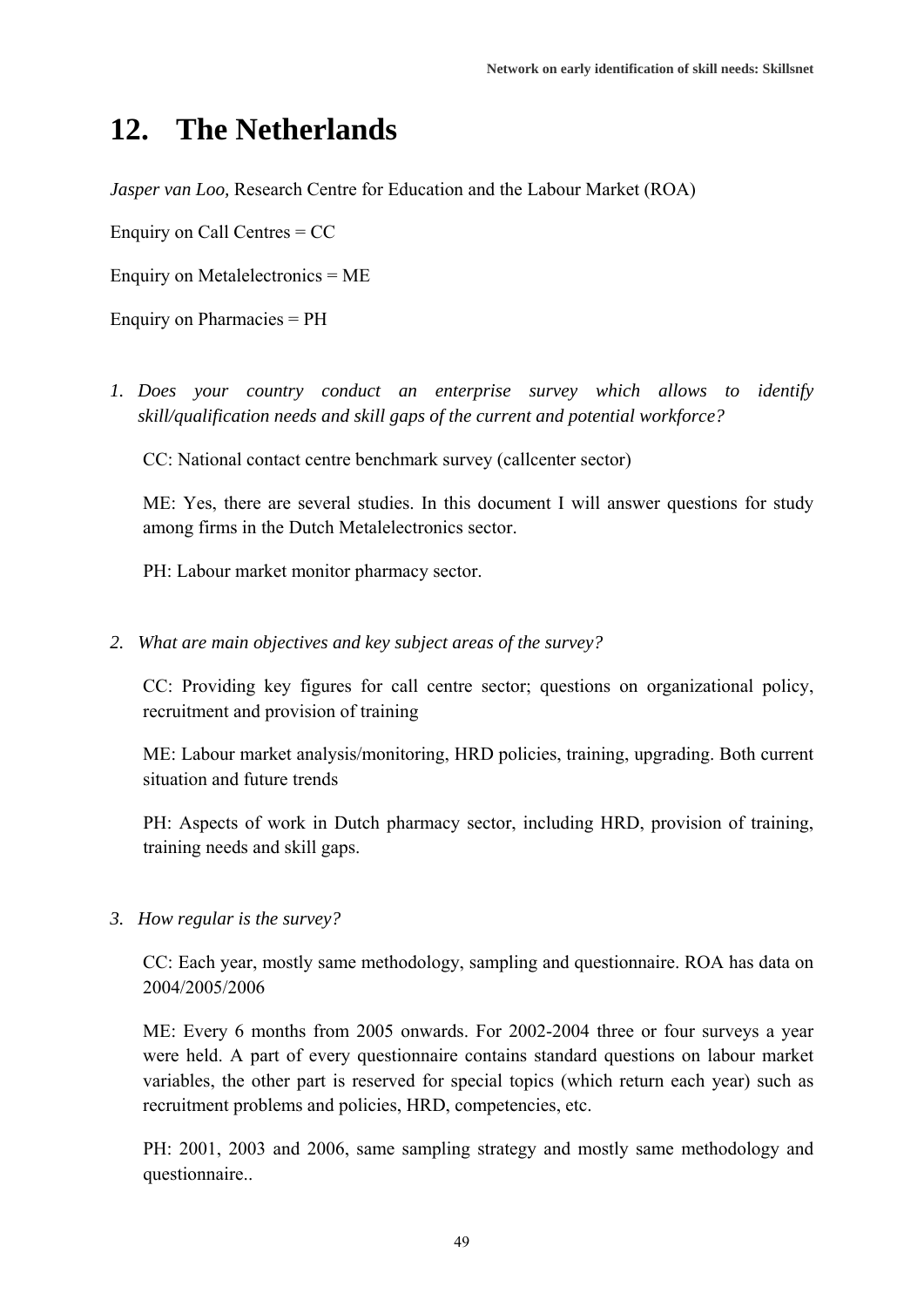*4. What is the unit of analysis?* 

CC: Establishment

ME: Establishment

PH: Establishment.

*5. What is the sample size?* 

 $CC: n=118$ 

ME: 150-200 establishments, about 1/5 of all companies in the Netherlands metalelectronics industry.

PH: n=559.

*6. How is the sample constructed?* 

CC: List of known call centres in the Netherlands (about 800)

ME: Firms willing to participate are contacted, results are weighed by sub-sector, region and establishment size.

PH: List of all pharmacy in the Netherlands (about 1600).

*7. Which classifications are in use?* 

CC: No international classifications

ME: N/A, single sector, the sub-sectors can be classified by NACE.

PH: No international classifications.

*8. What is the response rate (in %)?* 

CC: 19%

ME: About 20%.

PH: 35%.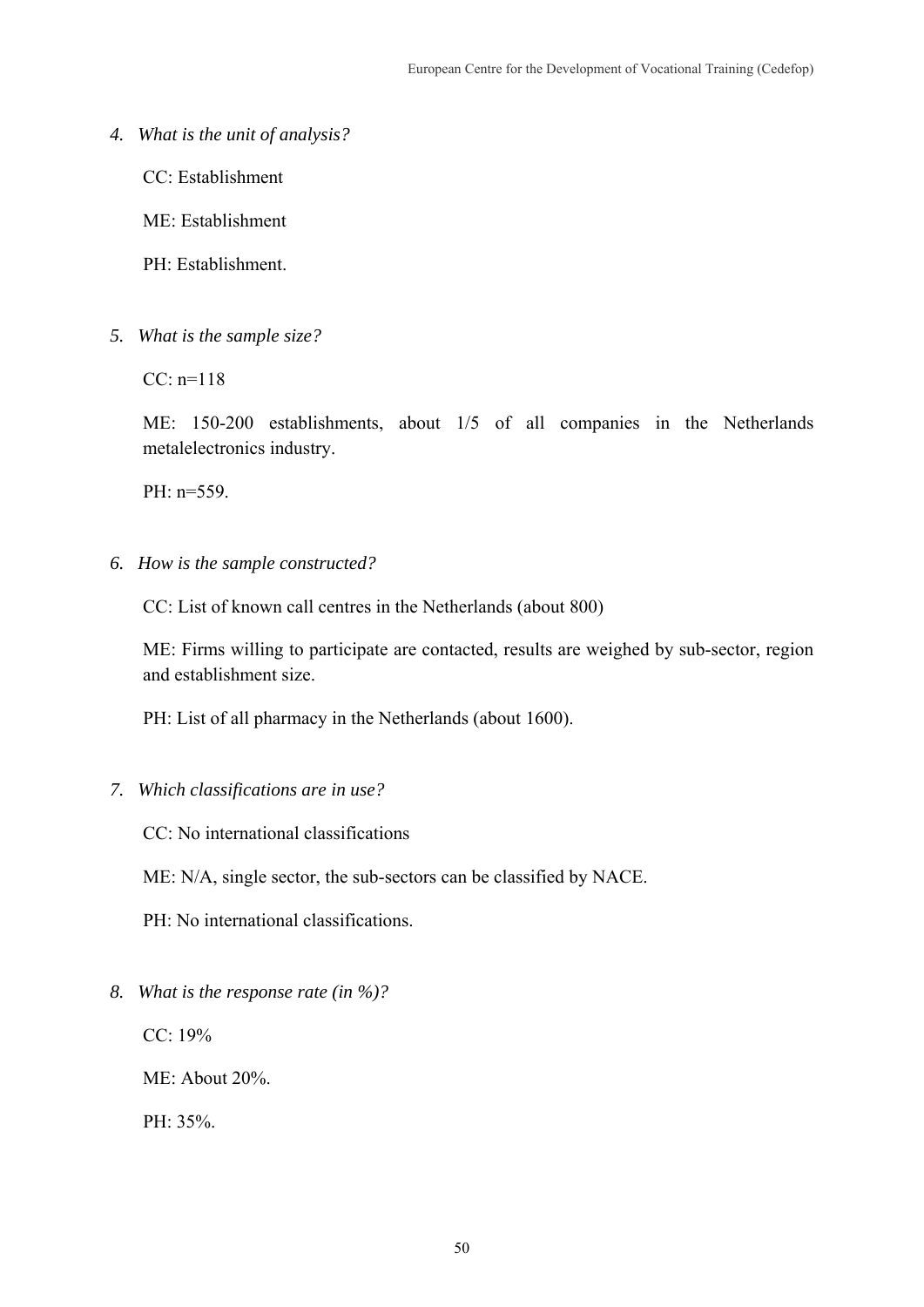#### *9. Who are the respondents?*

- CC: Call centre managers
- ME: Personnel managers, directors, or people responsible for HRM.
- PH: Pharmacists.
- *10. How is the survey conducted?* 
	- CC: Questionnaire by mail and Internet
	- ME: Questionnaire link sent by e-mail, survey is available online.
	- PH: Questionnaire by mail and Internet.
- *11. Do you use a structured questionnaire? Please provide more information on the thematic structure of the questionnaire.*

CC: Yes, structured questionnaire with topics: firm characteristics, budget, personnel (including recruitment and training), contact handling, utilities, and customers.

ME: Every questionnaire starts with thematic aspects, after this standard questions on vacancies, inflow, outflow of personnel are included.

PH: Yes, structured questionnaire with topics: firm characteristics, personnel, skills and training needs, HRM, personal characteristics.

- *12. Which institution funds the survey?* 
	- CC: Sponsors from call centre sector

ME: The Dutch education and training fund for the Metalelectronics industry (Stichting  $A+O$ 

PH: SBA.

*13. Which institution is responsible for the survey?* 

CC: NCCBP

ME: The ROA (Research Centre for Education and the Labour Market) at Maastricht University.

PH: ROA (fieldwork: CentERdata).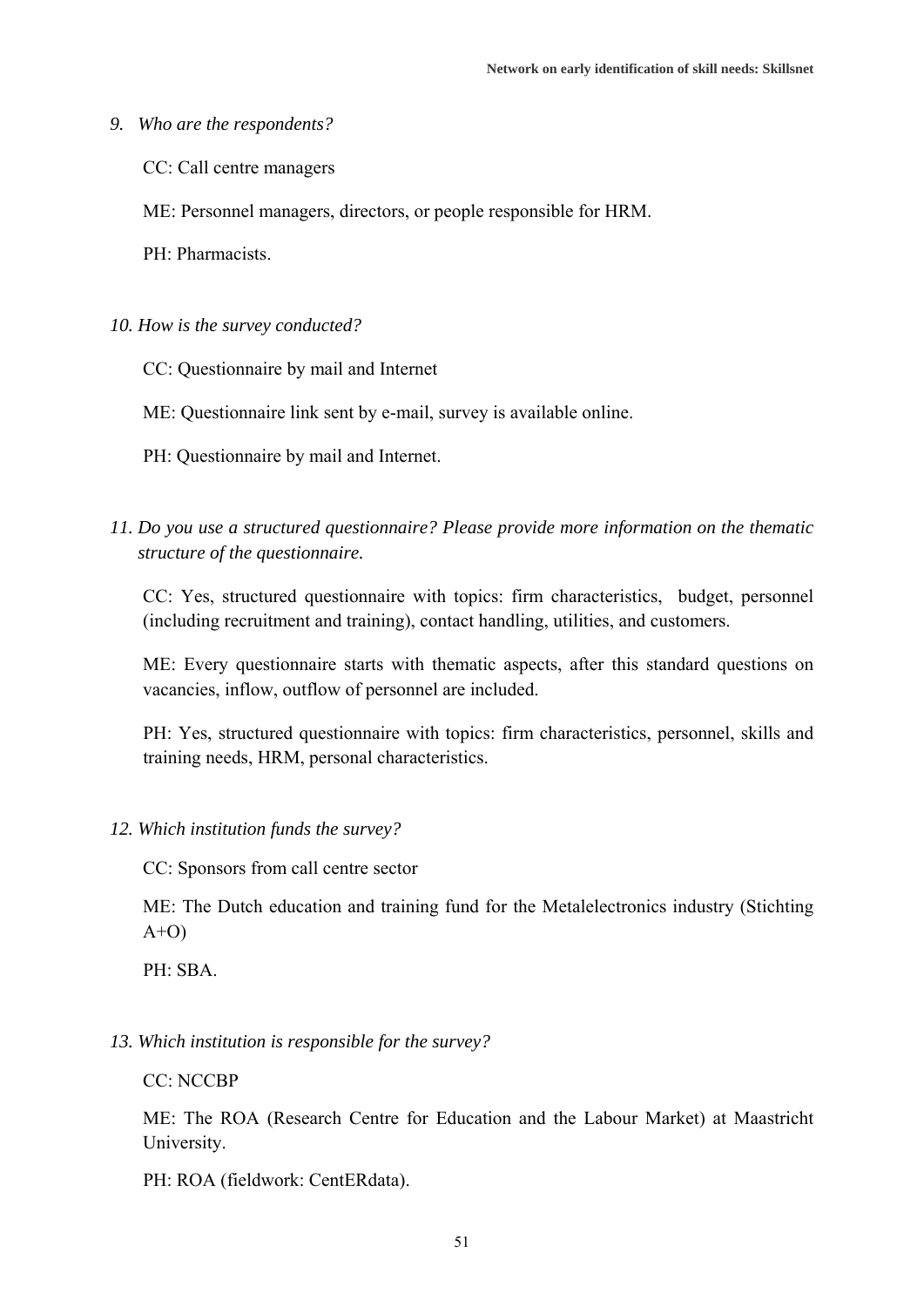- *14. Is there a plan to continue the survey in future? If yes, specify when and how often.* 
	- CC: Yes, annually
	- ME: Yes, at least in 2007, possibly later too.
	- PH: Possibly.
- *15. Would your institute / your country be interested in finding a way to make your survey results comparable to similar efforts in other countries?*

CC: Survey of 2004 is made comparable with survey of Global Call Centre Project (20 countries)

ME: Yes, if comparable sectoral studies with the same purpose are held in other countries.

PH: Yes.

## *16. Are the results of the survey published?*

CC: General results can be found on www.nccbp.nl. Publications (see also www.roa.unimaas.nl):

- Sieben, I. & A. de Grip (2003). Competenties en skill gaps van callcentermedewerkers. Tijdschrift voor Arbeidsvraagstukken, 19: 34-47.
- Sieben, I. & A. de Grip (2004). Training and Expectations on Job Mobility in the Call Centers Sector, Journal of European Industrial Training: 28, 257-271.
- Sieben, I., A. de Grip & D. van Jaarsveld (2005). Employment and Industrial Relations in the Dutch Call Center Sector. ROA-R-2005/4E. Maastricht: ROA.
- De Grip, A., I. Sieben & D. van Jaarsveld (2006). De callcenterbranche in de Nederlandse arbeidsmarkt en arbeidsverhoudingen, Tijdschrift voor Arbeidsvraagstukken, 22(1): 71-83.
- De Grip, A., I. Sieben & D. van Jaarsveld (2006). Labour Market Segmentation Revisited: A Study of the Dutch Call Centre Sector. ROA-W-2006/8E, Maastricht: ROA.

ME: Some results may be found at www.arbeidsmarktmonitormetalektro.nl. These are, however in Dutch.

PH: Publications (see www.roa.unimaas.nl) also reports on www.sbaweb.nl.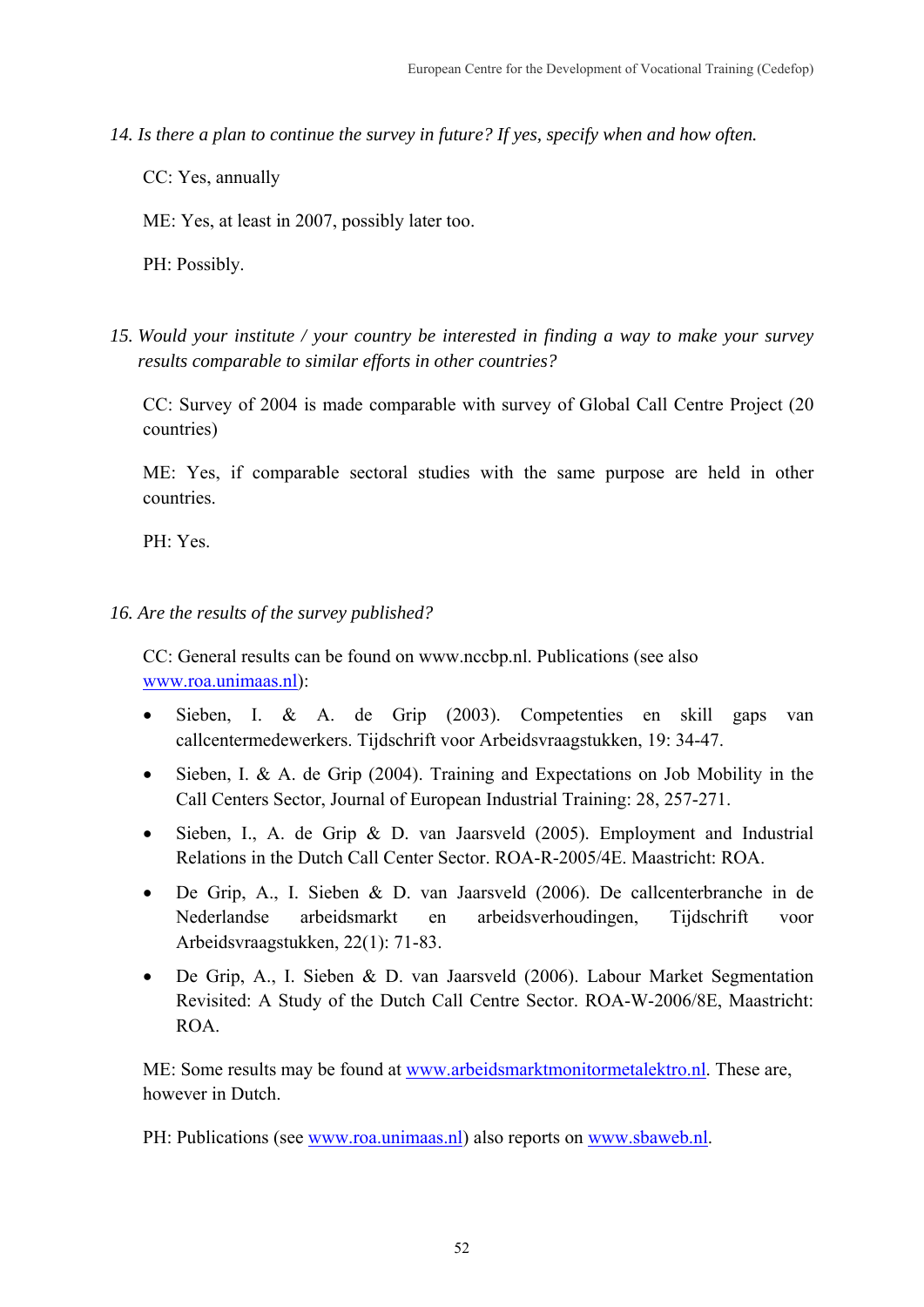- De Grip, A., J. Sanders & I. Sieben (2002). Knelpunten op de arbeidsmarkt en personeelsbeleid in de openbare apotheek, ROA-R-2002/11, Maastricht: ROA.
- De Grip, A. & I. Sieben (2002). Werken in de openbare apotheek, ROA-R-2002/13, Maastricht: ROA.
- Sanders, J., I. Sieben & A. de Grip (2003). Arbeidsmarktmonitor Apotheekbranche, Verkenning opzet tweede cyclus (2003-2005). ROA-W-2003/2, Maastricht: ROA.
- De Grip, A., M. Hensen & I. Sieben (2003). De arbeidsmarkt voor apothekersassistenten tot 2010: een toekomstverkenning, ROA-R-2003/6, Maastricht: ROA.
- Sieben, I., A. de Grip & M. Hensen (2004). Apothekers en de openbare apotheek: Arbeidsmarktmonitor Apotheekbranche 2003-2004. ROA-R-2004/4. Maastricht: ROA.
- Sieben, I., A. de Grip & M. Hensen (2004). Assistenten en medewerkers in de openbare apotheek: Arbeidsmarktmonitor Apotheekbranche 2003-2004. ROA-R-2004/9. Maastricht: ROA.
- De Grip, A & I. Sieben (2005). The Effects of Human Resource Management on Small Firms' Productivity and Employees' Wages. Applied Economics, 37: 1047- 1054.
- De Grip, A., I. Sieben & F. Stevens (2006). Vocational Versus Communicative Competencies as Predictors of Job Satisfaction. ROA-RM-2006/3E, Maastricht: ROA
- Wognum, A., B. Veldkamp, A. de Grip & I. Sieben (2006). Ageing Workforce and Age-related Policies: A Secondary Analysis. Chapter 8 in: T.S. Rocco & J.G.l. Thijssen (Eds). Older Workers, New Directions. Employment and Development in an Ageing Labor Market. Miami: Center for Labor Research and Studies, Florida International University.
- Sieben, I., A. de Grip & W. Smits (2006). Arbeidsmarktmonitor Apotheekbranche 2005-2006. Nieuwegein: SBA.
- Wognum, I., B. Veldkamp, A. de Grip & I. Sieben (2006). Grotere arbeidsdeelname van ouderen door leeftijdsbewust personeelsbeleid? Tijdschrift voor HRM, 9 (1): 92- 104.
- Wognum, I., B. Veldkamp, A. de Grip & I. Sieben (forthcoming). Leeftijdbewust opleiden en ontwikkelen. In: W. de Lange, J. Thijssen & G. Evers (Eds.) Personeelsbeleid voor oudere werknemers. Weka.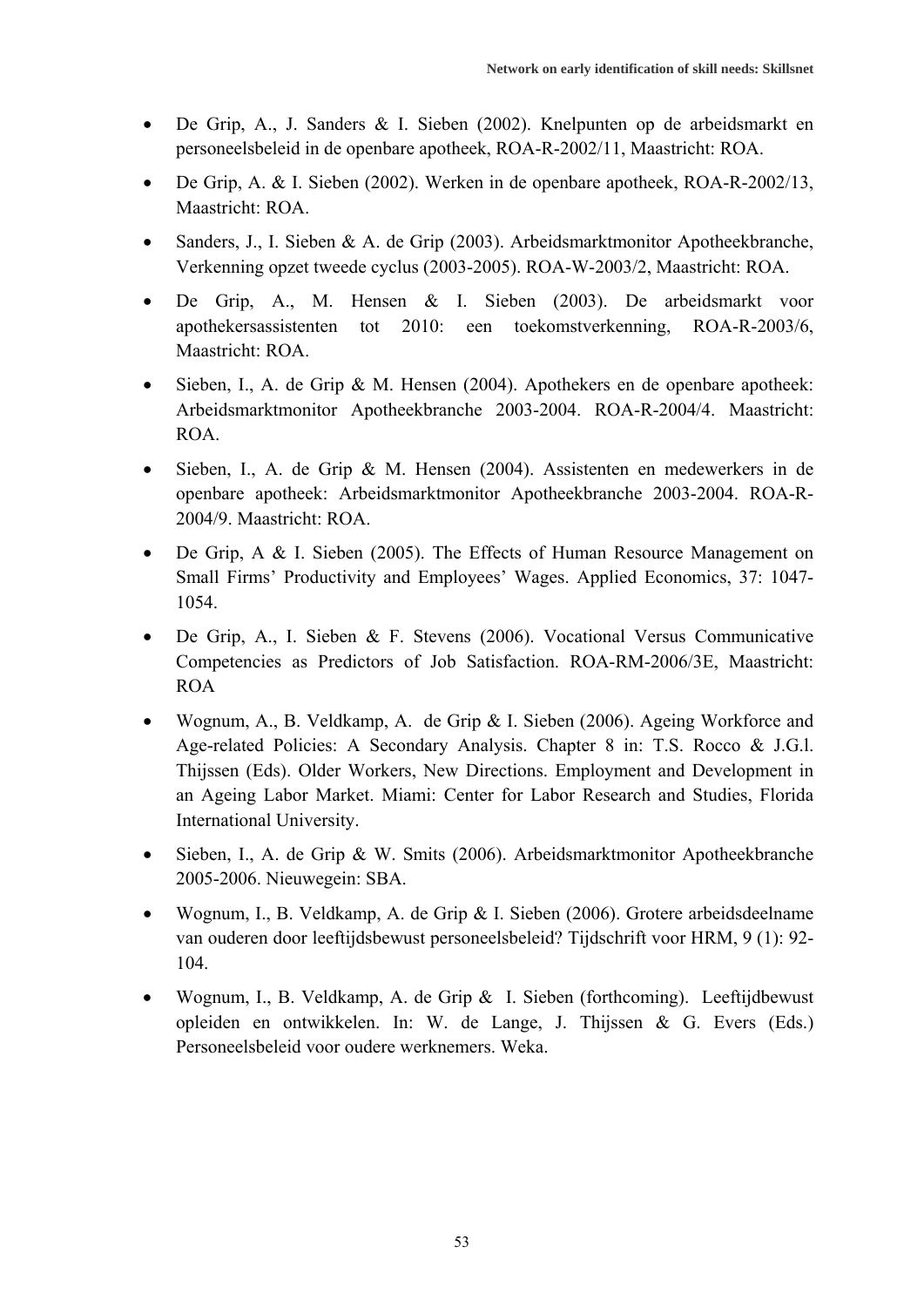*17. Are there complementary employee surveys with similar objectives, and are these merged with the enterprise survey?* 

CC: No

ME: There is an employee survey in 2007, but this is carried out by another institution and the results cannot be merged.

PH: Yes.

*Available documents:* 

- (a) CC: Questionnaire of 2005 pdf file.
- (b) ME: Questionnaire in Dutch.
- (c) PH: Questionnaire in Dutch.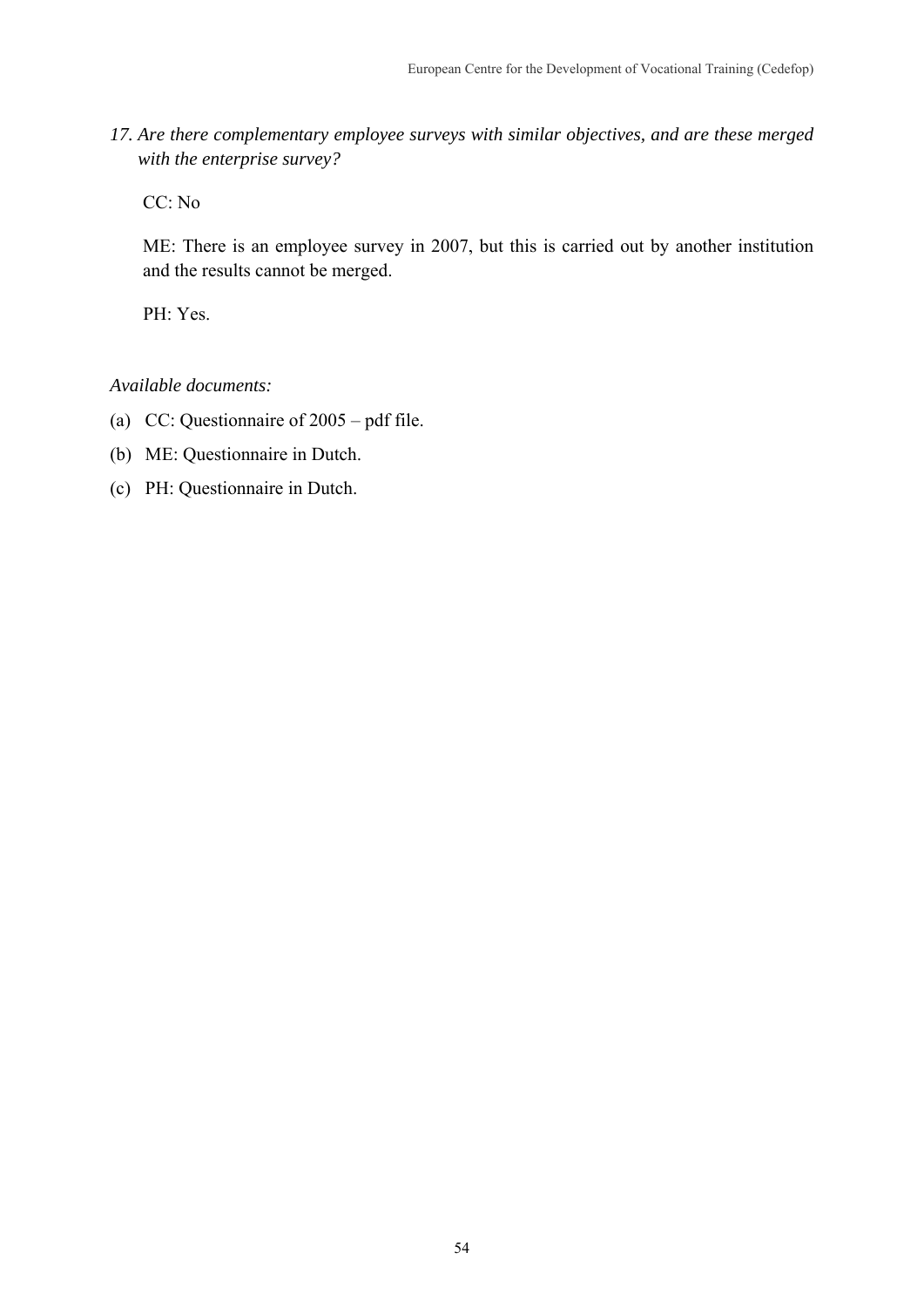# **13. Poland**

## *Krzysztof Symela,* BKKK – Cooperation Fund – National Observatory

*1. Does your country conduct an enterprise survey which allows to identify skill/qualification needs and skill gaps of the current and potential workforce?* 

Research, which aim is to develop national vocational qualification standards in professions functioning in the economy, is being conducted in selected enterprises in Poland. For the purpose of building the vocational qualifications standards in Poland, the model based on concept of profession was adopted. This model is based on isolated occupational tasks, accompanied by sets of professional skills, knowledge, psychological and physical features. The model describes, in a disjunctive manner, the 'components of professional qualifications'. Thanks to this approach, the Polish standard model has the advantages of modular construction, which is very necessary if this standard is used for modular vocational training. The further part of the questionnaire concerns on the project 'Elaboration and dissemination of national vocational qualification standards'. This project is the system approach that is developed by the Ministry of Labour and Social Policy. Other, less important projects are listed in the question 17 and concern the training needs identification.

### *2. What are main objectives and key subject areas of the survey?*

The most important aim of the research is to identify reasons for the wide application of the vocational qualification standards as an important tool supporting human recourses development and also to state national standards required by employers in the scope of vocational qualification to provide high quality vocational and continuing education as well as its relation to the labour market. Another aim is to build systems of transparency and recognition of qualification obtained in a formal way and by the vocational experience. Research in the enterprises is especially concentrated on the professional tasks in the specified profession and on the skills, knowledge and psychological and physical characteristics required to the realisation of those tasks.

### *3. How regular is the survey?*

The Ministry of Labour and Social Policy is in charge of implementing the Strategy in terms of development of vocational training and professional qualifications standards. In the years 1993-1997, the project 'Adult Training' was implemented, financed with a World Bank loan. The project resulted in development and update of the concept of International Labour Organization on building modules of employable skills. In the years 1998-2000, a PHARE-financed project was implemented, "Analysis of training needs -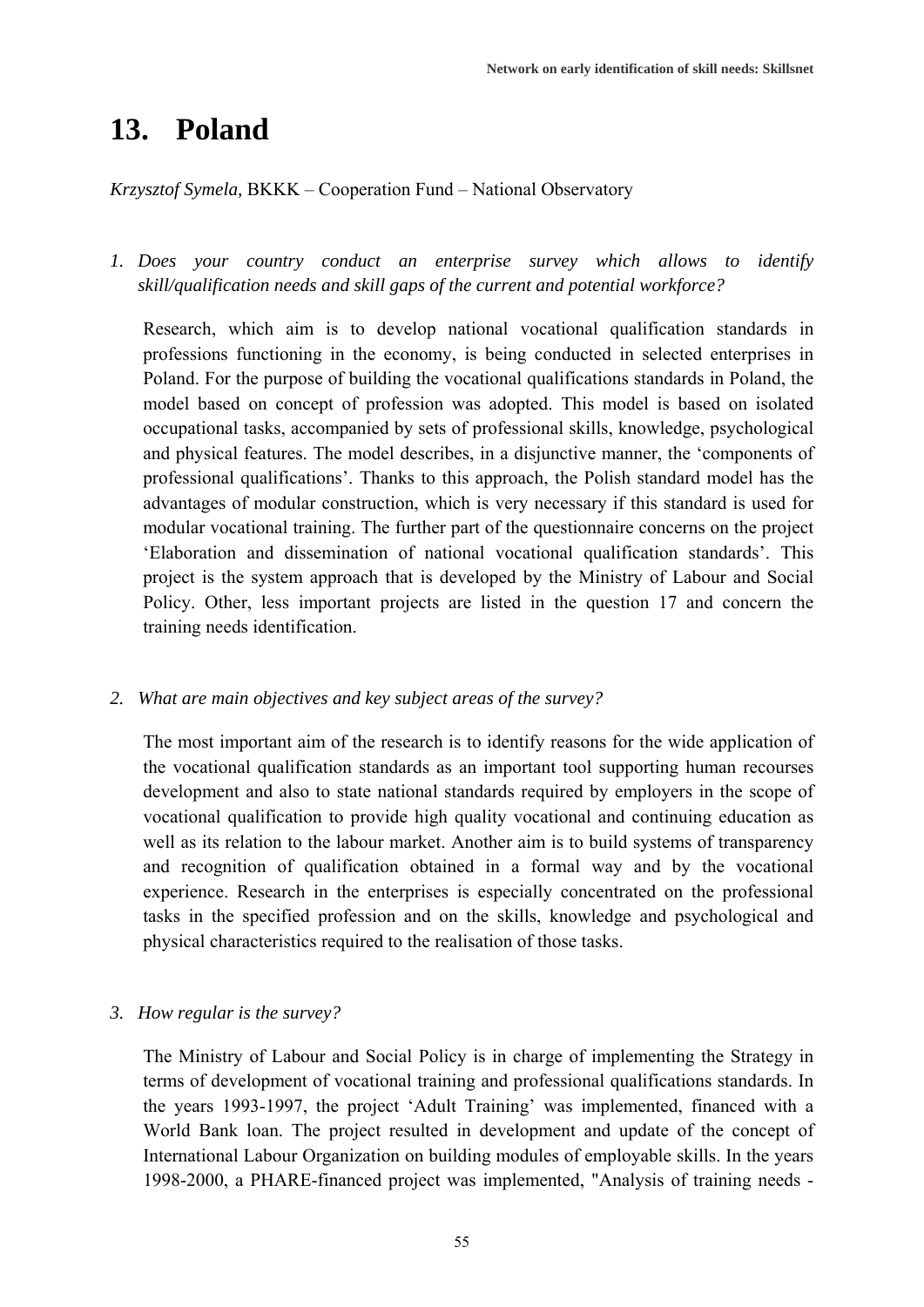building professional qualifications standards in Poland". The project's results included a methodology for building national professional qualification standards, and descriptions of qualifications standards for eight professions: mechatronics technician, employee of financial and accounting units, employment agent, vocational counsellor, social worker, employee of self-government administration, technician – labour safety and hygiene, security employee. The above named activities were continued (2002-2004) by the Ministry of Labour and Social Policy under the PHARE 2000 Project "National Vocational Education System " of which main result was the development of the set of 40 standards of professional qualifications, based on analysis of requirements for the particular jobs. The elaborated standards are available from virtual database (www.standardyiszkolenia.praca.gov.pl) developed in the project. Moreover, during the realization of the project the research methodology and the questionnaire were verified and changed into actually applied version. Within another project Phare 2002 'Skills improvement of the Public Employment Services in the scope of putting into force European Strategy of Employment and participation in the EURES system' 7 standards for the professions of the labour offices were elaborated. Current project 'Elaboration and dissemination of the national vocational qualification standards' is another very important step in the area of developing and implementation to the general use of vocational qualification standards. The realization of the project is being planned for years 2004-2008. Within this project the task 'Preparing and conducting research in the enterprises for 200 professions/specialisation' is being realised..

## *4. What is the unit of analysis?*

The element of the analysis is staff, especially:

- Employees working on the working places typical for specified profession.
- Direct superior of the employee in the specified profession (for example foreman or task group manager).
- Owner, director or another member of the management.

# *5. What is the sample size?*

In the case of one profession research sample includes minimum 10 enterprises. Within each enterprise research involves 4 persons: 2 employees in the specified profession, direct superior of the employees and one representative of the management. 40 people fulfilled the questionnaire for specified profession. In the case of 200 professions for which research was conducted in the enterprises research sample included over 8000 people (40 people x 200 professions).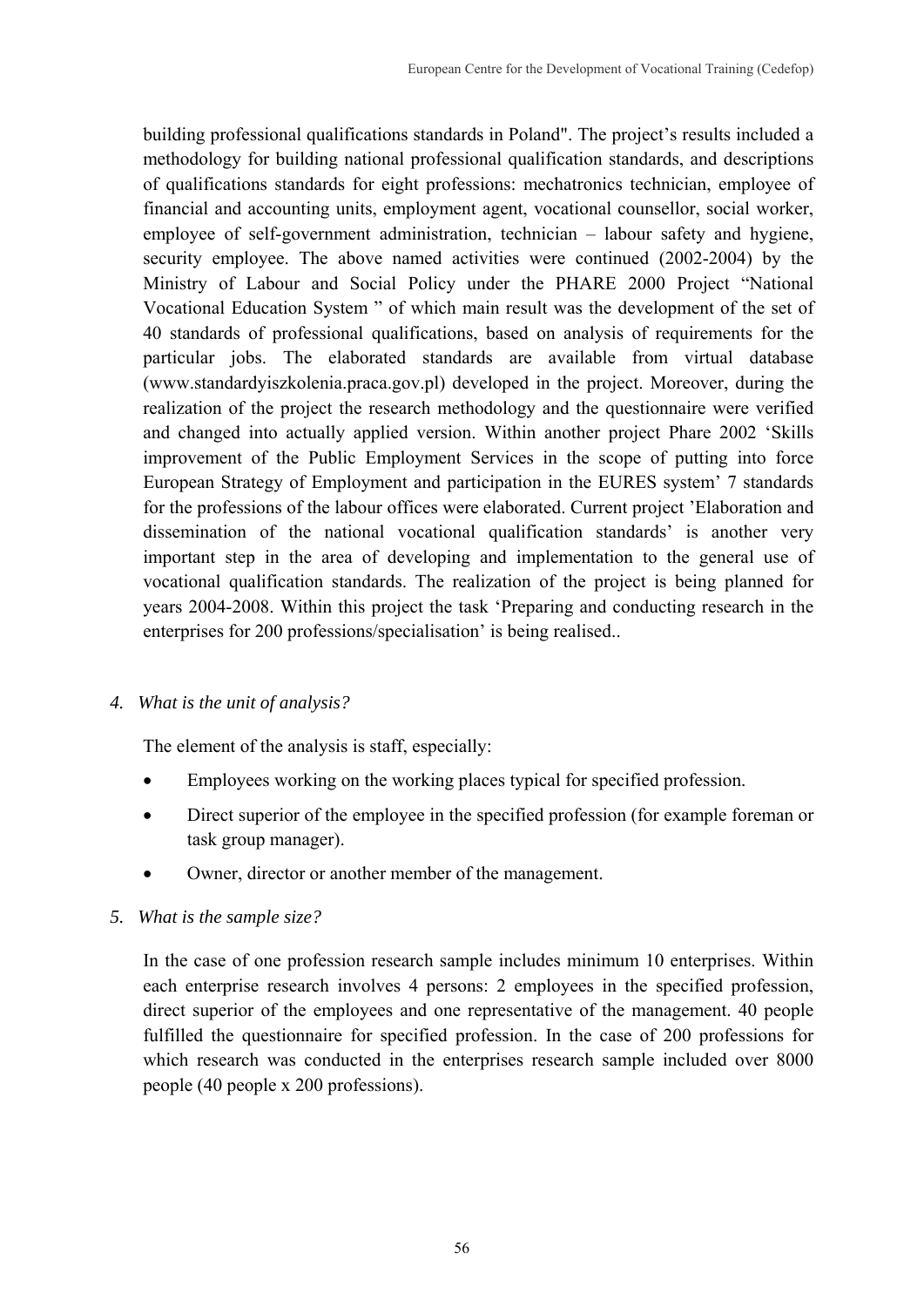## *6. How is the sample constructed?*

In the conducted research the sample had the objective character. Research group that was responsible for the research and for preparing description of the qualification standard for specified profession selects and characterises enterprises/ institutions that undergoes research. It was assumed that research sample should include small, mediumsized and large enterprises in more or less equal proportions. In justified cases, this criterion can be modified – this applies to professions performed usually, or solely, in small enterprises. It was assumed that if there is strong geographical diversity of a profession, the research sample should be a nationwide one, assuring representation of those regions where the performance of this profession may vary in terms of particular tasks. If, however, performance of occupational tasks does not depend on the geographical criterion, the authors' teams can select for their research enterprises located in a limited area, but rather broad one (one or two large cities, the area of a county, area of a whole province). In case where the authors' team is developing standards for professions of the same sector (the so-called related professions), the research can be conducted simultaneously in the same enterprises, or some enterprises can be repeated throughout the research (but all the researched professions must be properly represented among respondents from the given enterprise).

## *7. Which classifications are in use?*

Conducted research is in line with Polish Classification of Professions and Specialisations. The classification was elaborated on the basis of an International Standard of the Profession Classification ISCO-88, established during XIV International Conference of the Labour Statistics in Geneva in 1987 and its new edition from 1994, called ISCO-88 (COM), which was adjusted to the needs of the European Union. According to these standards classification system, classification criteria and code system were established. Classification structure is based on the system of terms, from which the most important are: profession, specialisation, skills, vocational qualifications. Currently there are 1707 professions and specialisations in the classification.

### *8. What is the response rate (in %)?*

There is about 95% feedback from the conducted research because of its national rank and additional research methods and techniques.

## *9. Who are the respondents?*

Currently respondents are groups of people in 200 professions functioning in the economy (list of professions is available on the website: http://www.mpips.gov.pl/index.php?gid=502):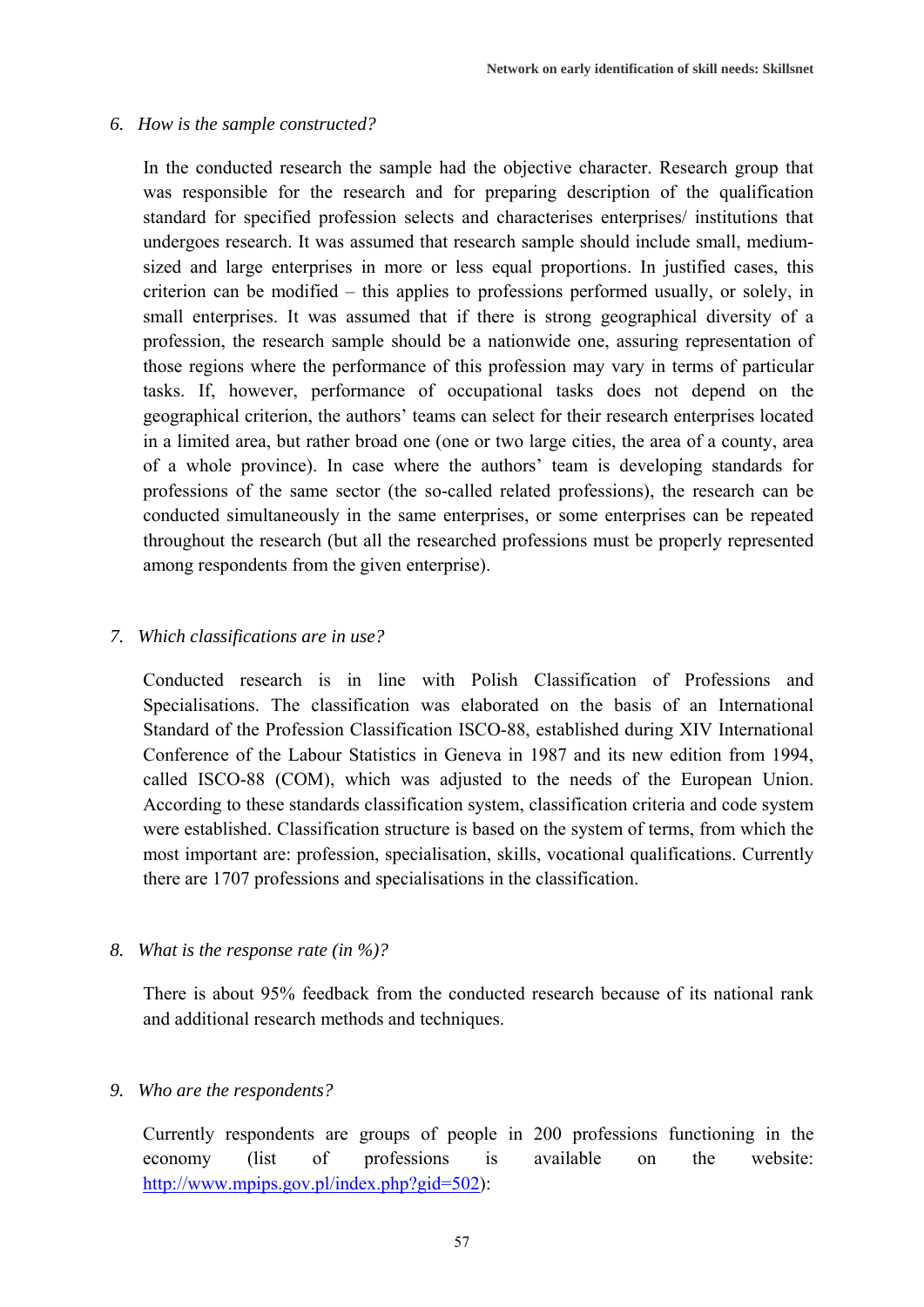- An employee working on the working places typical for specified profession.
- Direct superior of the employee in the specified profession (for example foreman or the task group manager).
- Owner, director or another member of the management.

## *10. How is the survey conducted?*

The questionnaire is mainly filled in during face to face interviews. It is possible to complete questionnaire and send it by post, but in that case the research team should keep in touch with the respondent to give necessary help and explanations. Similarly, conducting research by the Internet ('Internet form') or by e-mail is often used.

*11. Do you use a structured questionnaire? Please provide more information on the thematic structure of the questionnaire.* 

The research of work places requirements in particular professions was conducted with the unified questionnaire that consisted following elements:

- List of occupational tasks, broken down into:
	- (a) technological/ execution tasks,
	- (b) organizational tasks,
	- (c) tasks of managing and cooperation,
	- (d) tasks tied to quality control and evaluation.
- The sets of skills, knowledge and psychophysical features corresponding to the individual tasks: Psychophysical features, presented in the following categories:
	- (a) sensory and motor abilities,
	- (b) skills,
	- (c) personality traits.
- List of positions for the profession.
- Data of the respondent.
- Data of the enterprise.

For the list of occupational tasks, skills, knowledge and psychophysical features, the respondents provided answers on a 4-degree scale – 'very important – important – not important – useless', placing 'X' in the appropriate table's box. Positions were evaluated on a 3-degree scale: 'typical for the profession – auxiliary for the profession – rarely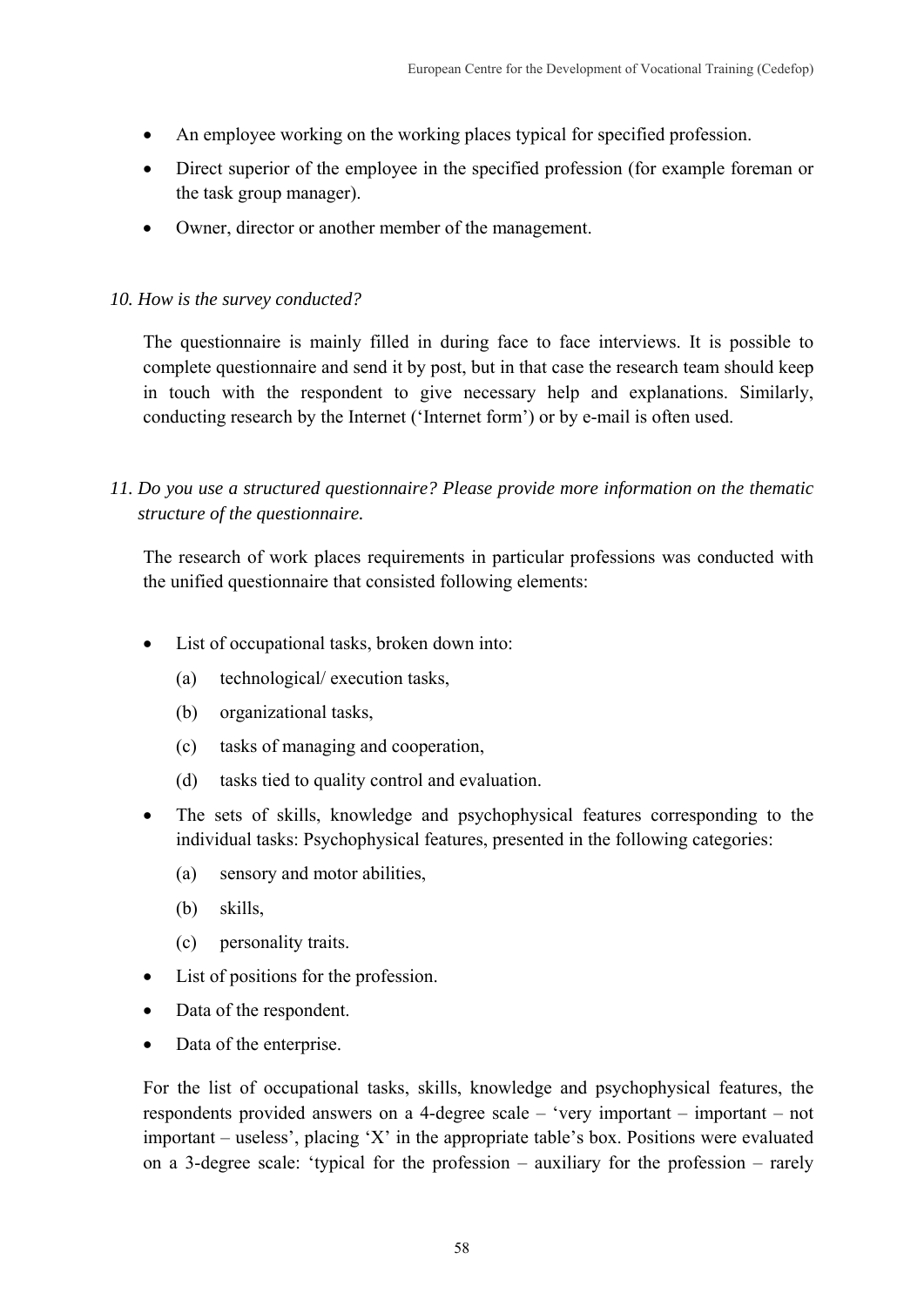seen'. The respondents could propose their own descriptions of occupational tasks, skills, knowledge, psychophysical features and positions, in the blank spaces on the questionnaire, left expressly for this purpose. Annex I presents the design of the questionnaire.

#### *12. Which institution funds the survey?*

Research is founded by the Labour Market Department in the Ministry of Labour and Social Policy with the use of European Social Found resources.

### *13. Which institution is responsible for the survey?*

The institution responsible for realisation research in the project is consortium that includes: Counsellor Consultants Ltd. in Gdynia (Consortium Lider), Institute for Sustainable Technologies – National Research Institute in Radom (Instytut Technologii Eksploatacji – Państwowy Instytut Badawczy), Demos Polska Sp. z o.o. in Warsaw and Łódzkie Centrum Doskonalenia Nauczycieli i Kształcenia Praktycznego. Work is also subcontracted to following institutions: Institute for Educational Research of Ministry of National Education In Warsaw (Instytut Badań Edukacyjnych), Institute of Labour and Social Studies – ILSS in Warsaw (Instytut Pracy i Spraw Socjalnych), Institute for Social Research in Sopot (Pracownia Badań Społecznych).

### *14. Is there a plan to continue the survey in future? If yes, specify when and how often.*

The Minister of Labour is responsible for the co-ordination of work in elaboration of vocational qualification standards for professions from the classification of professions and specialisations. He is also responsible for coordination of work in conducting databases on vocational qualification standards (excerpt from the Act of 20 April 2004 on Employment Promotion and Labour Market Institutions). From this date research has been regulated (and required) by law. The Ministry of Labour and Social Policy sets deadlines and the scope of conducted research. Currently there are 53 vocational qualification standards being elaborated (elaboration of the next 200 standards is being planned until the end of 2007). Vocational qualification standards as well as the classification of them is the dynamic structure that changes with the changes in the work environment, technology, science, technology, etc. In that case updating of vocational qualification standards (every 3 years) should be considered as the natural effect that is connected with the development of specified professional area.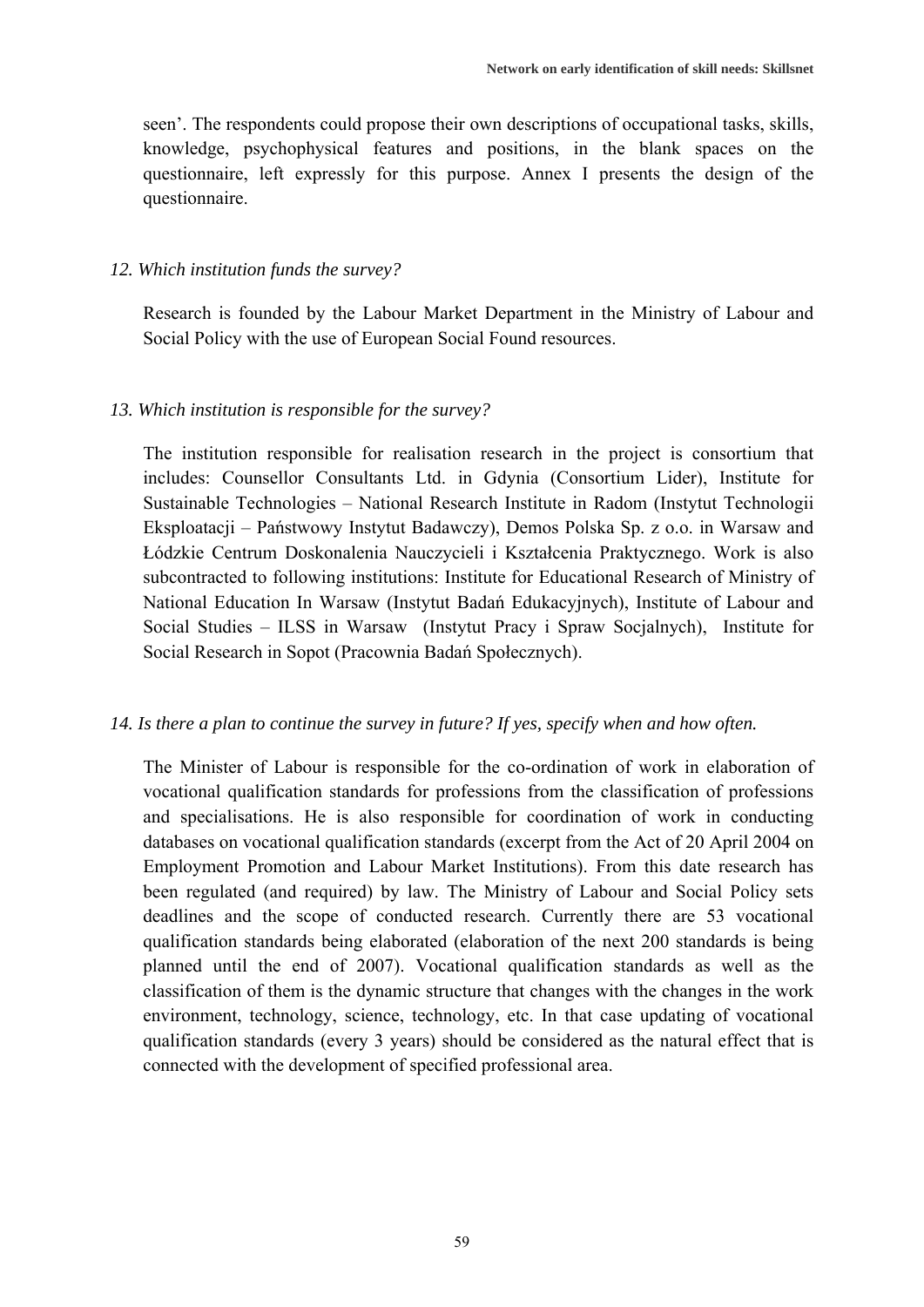*15. Would your institute / your country be interested in finding a way to make your survey results comparable to similar efforts in other countries?* 

Institute for Sustainable Technologies – National Research Institute is currently the main co-ordinator of the research in the scope of vocational qualification standards in Poland. Expert, who fulfils this questionnaire, is the head of Vocational Education Research Department of the Institute. The Institute and Poland are interested in making outcomes of conducted research comparable to another countries. It is impossible to transfer vocational qualification standards from one country to another because the level of development of economies among European countries differs. They can be used to compare countries in different scopes. There are some thematic areas in which transfer of vocational standards between countries is possible like for example in ICT which is the global domain (unified software and hardware). Standard ECDL might be an example (European Computer driving licence). The similar situation is in the professions connected with welding.

# *16. Are the results of the survey published?*

Books:

- Kwiatkowski S.M., Sepkowska Z. (eds.): Development of the professional qualifications standards in Poland. The Institute for Educational Research – Institute for Sustainable Technologies, Warsaw – Radom 2000.
- Kwiatkowski S.M., Symela K. (eds.): Professional qualifications standards. Theory Methodology – Projects. The Institute for Educational Research, Warsaw 2001.
- Kwiatkowski S.M., Woźniak I. (eds.): Professional qualifications standards and educational standards. Relations – Models – Applications. The Institute for Educational Research, Warsaw 2002.
- Kwiatkowski S. M., Woźniak I. (eds): National Standards Professional Qualifications – Development and application. Ministry of Labour and Social Policy, Warsaw 2003 9 (PDF)
- http://www.mpips.gov.pl/\_download.php?f=userfiles%2FFile%2Fnowe%2F1\_Krajo we\_standardyProjektowanieistosowanie.pdf
- Kwiatkowski S. M., Woźniak I. (eds): National Standards Professional Qualifications. The European context . Ministry of Labour and Social Policy, Warsaw 2003. (PDF)
- http://www.mpips.gov.pl/\_download.php?f=userfiles%2FFile%2Fnowe%2F2\_Krajo weStandardyKonteksteuropejski.pdf
- Pujol J. (eds.): Training Needs Assessment. Practical Methods and Tools. Leonardo da Vinci Project "European Bank for the Development of Modular Curricula and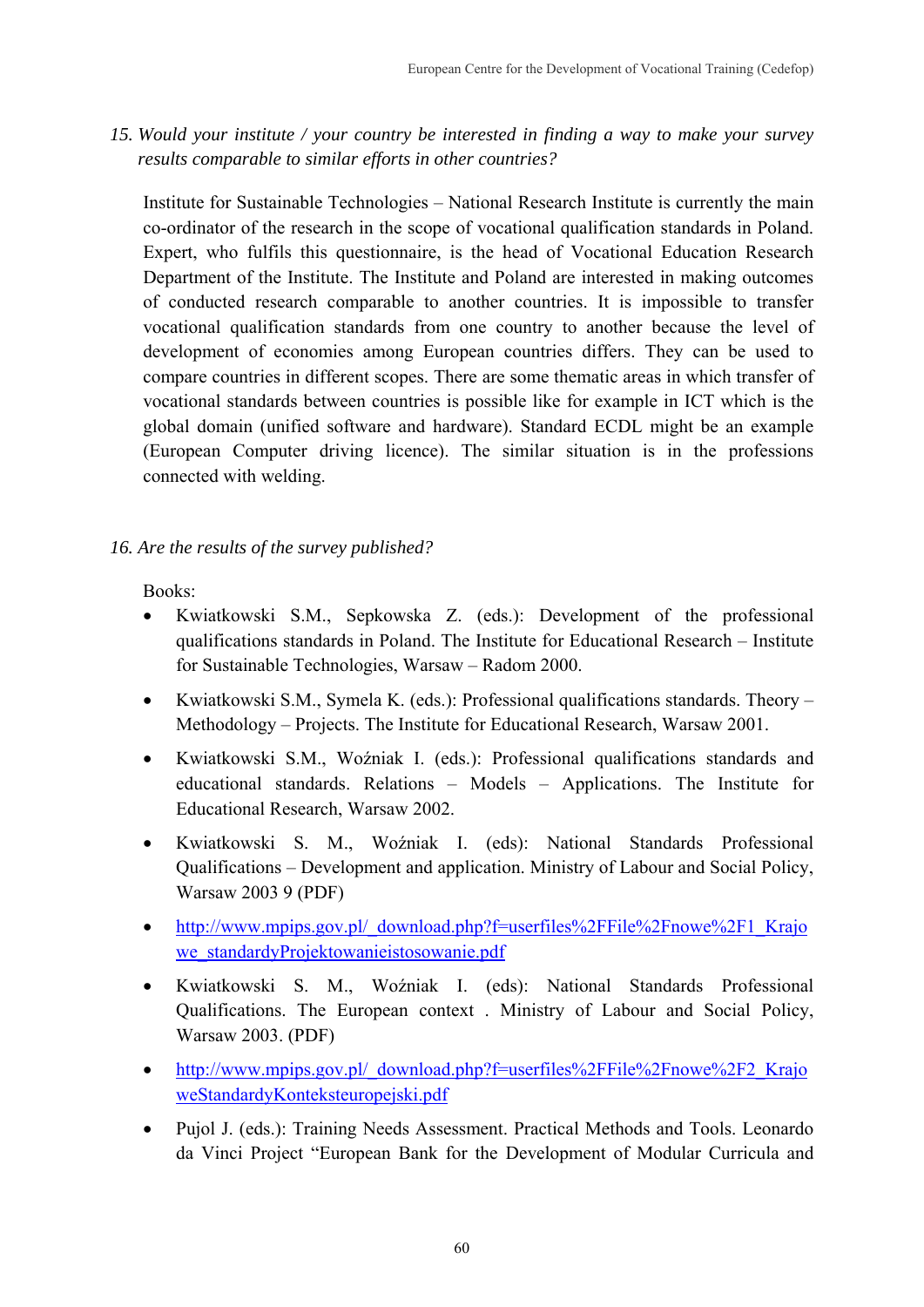Educational Technologies – EMCET (PL/00/B/F/PP/140.179) ITeE, Radom 2003 (PDF)

Links:

- http://www.mps.gov.pl/index.php?gid=502 Information about the EFS SPO-RZL Project 'Preparation and popularise of the national standards of professional qualifications'
- http://www.mpips.gov.pl/index.php?gid=504 Information about the PHARE 2000 Project 'National Vocational Education System'

Research outcomes are also published in Journals:

- Education, Studies, Research, Innovations. Institute for Educational Research (www.ibe.edu.pl)
- Pedagogy of Work. Institute for Sustainable Technologies (http://www.itee.radom.pl/periodyki/pedagogika\_pracy/o\_czasopismie.htm)
- Polish Journal of Continuing Education. Institute for Sustainable Technologies (http://www.itee.radom.pl/periodyki/edukacja\_doroslych/o\_czasopismie.htm)
- Human Resources Management. Institute of Labour and Social Studies (http://zzl.ipiss.com.pl/)
- New Vocational Education. National Centre For Supporting Vocational And Continuing Education (http://www.koweziu.edu.pl/nez/rys\_edu.htm).

# *17. Are there complementary employee surveys with similar objectives, and are these merged with the enterprise survey?*

Research concerning the training needs identification is conducted within projects realised by the Institute for Sustainable Technologies – National Research Institute in Radom:

Staff development in the field of advanced technologies of production and maintenance (2005-2008) (identification of competencies concerning advanced technologies)

http://www.trainingvillage.gr/etv/projects\_networks/ero/prj\_view.asp?theID=641

- European Bank for the Development of Modular Curricula and Educational Technologies – EMCET 2 (www.emcet.net) (identification of competencies concerning modular training trainers)
- EQUAL Project Development for Partnership Entrepreneurship in the web, Internet the opportunity for growth of competitiveness (www.pwsieci.pl) (identification of trade needs): graphic arts, clothing, footwear, photographic, timber)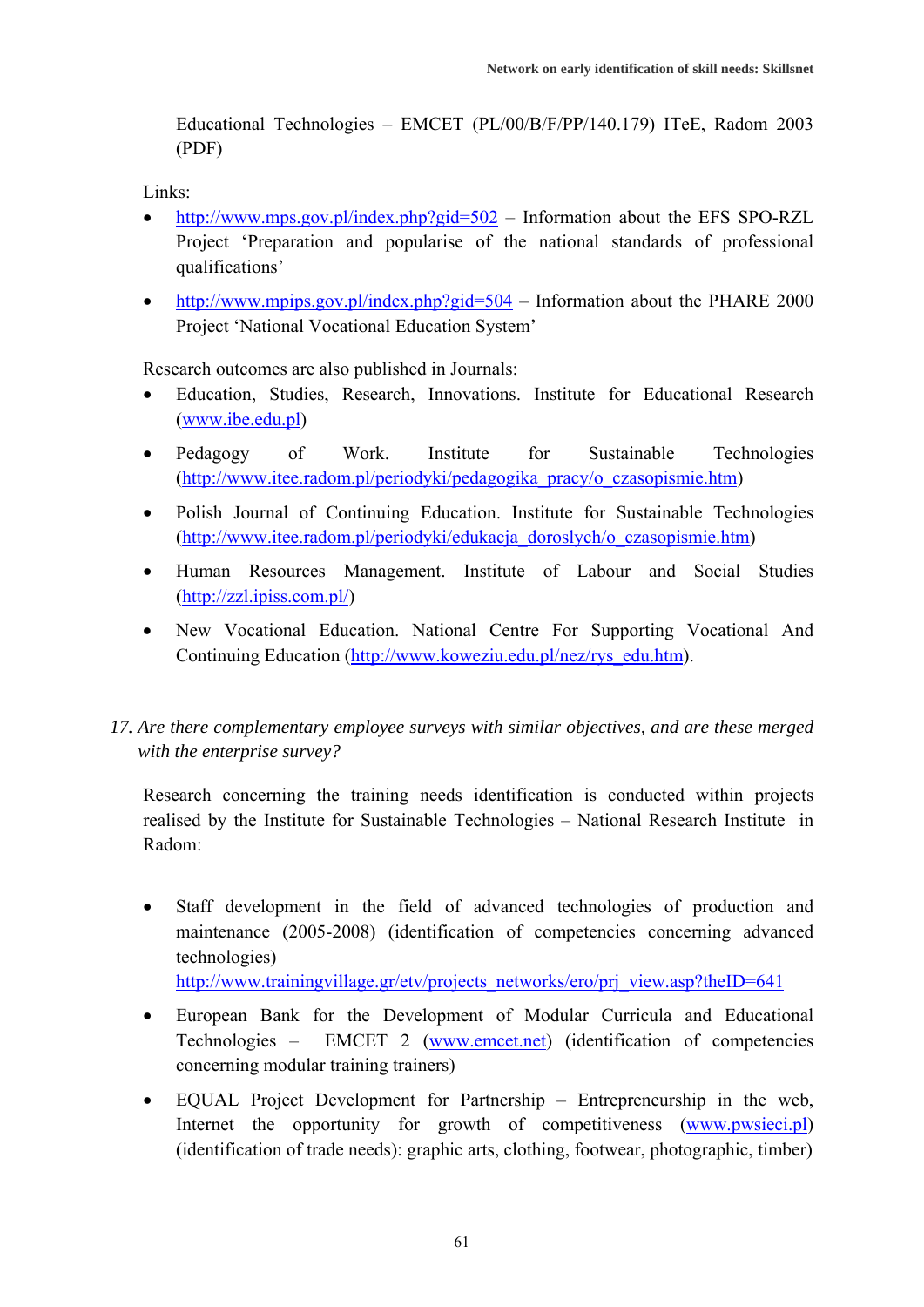In the 2006 year Central Statistical Office (Główny Urząd Statystyczny) carried out third research phase of ICT use in the enterprises of non-financial and financial sector and in household according to the Eurostat methodology that enables gaining comparable outcomes between member countries of European Union. (http://www.stat.gov.pl/gus/45\_1510\_PLK\_HTML.htm.

### *Available documents:*

- (a) Sample research questionnaire (in English).
- (b) Procedure for development of national professional qualifications standards (in English).
- (c) National standards for professional qualifications (in English).
- (d) National standards for professional qualifications The European context (in English).
- (e) Training needs assessment.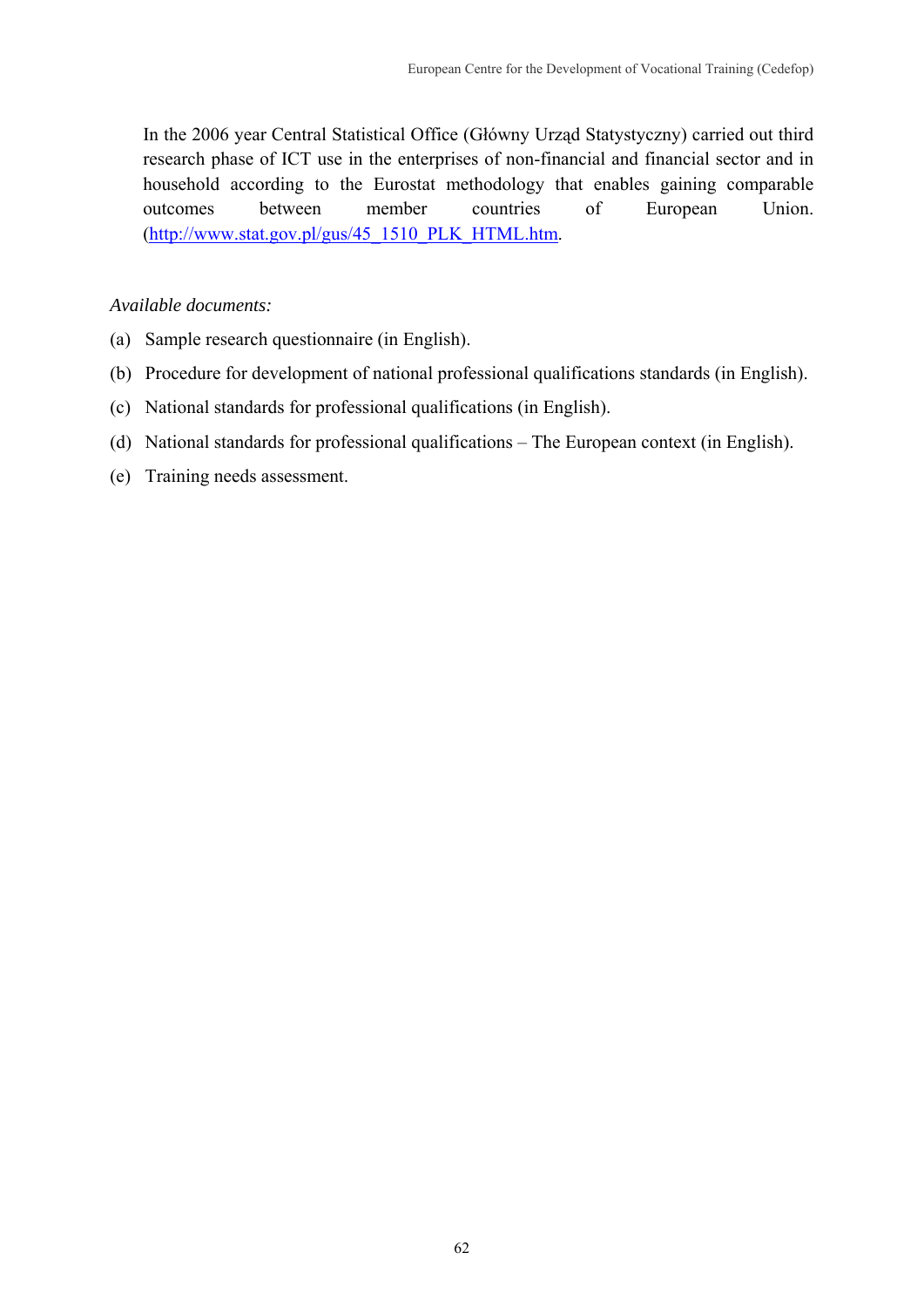# **14. Portugal**

*Maria do Céu Godinho,* Ministry of Labour and Social Solidarity

*1. Does your country conduct an enterprise survey which allows to identify skill/qualification needs and skill gaps of the current and potential workforce?* 

Survey on the Needs of Vocational Training in Enterprises..

*2. What are main objectives and key subject areas of the survey?* 

The main objectives of the survey are to identify labour shortages and skill gaps at enterprise level and to establish policies on vocational training..

*3. How regular is the survey?* 

The survey is intended to be conducted every three years. The changes overtime relate to the questionnaires of the various implementations of the survey..

*4. What is the unit of analysis?* 

The enterprise.

#### *5. What is the sample size?*

About 6000 enterprises with 10 or more employees, classified in NACE Rev.11 Sections C to O, excluding Section L and Sections M, N and O public. The survey carried out by the DGEEP covers Mainland Portugal. The number of enterprises in the corresponding universe is about 45600, representing 15,7% of the total number of enterprises with at least 1 employees in the concerned NACE Sections. The number of employees in enterprises with 10 or more employees represents 81,7% of the total number of employees in the same NACE Sections.

*6. How is the sample constructed?* 

The sample is stratified by NACE Rev 1.1 Sections and Subsections, size of the enterprise and NUTS II. Results are disseminated by NACE and Size class of the enterprise.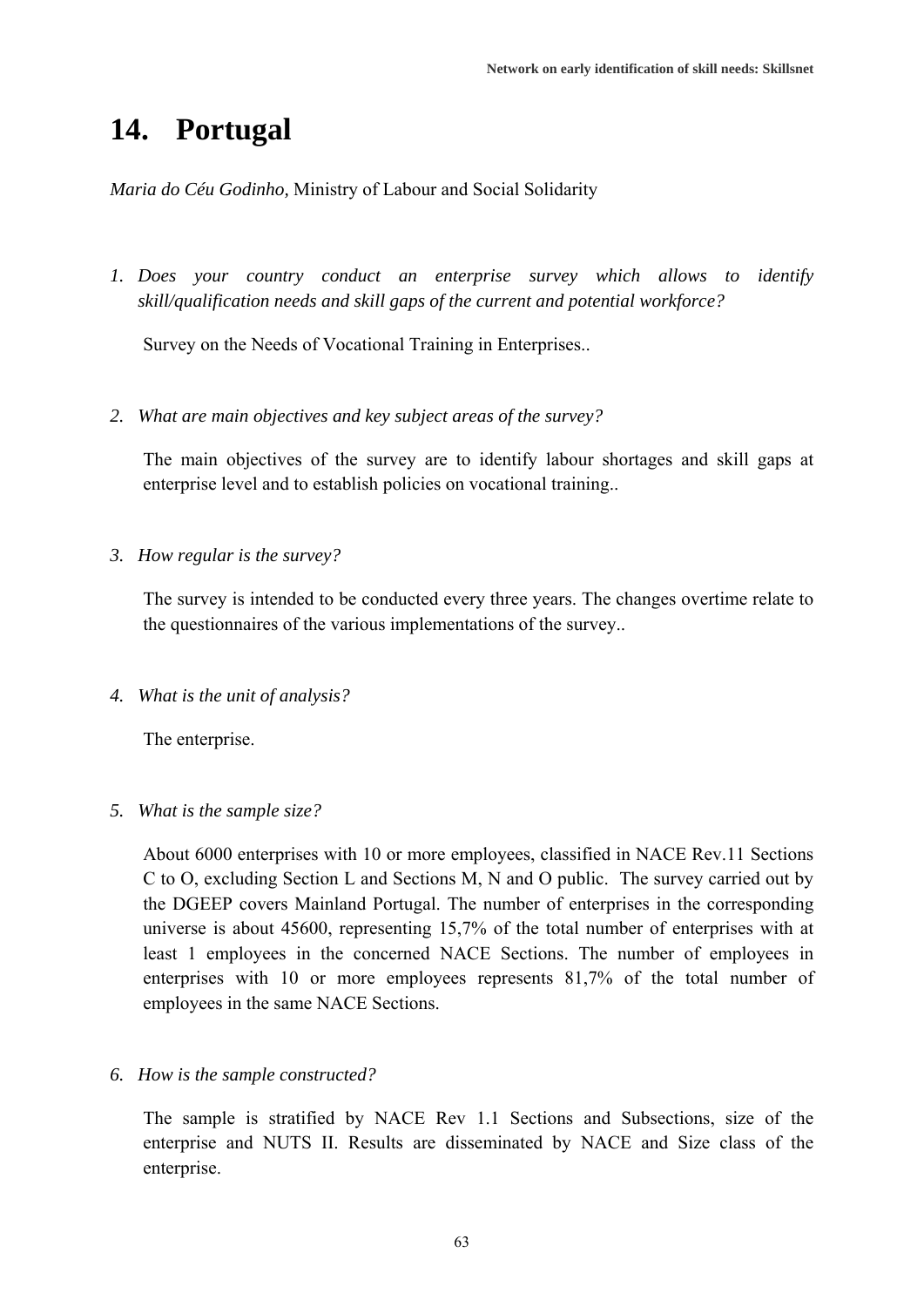*7. Which classifications are in use?* 

The classifications in use are NACE Rev 1.1, ISCO 88 and the Classification on the Fields of Education and Training 1999, a project carried out by Eurostat and Cedefop.

*8. What is the response rate (in %)?* 

About 70%.

*9. Who are the respondents?* 

The person assigned by the enterprise, usually the responsible for HR.

*10. How is the survey conducted?* 

Questionnaire sent by post, with telephone support.

*11. Do you use a structured questionnaire? Please provide more information on the thematic structure of the questionnaire.* 

Yes. The structure is as follows:

- Economic characterization of the enterprise
- Situation towards Vocational Training (they have VT needs, existence of a VT plan, needs of external VT financing)
- Reasons for not providing VT (have enough, have recently provided VT, employees are not available, difficulty in accessing the needs, etc.)
- If there are needs, how does the enterprise intend to fill those needs:
	- (a) By providing VT to the present staff, employees;
	- (b) Hire new employees and then train them;
	- (c) Hire new employees already with the needed skills;
	- (d) Through the Apprenticeship System.
- For each of the situations above, the short and medium term needs, the fields of training and/or the occupation, the modality of VT and the number of persons needed
- What are the VT providers the enterprise intends to use to train their employees (the present staff and the staff to hire and train)..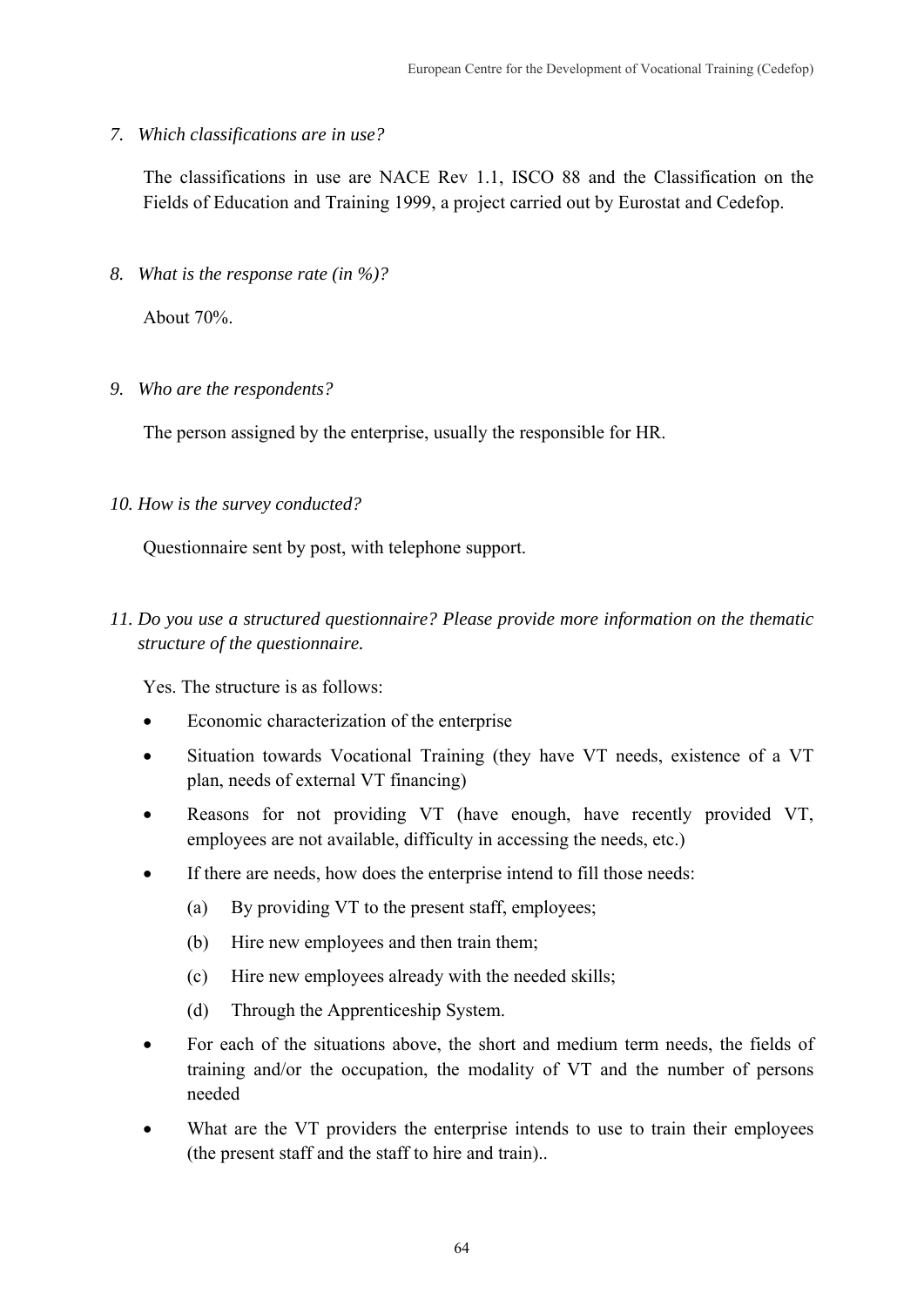*12. Which institution funds the survey?* 

The survey has been funded by the Ministry for Labour and Social Solidarity.

*13. Which institution is responsible for the survey?* 

In the Mainland, the survey is conducted by the Direcção-Geral de Estudos, Estatística e Planeamento of the Ministry for Labour and Social Solidarity.

*14. Is there a plan to continue the survey in future? If yes, specify when and how often.* 

It is intended to continue the survey in the future, every three years. The first implementation of the survey took place in 1990. The last implementation of the survey took place in 1999, with reference to the years 2000 to 2002. Due to lack of resources, it was not carried out since then..

*15. Would your institute / your country be interested in finding a way to make your survey results comparable to similar efforts in other countries?* 

Yes.

*16. Are the results of the survey published?* 

Last publication (2000/2002) is available (only in Portuguese) through the DGEEP web site: www.dgeep.mtss.gov.pt, under 'Estatística'.

*17. Are there complementary employee surveys with similar objectives, and are these merged with the enterprise survey?* 

Not that we know of.

#### *Available documents:*

(a) Enquiry on necessity for vocational training in enterprises (in Portuguese).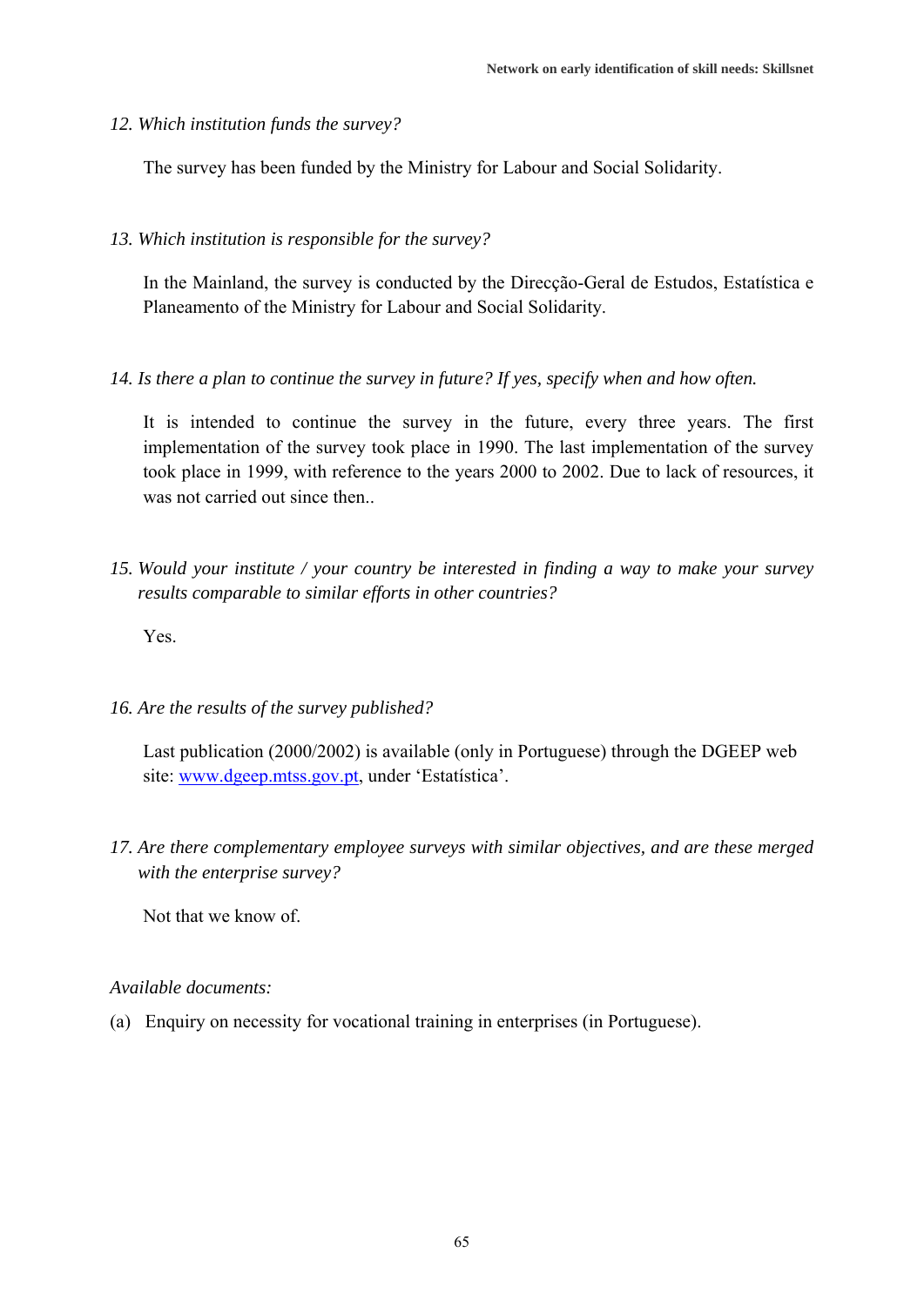# **15. Romania**

*Madlen Serban* (MS)*,* National Centre for Technical and Vocational Education Development

*Cesar Birzea* (CB), Institute for Educational Sciences

*Catalin Ghinararu* (CG), National Scientific Research Institute

*1. Does your country conduct an enterprise survey which allows to identify skill/qualification needs and skill gaps of the current and potential workforce?* 

MS: There were conducted two surveys targeting skill/qualification needs and skill gaps of the current and potential workforce, as part of a comprehensive set of actions. The first survey was conducted in 2005, on a representative sample of 2300 enterprises located in 7 development regions of Romania. The second survey, named by us the Employment Barometer Survey, was conducted in 2007 on a nationally representative sample of 3200 enterprises in all of the eight Romania's development regions.

CB: Yes. Two different surveys have been made: one survey is called "Social Impact of Continuing Vocational Training" CVT (published in 2001), the other survey is called "Skills Audit Survey" SAS (published in 2003).

CG: Yes it does but on an ad-hoc basis. The tile of the last survey carried out was: "Short-term Assessment of the training and skill needs for medium and high-skilled workers".

*2. What are main objectives and key subject areas of the survey?* 

MS: Both surveys intended to monitor the current situation in the regional labour markets and to identify trends in labour market imbalances, which could be indicative for TVET school provision planning.

 $CB$ 

• CVT - General goal: Design a methodology for evaluating the social impact of continuing vocational training, the extent to which the programmes run by various training providers – public or private – manage to promote employability, improve knowledge, abilities and professional skills as well as active citizenship, consequently targeting the aims of lifelong learning. Specific goals: 1. Identify a set of qualitative and quantitative indicators relevant for evaluating the social impact of CVT. 2. Starting from identified indicators, design evaluation tools for all key players that have joint responsibilities in providing continuing vocational training and, in the long run, lifelong education: individuals themselves, employers and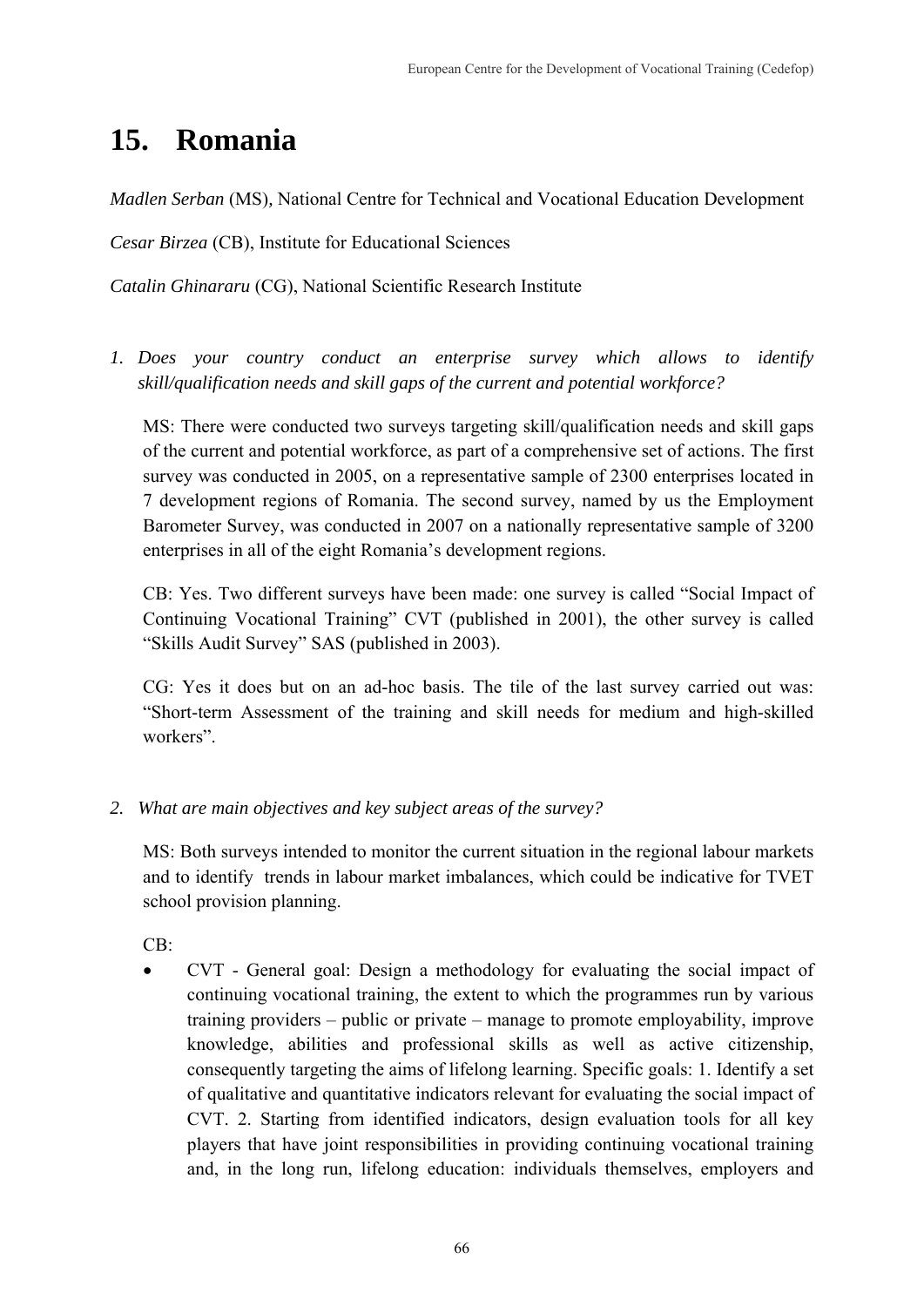social partners, the community and training providers. They are also the levels where the impact of continuing vocational training is manifest. 3. Applying and validating evaluation tools on survey target groups corresponding to all the set levels of impact.

SAS - Operating environment and the impact of external change on companies (incompany management changes, evolution of productivity in the context of new types of management and their impact on human resources, relationships of the company with other enterprises in the region and competitiveness at local and international level, development of new services and introduction of new product lines, carrying out research and development activities a.o.). Workforce characteristics and staff turnover (employee fluctuation, causes that affect workforce stability in the opinion of employers and improvement measures, relationship fluctuation – training needs, strategies for increasing productivity, a.o.). Characteristics and trends of workforce skills (deficit of workforce skills against labour market demand, occupational/operational areas where lack of skill is manifest, skills evaluation at company level, relationship between workforce skills and company performance, how surveyed companies deal with workforce deficit). Recruitment and filling vacancies (types of recruitment, recruitment of fresh graduates, current and anticipated difficulties in filling vacancies). Company policies in human resources development and training activities (evaluation of employee training needs, training strategy and the necessary resources, relation of training strategy with the general company development plan, access to training, main training methods and CVT providers).

CG: Training needs and identification of labour shortages and skills gaps.

# *3. How regular is the survey?*

MS: The survey was designed for biannual application, but the lack of resources limited the scope. Therefore, the survey has been done on 2005 and 2007. The following things differed in the two surveys, conducted in 2005 and 2007:

- The surveys employed different questionnaires (see, please, Annex 1);
- The enterprise samples had different sizes;
- The 2007 survey was conducted in all of the eight development regions of Romania whereas the 2005 survey was conducted in 7 out of the 8 Romania's development regions.

Due to changes in the sampling and of the questionnaires the results are not comparable.

CB: Neither of the surveys mentioned above is regular. They both are one-time surveys. The CVT referred to data available in 2001 and the SAS used data available in 2003.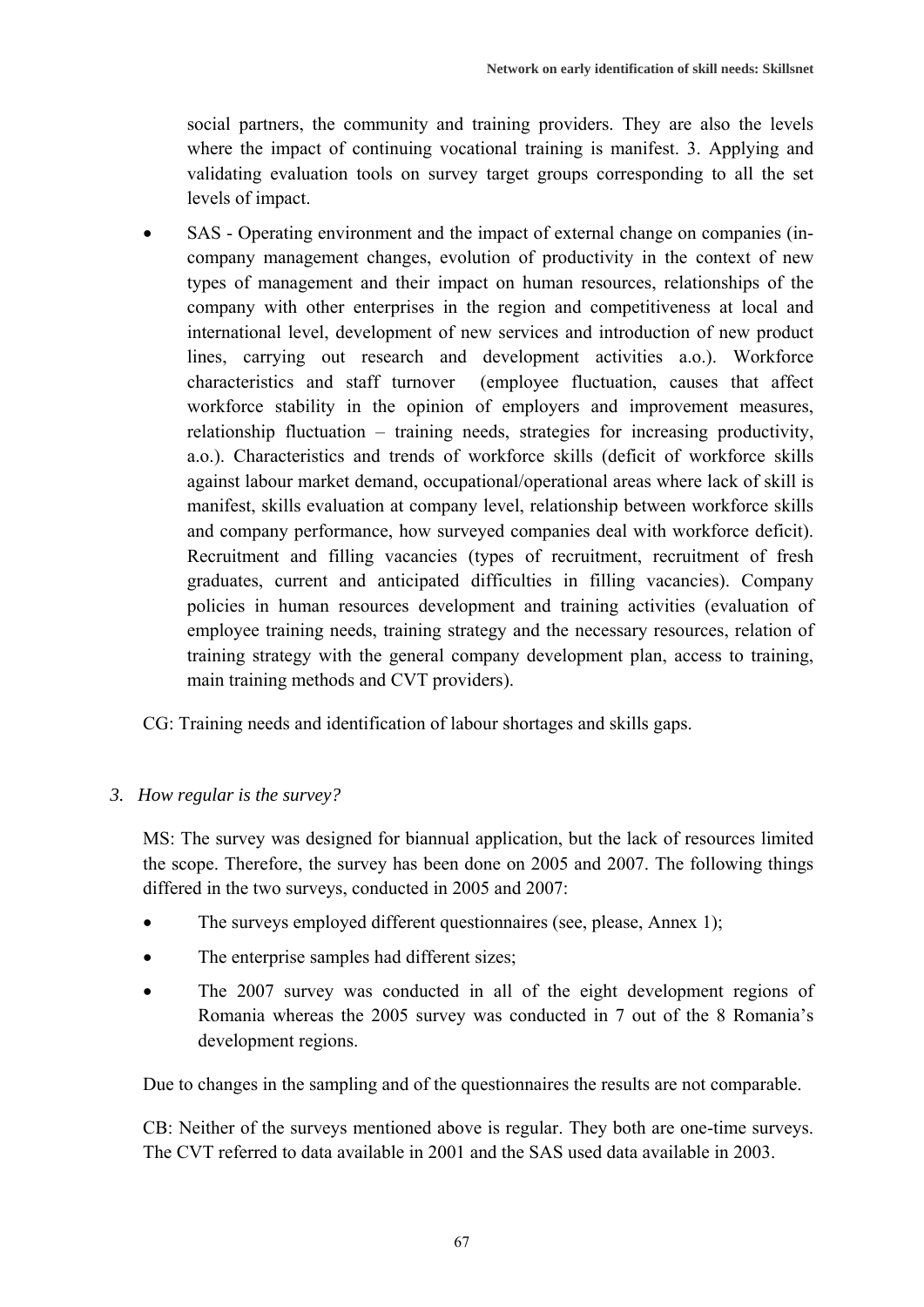CG: The survey is not currently performed on a regular basis.

*4. What is the unit of analysis?* 

MS: Whole enterprise.

 $CB^{\cdot}$ 

- $CVT$  unit of analysis is the establishment (individuals, companies, vocational training centers, social partners and communities)
- SAS unit of analysis is the companies/enterprises.

CG: The entire enterprise/organization.

*5. What is the sample size?* 

MS: The sample size was decided on number of enterprises as mentioned in the answer for question 1.

CB:

- CVT 5 counties; 30 companies; 38 continuing vocational training centers; 26 representatives of local authorities and NGO's; 32 social partners (employers' associations and trade union associations)
- SAS 100 companies/enterprises from 5 counties.

CG: 1100 enterprises.

# *6. How is the sample constructed?*

MS: The sample was stratified according to size, industry, and region.

CB:

- CVT a targeted sample was used. Also weighting was done by region, type of enterprise and size.
- SAS a targeted sample was used. Criteria used included, among other things, size of the enterprise, number of employees and form of property.

CG: The sample is usually constructed by stratification and weighting of the various types of enterprises.

*7. Which classifications are in use?*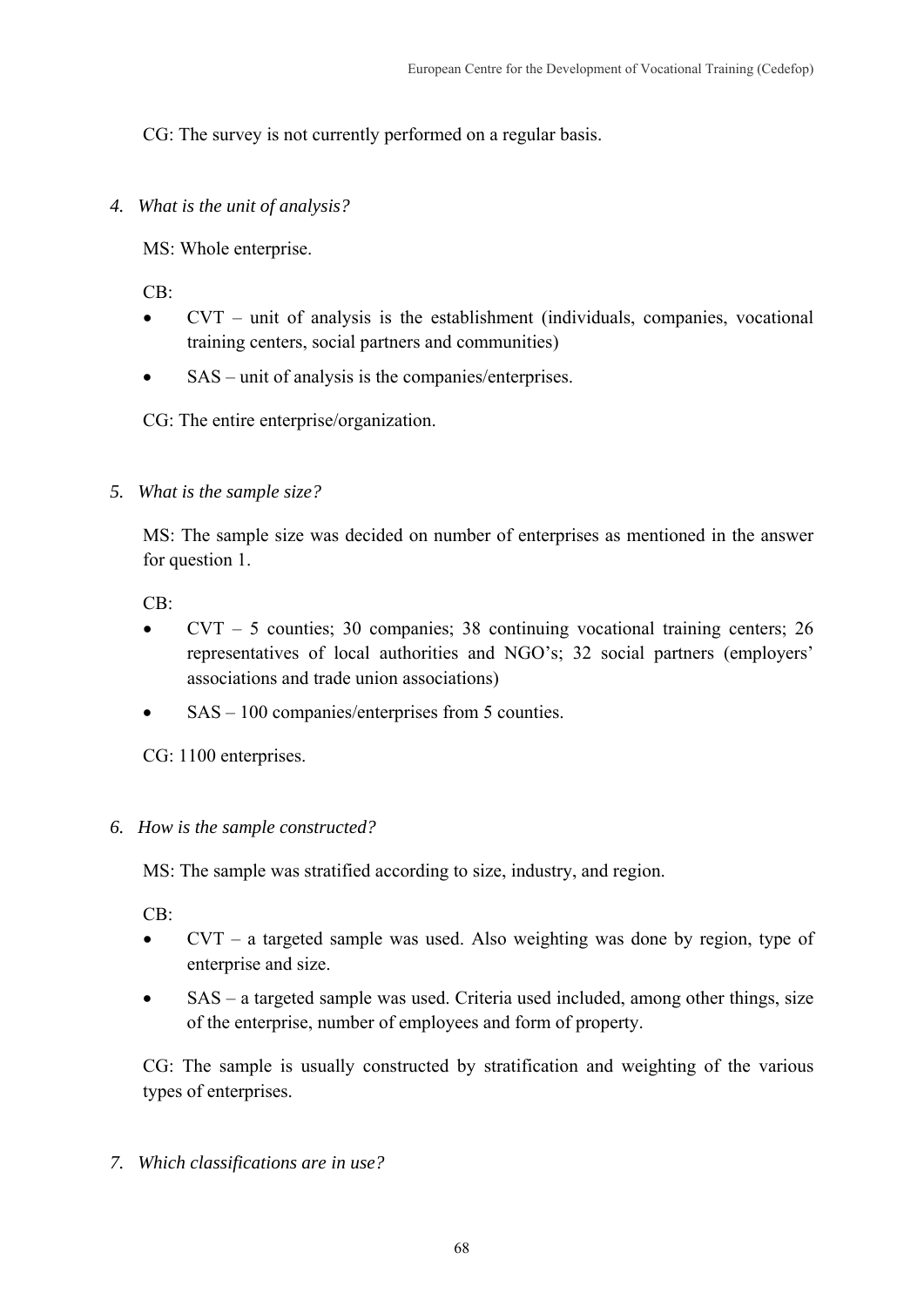MS: NACE and ISCO classifications were employed in both surveys.

CB: National classification used for companies economic field, partially comparable with the standard ones. ISCED classification used for initial education and training providers.

CG: The NACE and ISCED classifications are use. For the classification of occupations, the national "Classification of Occupations in Romania – COR", is used.

*8. What is the response rate (in %)?* 

MS: Between 70% and 74%.

 $CR$ 

- Around 30-35% response rate.
- Around 25-30% response rate.

 $CG: 94%$ 

*9. Who are the respondents?* 

MS: Heads of human resources departments, senior managers.

CB:

- CVT Young graduates of pre-university education under 25 years of age, who were not employed at all before attending CVT courses; Unemployed adults, graduates of pre-university education who had had a job before becoming unemployed; People who are employed, graduates of pre-university and higher education, who have attended several training programs; managers, owners of enterprises, human resources managers; mayors, local councillors; NGO members; trade union leaders and members, representatives of employers organisations.
- SAS employers and employers' representatives.

CG: Respondents are regularly enterprise managers or HR managers.

## *10. How is the survey conducted?*

MS: Both surveys were conducted using the face-to-face interview method.

CB:

- CVT multiple questionnaires designed for each category or group investigated. Face to face.
- SAS questionnaires, face to face interviews and document analysis.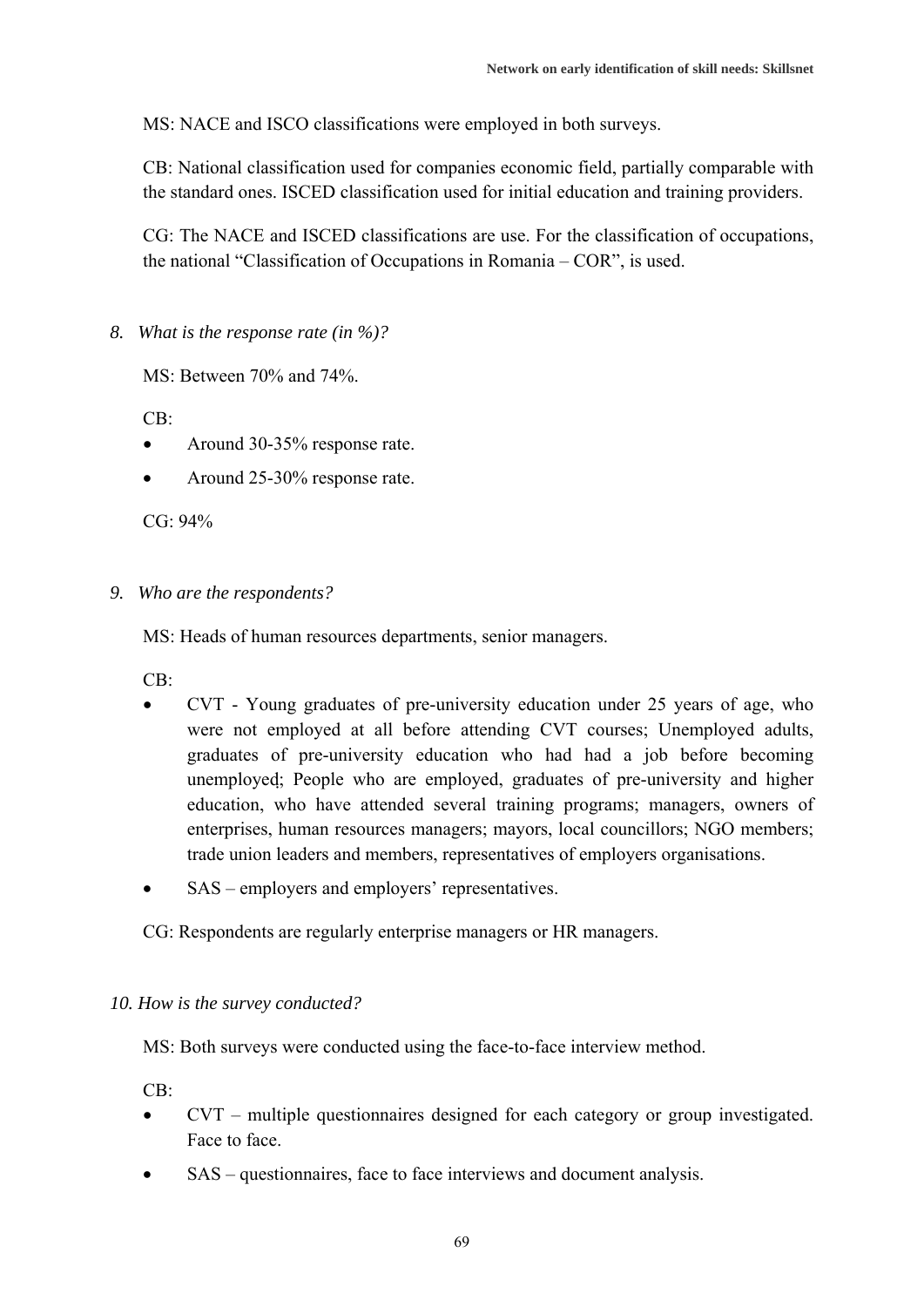## CG: Face to Faca.

*11. Do you use a structured questionnaire? Please provide more information on the thematic structure of the questionnaire.* 

MS: Firm's characteristics (i.e., size, industry, property form) Employees' characteristics (gender, age, and education) Vacancies by education and qualifications level (last 6 months) Personnel shortages/needs (last 6 months)

Inflow of labour by occupation (last 6 months)

Expectations of employment (6 and 12 months ahead).

 $CB$ 

• CVT - The evaluation questionnaires designed for direct CVT beneficiaries. They are aimed at general information and context variables referring to the individual (sex, age, level of education, trade/profession, job status, graduated courses, etc.), information on employability and increase in individual and collective competitiveness (effects of training programs on professional insertion – in the case of unemployed – developed professional and social competencies, development of active attitudes on the labour market, etc.) on-the-job participation (work management, initiative in current job and in improving work relationships), civic participation (activities in political organisations, NGOs, the religious community, in tenants' associations, etc.; trends with respect to people's confidence in public institutions and voting; trends regarding the extent to which ethnical diversity is accepted). The questionnaire is meant to reveal to what extent individuals are aware of the need for CVT and their level of motivation. The evaluation questionnaires designed for companies. They request general information related to human resources, company/enterprise policy on human resources development (the existence of a strategy for continuing training of employees, organised training programs, non-formal forms of education, etc.), the impact of CVT on individual and collective competitiveness (professional and social competencies developed in CVT programs, career progression, etc.), on-the-job participation (activity management, initiative in current professional activity and improvement of work relationships), civic participation. The questionnaires designed for direct beneficiaries and companies are generally focused on the same criteria and indicators, the same aspects, attempting to reveal a twofold perspective on the social impact of CVT: that of the beneficiary and the employer. The evaluation questionnaires designed for training providers. They comprise general information (type of provider – public/private, etc. – curricula offer, developed competencies, material and human resources and information related to the professional insertion of graduates of CVT programs (in the case of courses organised for the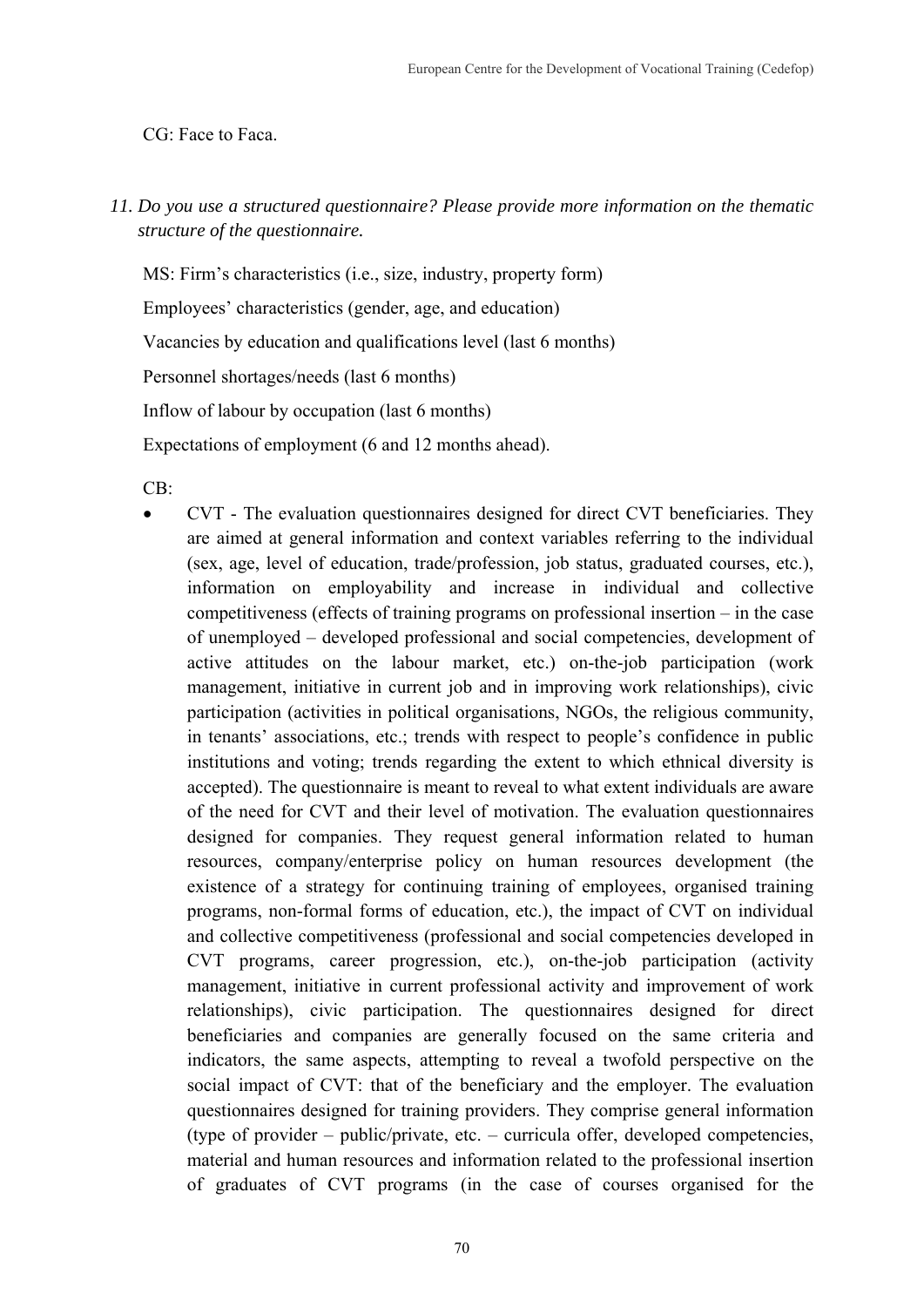unemployed). The questionnaire may be used as a tool for institutional evaluation and self-evaluation as well as to evaluate the job offer from the perspective of promoting employment and an active civic attitude. It also assesses the way in which the job offer adjusts to individual training needs, which is one of the goals of lifelong learning. The questionnaire applied at community level (local authorities, NGOs, etc.). It refers to aspects of the relationships between the members of the community with local authorities, activities at community level involving citizens' participation, trends related to citizens' trust in public institutions, to the extent of their acceptance of ethnic diversity. Consequently, the survey of the various organisations and representatives of the community is aimed at highlighting the changes that have occurred in the attitudes and behaviour of citizens with respect to the aforementioned aspects. These changes do not necessarily have to be in a cause effect relationship with participation in various training programs. The questionnaire designed to be applied for social partners. It is focused on the following aspects: social dialogue and its efficiency, human resources development policies, interest in investing in vocational training, development of social partners' institutional capacities.

SAS – The questionnaires used covered the following key areas: Operating environment and the impact of external change on companies (in-company management changes, evolution of productivity in the context of new types of management and their impact on human resources, relationships of the company with other enterprises in the region and competitiveness at local and international level, development of new services and introduction of new product lines, carrying out research and development activities a.o.); Workforce characteristics and staff turnover (employee fluctuation, causes that affect workforce stability in the opinion of employers and improvement measures, relationship fluctuation – training needs, strategies for increasing productivity, a.o.); Characteristics and trends of workforce skills (deficit of workforce skills against labour market demand, occupational/operational areas where lack of skill is manifest, skills evaluation at company level, relationship between workforce skills and company performance, how surveyed companies deal with workforce deficit). Recruitment and filling vacancies (types of recruitment, recruitment of fresh graduates, current and anticipated difficulties in filling vacancies). Company policies in human resources development and training activities (evaluation of employee training needs, training strategy and the necessary resources, relation of training strategy with the general company development plan, access to training, main training methods and CVT providers). The questionnaire was adapted using a template provided by the financing institution (European Training Foundation).

CG: Yes the questionnaire was structured; The structure included questions on various specific issues such as:

economic performance of the enterprise;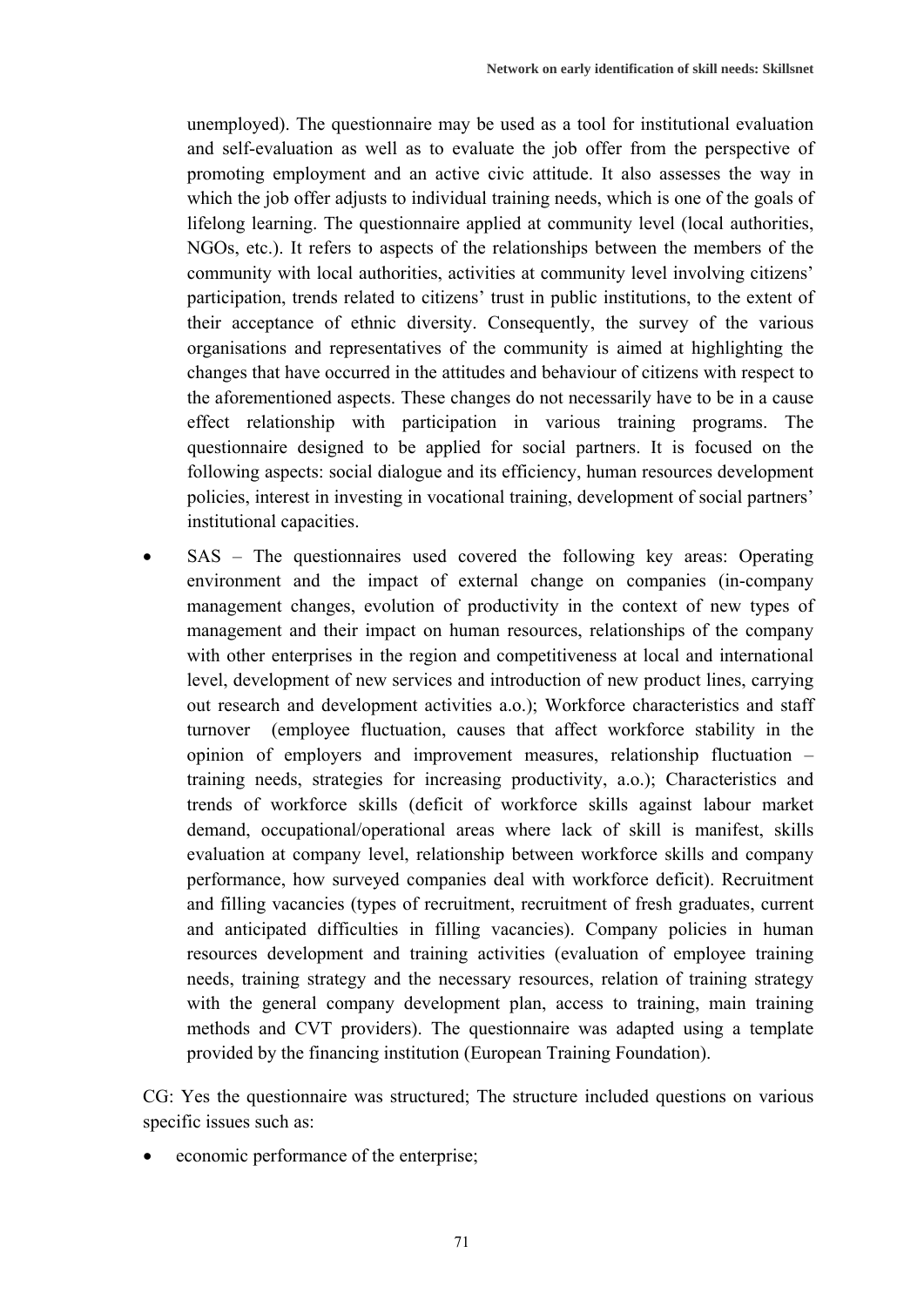- human resource policies;
- flows of workers in and out of various occupations and skills in the enterprise;
- deficits and skills shortages;
- training programs;
- very-short and short term forecasts on profile-changing occupations in the enterprise.

# *12. Which institution funds the survey?*

MS: The two surveys were commissioned by the National Centre for TVET Development (an institution working under the Ministry of Education, Research and Youth coordination) and were financed under two PHARE projects.

CB: European Training Foundation (Torino) within additional programs for Romanian National Observatory, Institute of Education Sciences.

CG: The Ministry of Labour, Social Solidarity and Family with World Bank cofinancing.

# *13. Which institution is responsible for the survey?*

MS: The first survey was contracted with the National Research Institute for Labour and Social Protection from Romania and SC CURS SA. The second survey was implemented by the Phare 2004 Technical Assistance with the support of local experts selected from the same specialized company SC CURS SA.

CB: Romanian National Observatory, Institute of Education Sciences.

CG: The National Research Institute for Labour and Social Protection.

*14. Is there a plan to continue the survey in future? If yes, specify when and how often.* 

MS: The plan is to continue the survey on biannual basis. In this respect the National Centre for TVET Development will submit an ESF funded project.

CB: Yes, linked with impact evaluation of different HRD Programs (i.e. financed by structural funds) not on a regular basis.

CG: Unknown, yes in principle.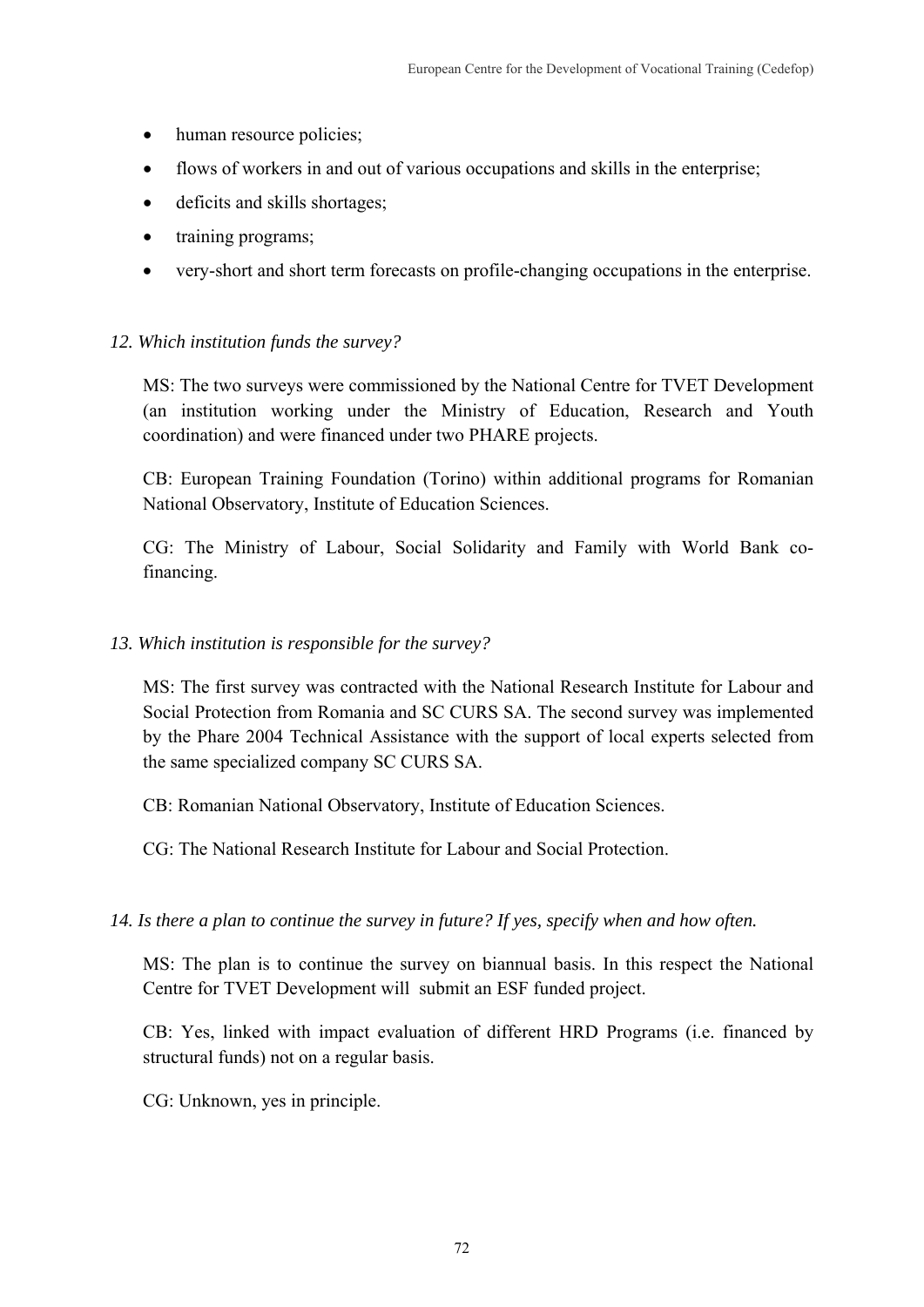*15. Would your institute / your country be interested in finding a way to make your survey results comparable to similar efforts in other countries?* 

MS: Yes, we are very interested in conducting comparative studies on such topics.

 $CR \cdot Yes$ 

CG: Yes.

#### *16. Are the results of the survey published?*

MS: The first surveys results are published on the NCTVETD website as part of labour market study. www.tvet.ro. The second survey results are to be published by the end of first semester 2007 on the same web site.

CB: Surveys can be freely downloaded after a short registration.

- http://obsro.ise.ro/DesktopDefault.aspx?tabid=30.
- http://obsro.ise.ro/DesktopDefault.aspx?tabid=30.

CG: Yes. No electronic copy is available and it cannot be found on the website but paper copies are available and one will be provided to the Cedefop as part of the current exercise.

### *17. Are there complementary employee surveys with similar objectives, and are these merged with the enterprise survey?*

MS: As far as we know, some other enterprise surveys were conducted by the National Institute for Scientific Research in the Field of Labour and Social Protection (NISRFLSP) e.g.: "Evolution of Occupation on the Romanian Labour Market- 2010 perspective" (survey conducted in 2006 by NISRFLSP in cooperation with CURS S.A; beneficiary - Ministry of Labour, financed by the World Bank") – sample size: 1100 companies.

CB: Research tools to be found in Social Impact Of Continuing Vocational Training (available for free download at the web link mentioned above at question 16.) page (67 – 102).

CG: Yes. Monographic research on 150 occupations.

#### *Available annexes:*

- (a) MS: Questionnaire for the survey in 2005 (in Romanian)
- (b) MS: Methodology of the second survey, 2007 (in English)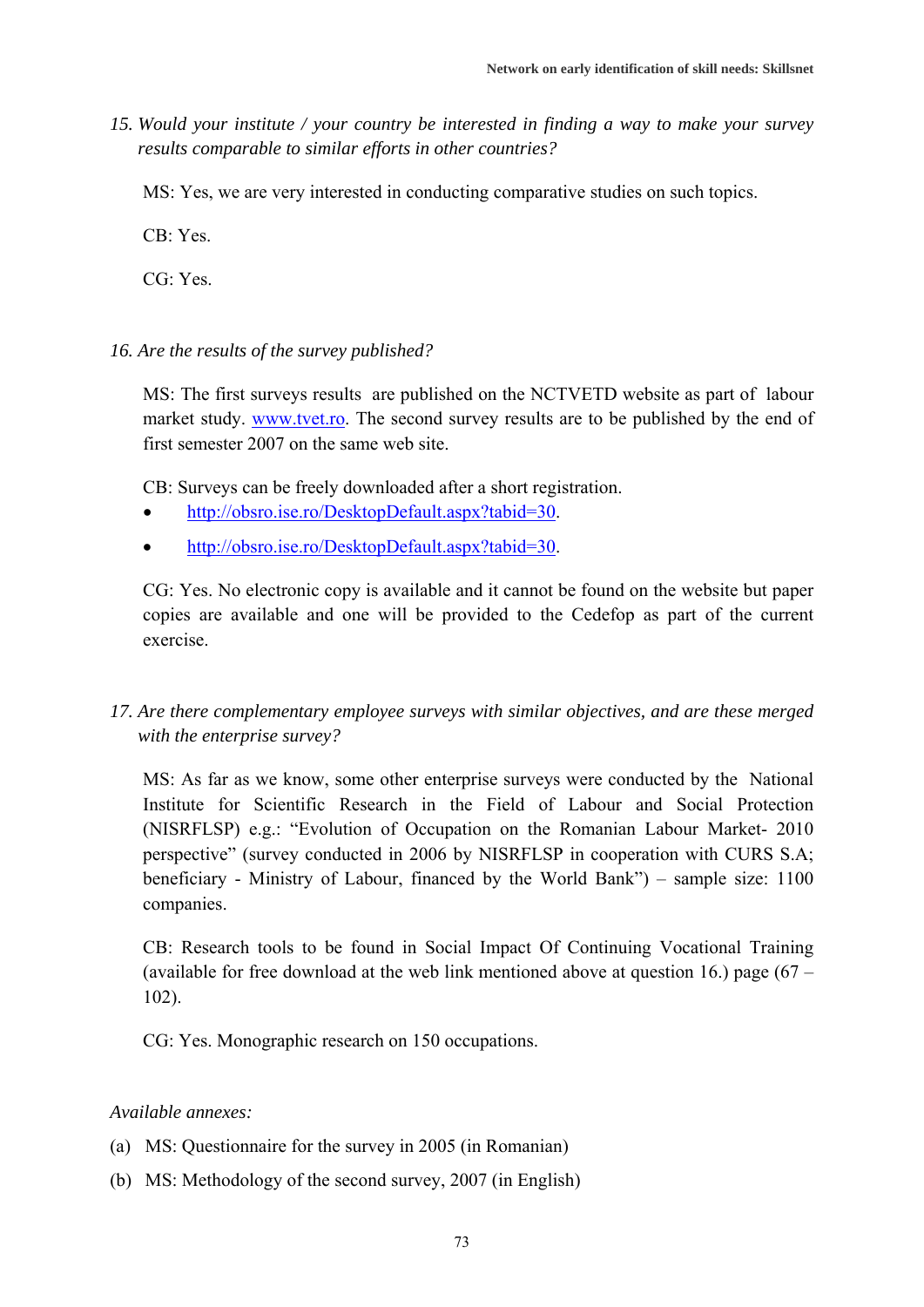(c) CB: Survey SAS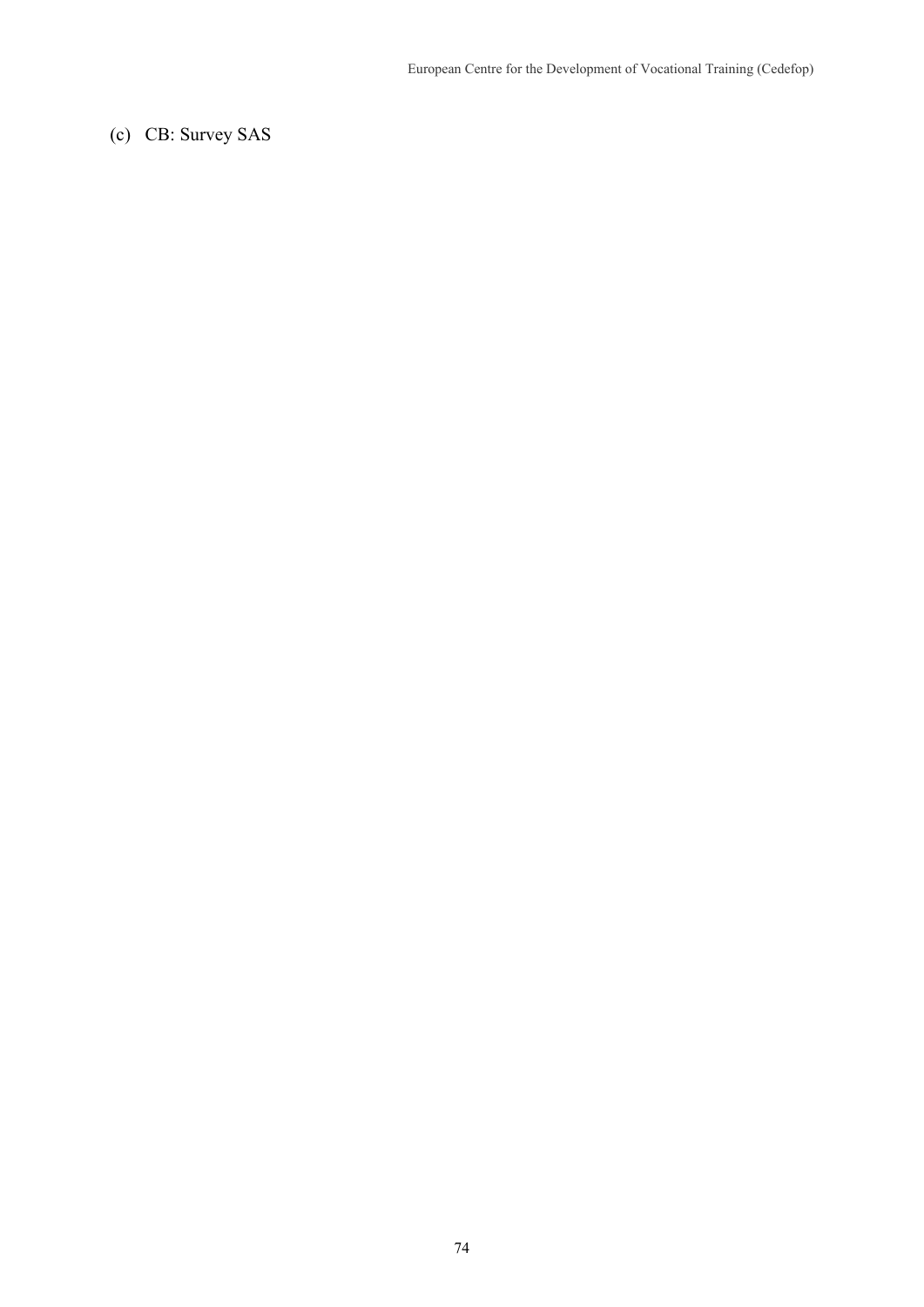# **16. Slovakia**

#### *Juraj Vantuch,* Comenius University

*1. Does your country conduct an enterprise survey which allows to identify skill/qualification needs and skill gaps of the current and potential workforce?* 

There is no standardised instrument for this kind of surveys according to State Institute of Vocational Education ( Education ministry, MoE) as well as Institute for Labour and family Research ( Labour ministry, MoLSAF) and Trexima Ltd ( MoLSAF affiliated LM analysing private institution) developed yet . Currently, there are some LM forecasts

- based on macroeconomic model elaborated by Infostat, (Vaňo, B. : Labour force forecast in Slovakia until 2025 Bratislava, INFOSTAT, 2006, only Slovak version available at http://www.infostat.sk/vdc/pdf/pracsily.pdf )
- based on ad hoc questionnaire elaborated by Chamber of Commerce in Zilina ( covering the country not just the region; the report is officially not accessible, just parts were made public within diverse articles and conference papers)
- based on sectoral analysis e.g. in automotive industry (some data made public within diverse articles and conference papers)
- there is a new survey elaborated by SIOV, I am going to refer to within next questions (see also annex).

#### *2. What are main objectives and key subject areas of the survey?*

Focus is on VET schools graduates and estimation of LM needs of graduates: Estimation of number of jobs created by sectors, Vet schools graduates profiles required, estimation of graduates by sectors, by levels of education, and with regard to key competences ( not exactly equal to "EU" ones) (See respective items in annexed questionnaire).

*3. How regular is the survey?* 

There is no regular survey on this in SR. The SIOV survey is an ad hoc questionnaire , to be administered in June-July 2007.

#### *4. What is the unit of analysis?*

Enterprises are addressed, but very likely organisation specialists ( if available) will respond.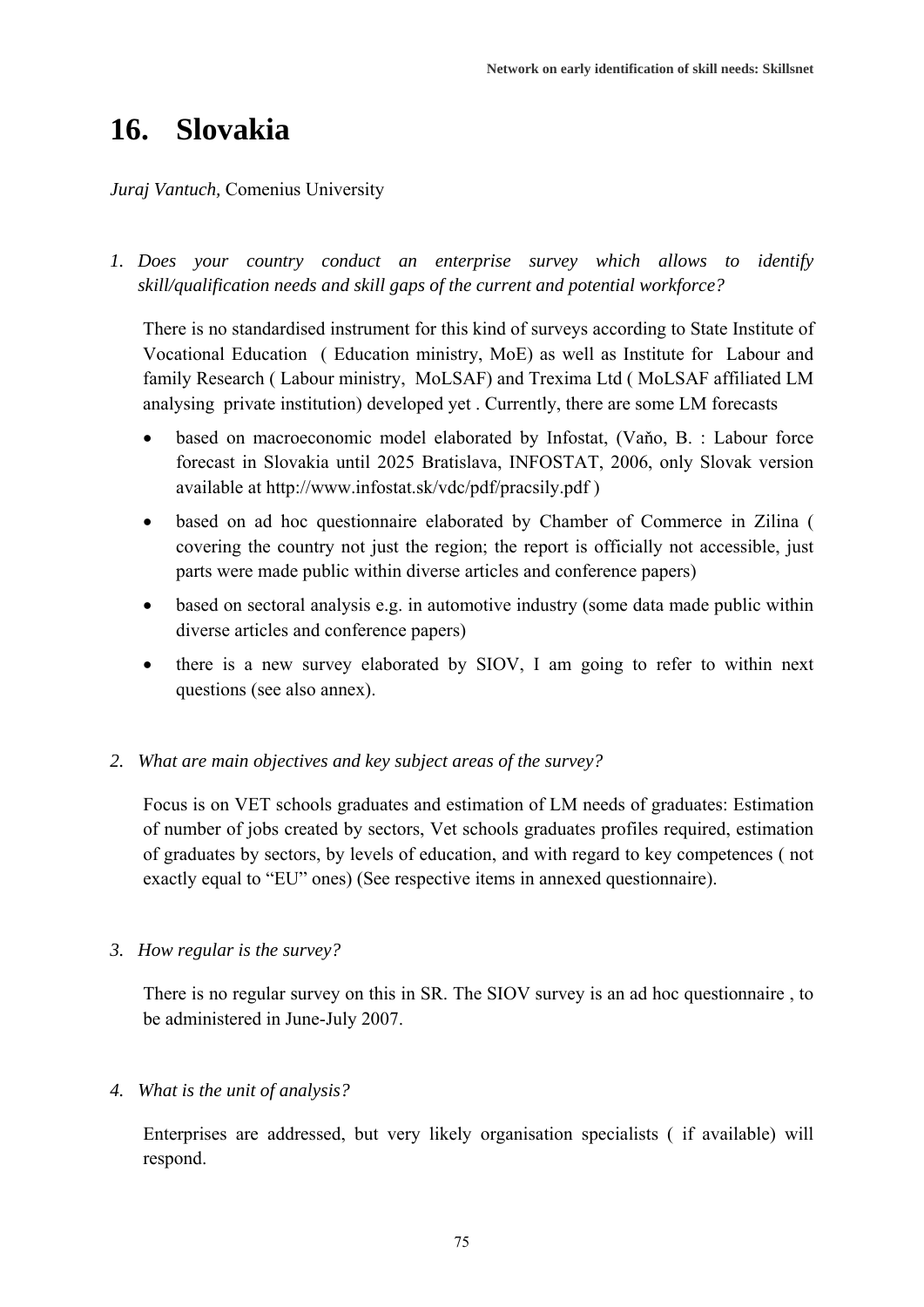*5. What is the sample size?* 

N=5 000 according to preliminary information of SIOV.

*6. How is the sample constructed?* 

Only sample size is known, however according to SIOV it should be a NACE stratified sample. I assume that also size, status and geography will be reflected.

*7. Which classifications are in use?* 

NACE, ISCO, ISCED classification are used. National classification are compatible with.

*8. What is the response rate (in %)?* 

Not yet known.

*9. Who are the respondents?* 

Not yet known.

*10. How is the survey conducted?* 

Questionnaire sent by post.

*11. Do you use a structured questionnaire? Please provide more information on the thematic structure of the questionnaire.* 

See the annex.

*12. Which institution funds the survey?* 

SIOV / Ministry of Education.

*13. Which institution is responsible for the survey?*  SIOV.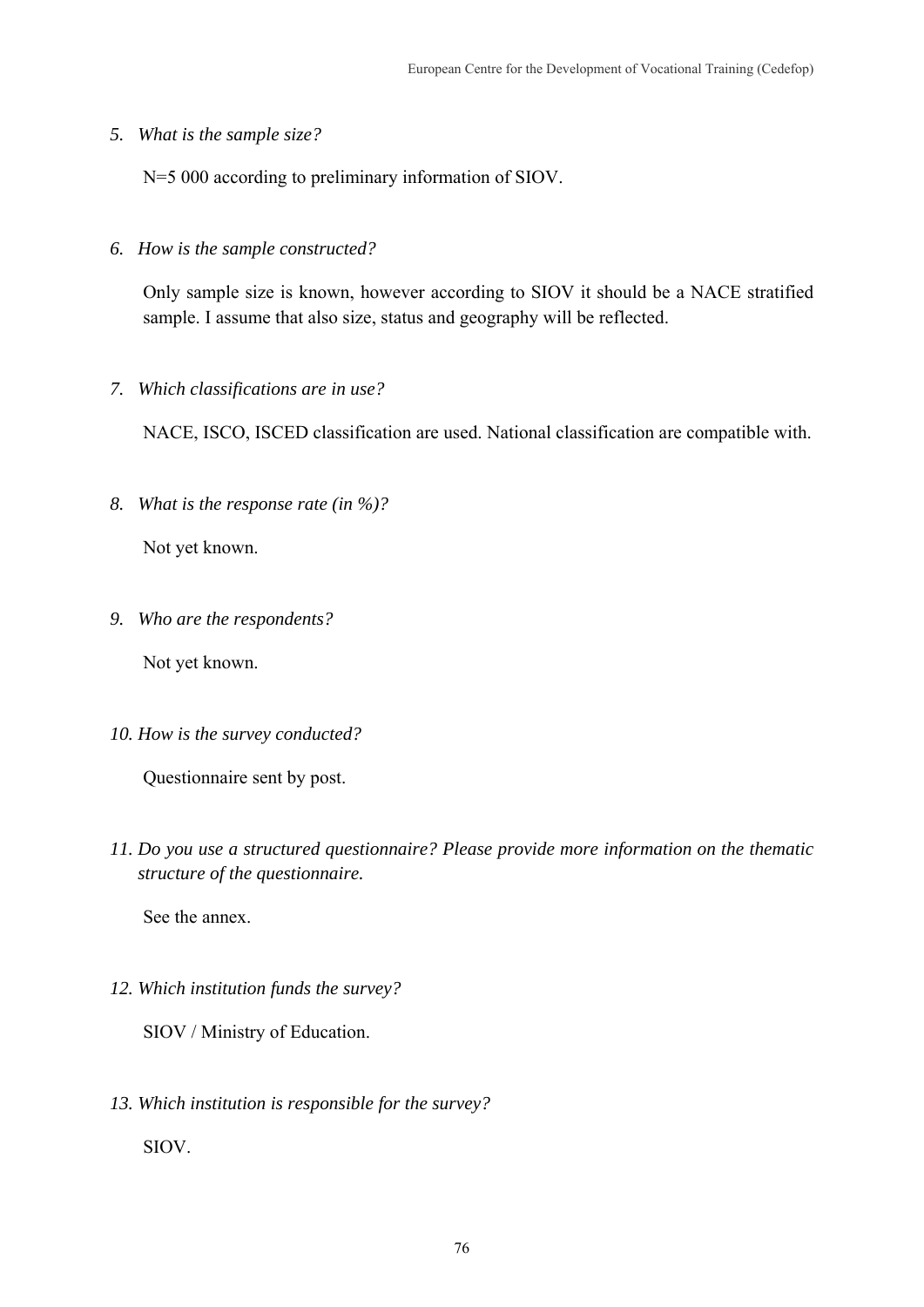*14. Is there a plan to continue the survey in future? If yes, specify when and how often.* 

Yes, depending on MoE/ Government requirements and funding possibilities (ESF?).

*15. Would your institute / your country be interested in finding a way to make your survey results comparable to similar efforts in other countries?* 

Yes, cooperation was initiated by Comenius University (and preliminary agreed by SIOV, Institute for Labour and family Research, and Trexima Ltd) to create a research team looking for selection and adoption of appropriate research instruments and for funding schemes ( grants).

*16. Are the results of the survey published?* 

See answer to item 1, preliminary results from the SIOV survey are expected by July 2007.

*17. Are there complementary employee surveys with similar objectives, and are these merged with the enterprise survey?* 

See answer to item 1.

*Available annexes:* 

(a) SIOV survey (in Slovak).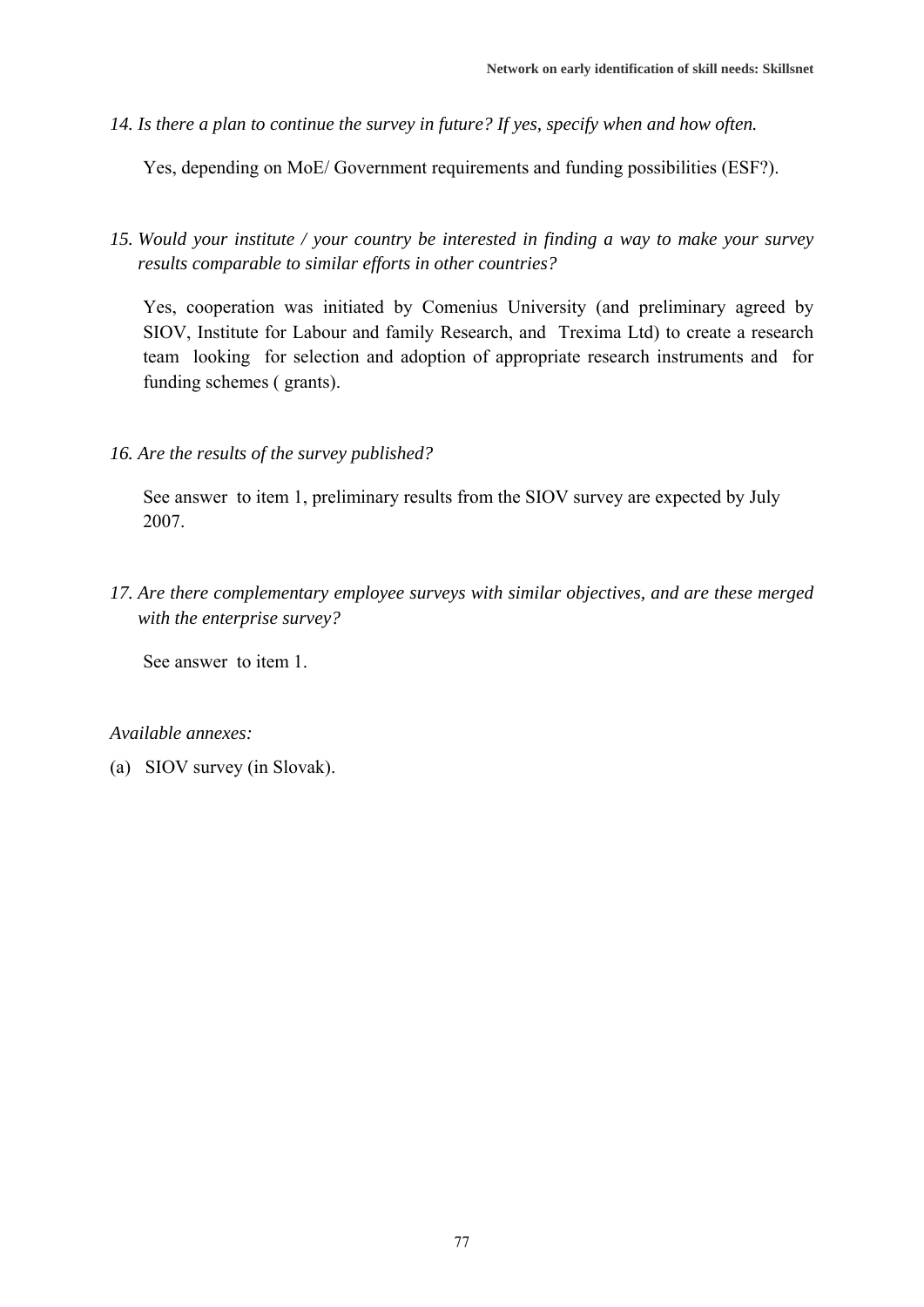# **Annex: full template**

## **Enterprise surveys as a tool for identification of skill needs**

### *Template for country experts*

#### **Please fill in answers to the following questions:**

- 1. Does your country conduct an enterprise survey which allows to identify skill/qualification needs and skill gaps of the current and potential workforce? Please specify the title of the survey. *In case there are several surveys, please answer following questions separately for each survey.*
- 2. What are main objectives and key subject areas of the survey (e.g. training needs analysis, HRD policies in enterprises incl. provision of training, identification of labour shortages and skill gaps etc.)?
- 3. How regular is the survey? In case of regular multi-year surveys, please specify years of surveys and please specify whether results are comparable across time (i.e. specify whether there was any change in methodology, sampling, questionnaire etc.)?.
- 4. What is the unit of analysis: establishment or the whole enterprise/organisation?
- 5. What is the sample size (number of establishments/enterprises, volume of the workforce covered)?
- 6. How is the sample constructed (stratification, targeting, weighting by types of enterprises, e.g. public/private/non-for-profit, by size, region, industry etc.)? Is it a regular sample on enterprise biography?
- 7. Which classifications are in use (e.g. NACE, ISCO, ISCED, in case of alternative national classifications please mention whether they are comparable with the standard international ones)?
- 8. What is the response rate (in  $\frac{6}{2}$ )?
- 9. Who are the respondents, i.e. who actually answers questions?
- 10. How is the survey conducted (e.g. questionnaire sent by post, interview method telephone, faceto-face, CATI/CAPI etc.)?